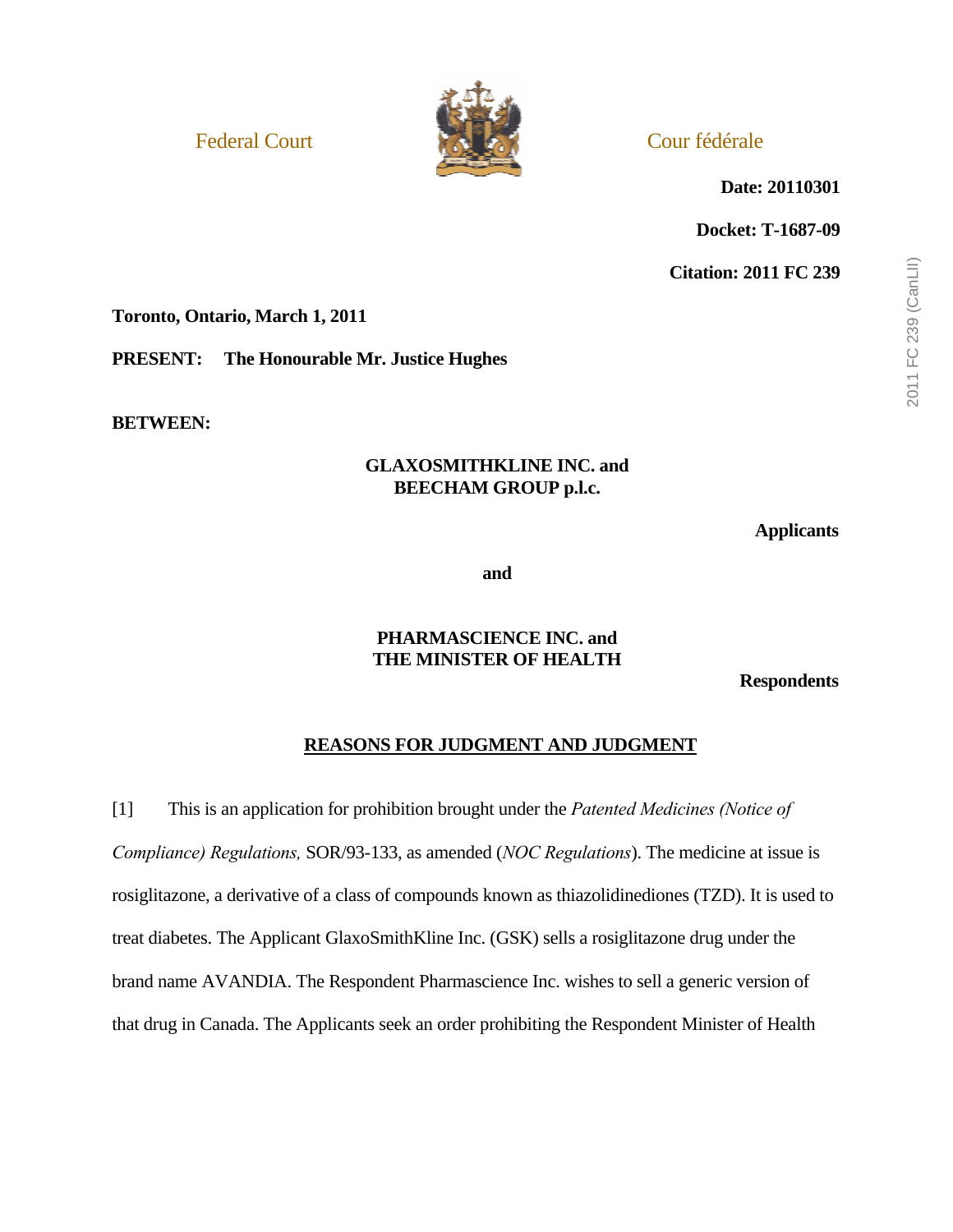from issuing a Notice of Compliance to Pharmascience which would otherwise permit it to sell that generic version in Canada until the expiry of Canadian Patent No. 1,328,452.

[2] For the reasons that follow, I find that the application is allowed with costs to the Applicants. The Minister is prohibited from issuing a Notice of Compliance to Pharmascience until after the expiry of Canadian Letters Patent No. 1,328, 452 on April 12, 2011.

# **INDEXING**

[3] For convenience, the matters considered in these Reasons can be found at the following paragraphs:

| <b>THE DEVELOPMENT OF THE INVENTION</b> para 32 |  |
|-------------------------------------------------|--|
|                                                 |  |
|                                                 |  |
|                                                 |  |
| PERSON OF ORDINARY SKILL IN THE ART             |  |
|                                                 |  |
|                                                 |  |
|                                                 |  |
| <b>INSUFFICIENCY - UTILITY - LACK OF SOUND</b>  |  |
|                                                 |  |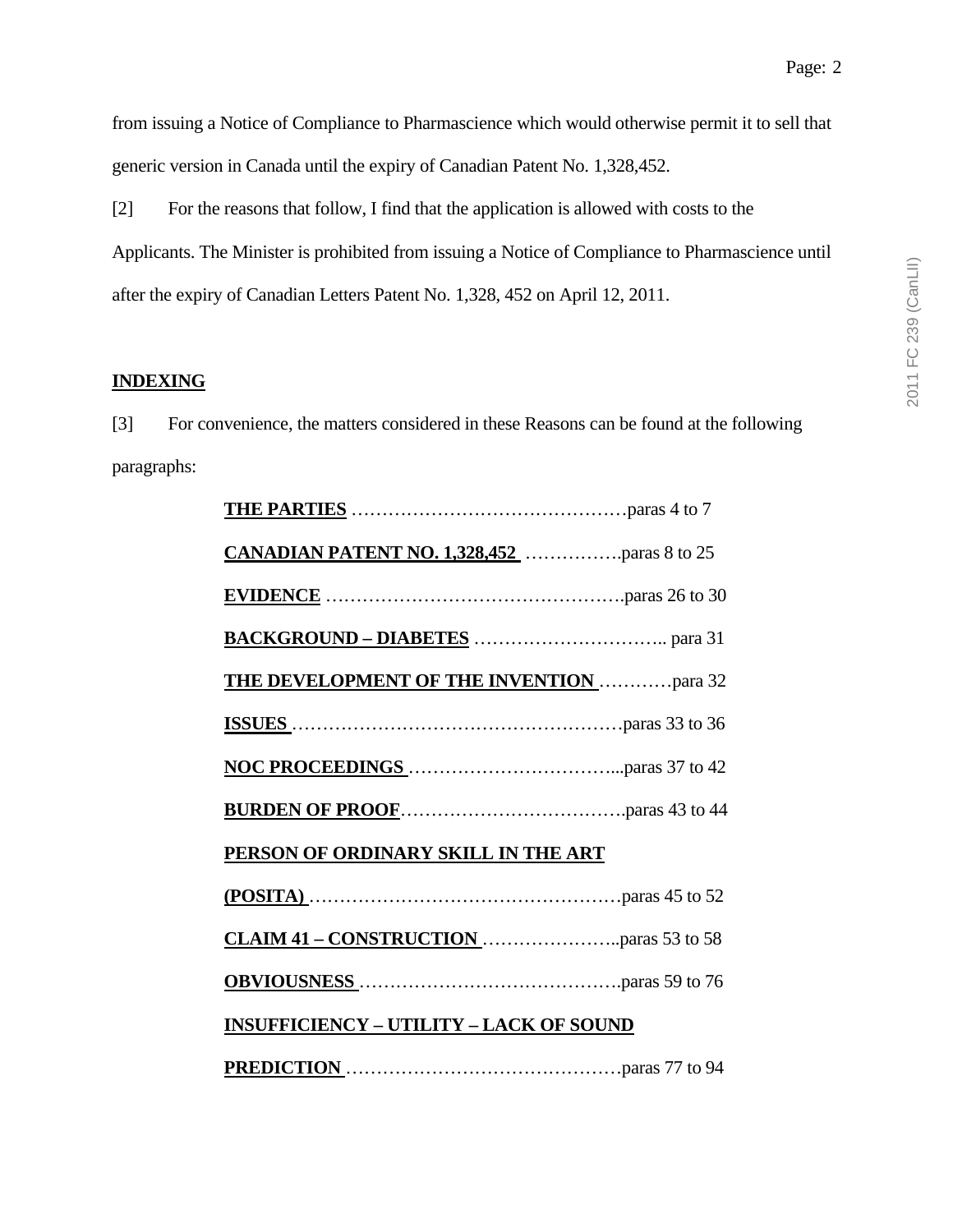# **IS THE SPECIFICATION "SUFFICIENT" ENOUGH TO SUPPORT THE "PROMISED" UTILITY** ………..paras 95 to 98

a)Pharmascience's Allegations in a Nutshell. ...paras 80 & 81

b)GSK's Position in a Nutshell ……………………...para 82

c)Jurisprudence as to Reading a Specification ..paras 83 to 85

d)Construing Page 1 of the '452 Patent ………paras 90 to 94

#### **WHAT WAS THE MOUSE TEST THAT BEECHAM**

#### **THE PARTIES**

[4] The Applicant GlaxoSmithKline Inc. (GSK) is called a "first person" in the *NOC Regulations*. It has received approval, in the form of a Notice of Compliance, from the Minister of Health to sell a drug in Canada containing rosiglitazone as its active ingredient for use as an adjunct to diet and exercise to reduce insulin resistance and improve glycemic control in patients with type 2 diabetes mellitus. It sells such a drug in different strength tablets containing 1.0 mg, 2.0 mg, 4.0 mg and 8.0 mg rosiglitazone, under the brand name AVANDIA.

[5] The other Applicant is Beecham Group p.l.c. of the United Kingdom (Beecham). Canadian Patent No. 1,328,452 was issued and granted to Beecham on April 12, 1994. It has been joined as a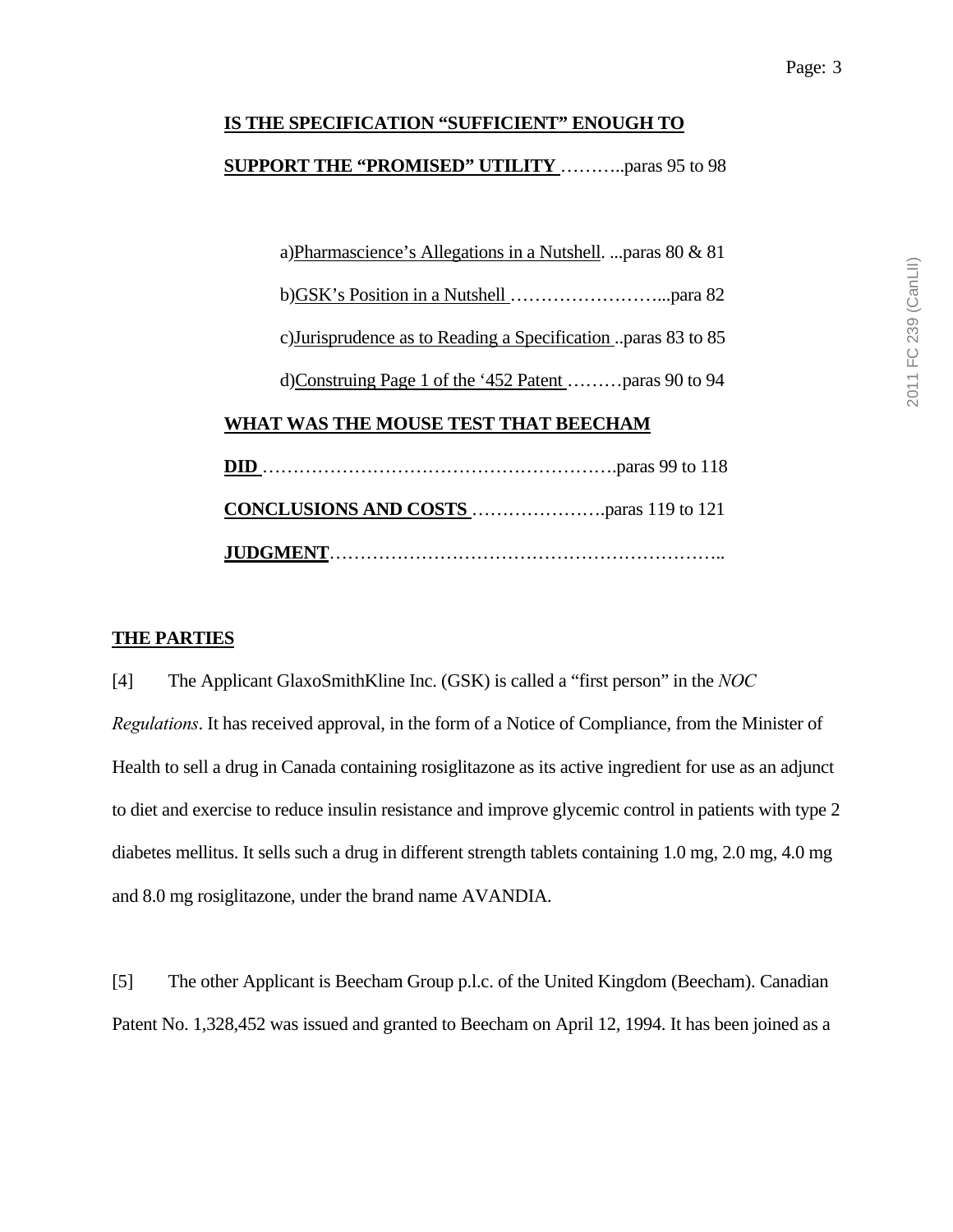party as required by subsection 6(4) of the *NOC Regulations*. Given that there is no evidence to the contrary, Beecham remains the owner of that patent.

[6] The Respondent Pharmascience Inc. is a generic drug company with offices in Montreal. It is called a "second person" in the *NOC Regulations*. It delivered a letter dated August 24, 2009, referred to as a Notice of Allegations under the *NOC Regulations,* to GSK stating that it was seeking approval from the Minister of Health to market a generic version of GSK's rosiglitazone drug in Canada in the same strengths in tablet form, for the same uses. Pharmascience alleged that the relevant claims of Canadian Patent No. 1,328,452 were invalid, and because they were invalid, would not be infringed by Pharmascience's generic version.

[7] The Respondent Minister of Health is responsible for approving drugs such as that at issue here for sale in Canada by way of issuing Notices of Compliance to drug companies under the *NOC Regulations*. The Minister had notice of these proceedings but did not actively participate.

#### **CANADIAN PATENT NO. 1,328,452**

[8] At issue is one patent, Canadian Patent No. 1,328,452 (the '452 Patent). The application for that patent was filed with the Canadian Patent Office on September 2, 1988, which is before October 1, 1989. This means that the provisions of the "old" *Patent Act*, RSC 1985, c. P- 4 pertaining to patents maturing from applications filed before October 1, 1989, apply to the '452 Patent.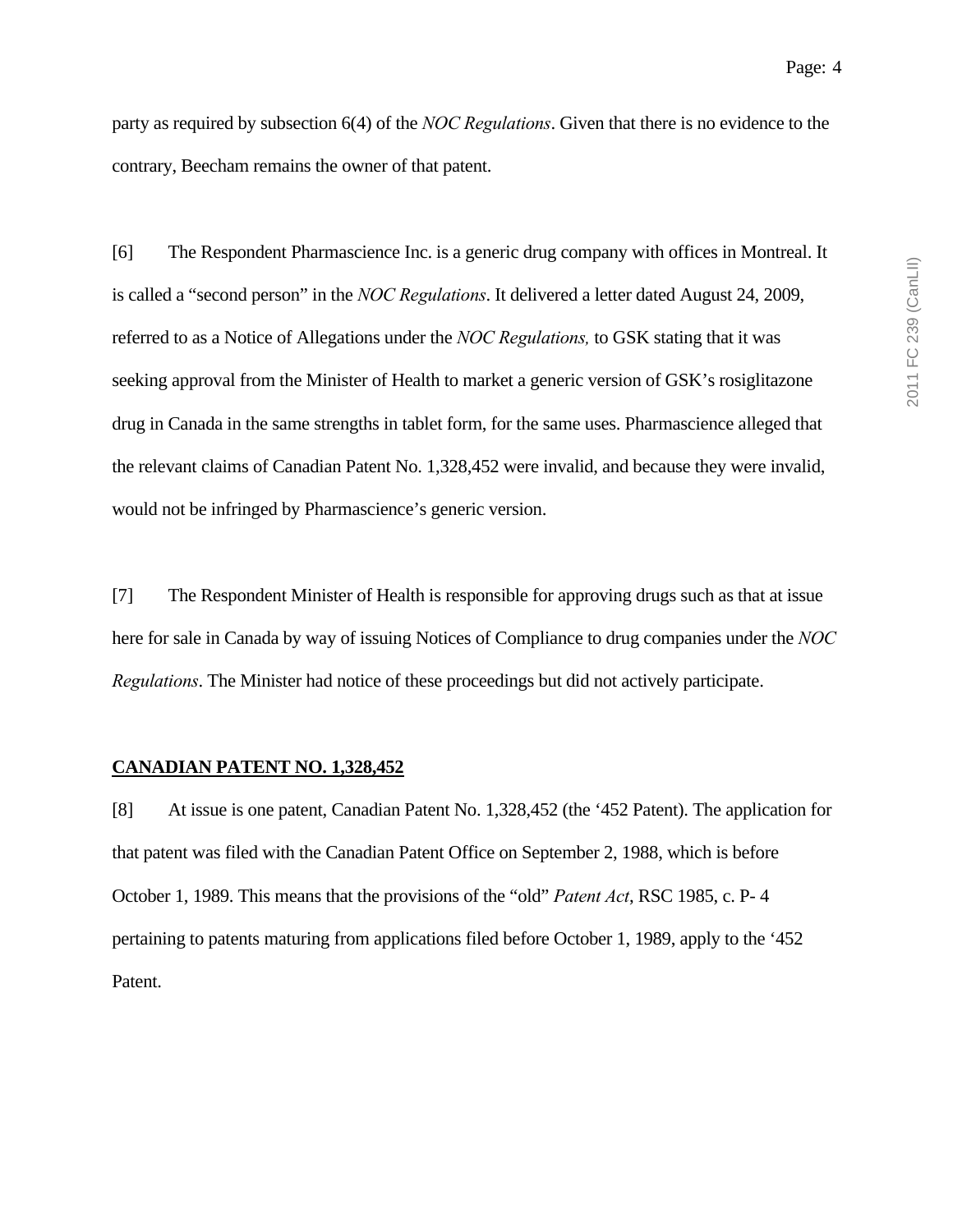- [9] Among the matters pertinent to the '452 Patent under the provisions of the "old" *Patent Act* are:
	- a. It endures for a term of seventeen (17) years from the date it was granted. The patent was granted April 12, 1994; therefore, its term will expire April 12, 2011.
	- b. The patent and its claims are to be construed as of the date of publication, which in the case of an "old" *Patent Act* patent is the date of grant, here April 12, 1994, (see *Whirlpool Corp. v. Camco Inc.,* [ 2000 ] 2 S.C.R. 1067 at para. 55).
	- c. Novelty has not been pursued in these proceedings; however, it is to be considered having regard to certain kinds of publications and uses earlier than two years before the Canadian filing date that is, before September 2, 1986.
	- d. Obviousness, which is an issue in these proceedings, is to be considered as of the "date of invention". That date may be proved in evidence. Unless otherwise provided, it is presumed to be the Canadian filing date, here September 2, 1988. In the present case, the '452 Patent claims "priority" from three applications filed in the British Patent Office on September 4, 1987, November 30, 1987 and February 4, 1988. These applications were not properly put in evidence. If those applications were put in evidence, and if they are shown to disclose the same invention as claimed in the claims at issue of the '452 Patent, then the relevant one or more of those applications can be said to support a date of invention as of their filing date in the British Patent Office.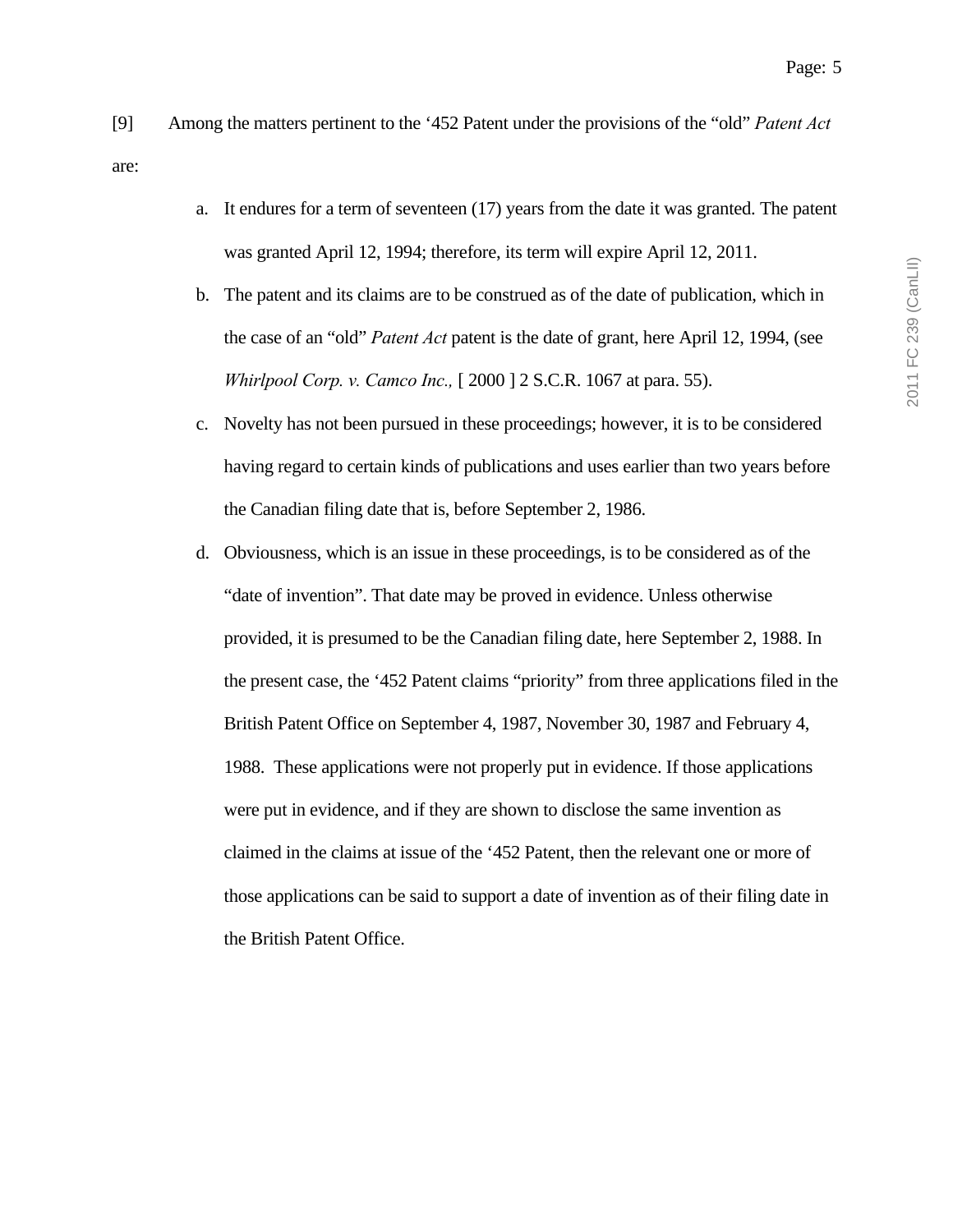[10] In the present case, the Applicants are relying only on one claim of the '452 Patent, claim

41. That claim is directed to a specific compound which is set out in a chemical form, but may

simply be called rosiglitazone. Claim 41 reads as follows:

*41. A compound according to claim 1 being 5-(4-[2-(N-methyl-N-(2-pyridyl)amino)ethoxy]benzyl)- 2,4-thiazolidinedione; or a tautomeric form thereof and/or a pharmaceutically acceptable salt thereof and/or a pharmaceutically acceptable solvate thereof.* 

The specification begins at page 1 with a general description as to the invention:

## *NOVEL COMPOUNDS*

*This invention relates to certain substantial thiazolidinedione derivatives, to a process for preparing such compounds, to pharmaceutical compositions containing such compounds and to the use of such compounds and compositions in medicine.* 

[11] In the next paragraph the '452 Patent acknowledges certain prior art relating to TZDs

including a number of published European patent applications and a scientific article (referred to as

"Sohda II" in this proceeding) all relating to TZD derivatives:

*European Patent Applications, Publication Numbers 0008203, 0139421, 0155845, 0177353, 0193256, 0207581 and 0208420 relate to thiazolidinedione derivatives which are disclosed as having hypoglycaemic and hypolipidaemic activity. Chem. Pharm. Bull 30 (10) 3580-3600 also relates to certain thiazolidinedione derivatives having hypoglycaemic and hypolipidaemic activities.* 

[12] Pharmascience relies on many of these patent applications, as well as Sohda II and a related article in the same scientific publication (referred to as Sohda I in these proceedings) as "prior art" for the purpose of arguing obviousness. The named inventor of the '452 Patent, Richard M. Hindley, gave evidence in these proceedings and acknowledged that Sohda I and Sohda II were not only known to him, but formed part of the basis for his research leading to rosiglitazone. (Hindley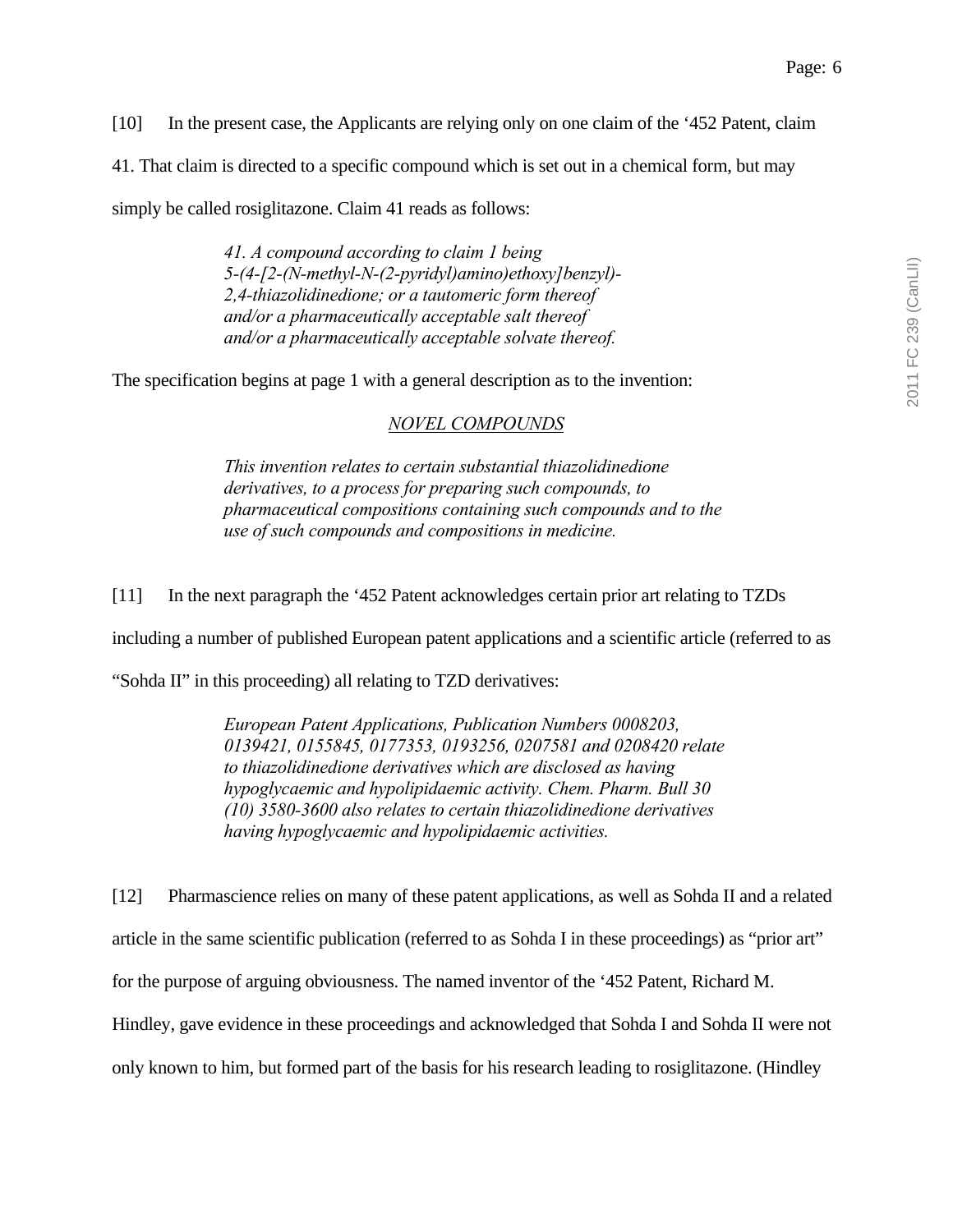affidavit paras 9-11). Hindley also acknowledged that at least some of these European patent

applications became known to him during the course of his research. (Hindley affidavit paras 28-

30). All of this "prior art" originates from a Japanese pharmaceutical company, Takeda.

[13] The next two paragraphs provide the basis for much of the argument in these proceedings, namely, what, if anything, is the "promise" of the patent, and has it been fulfilled:

> *It has now surprisingly been discovered that certain novel substituted- thiazolidinedione derivatives show improved bloodglucose lowering activity and are therefore of potential use in the treatment and/or prophylaxis of hyperglycaemia and are of particular use in the treatment of Type II diabetes.*

*These compounds are also indicated to be of potential use for the treatment and/or prophylaxis of other diseases including hyperlipidaemia, hypertension, cardiovascular disease and certain eating disorders.* 

[14] The specification, beginning at the bottom of page 1 to the first two lines at page 8 of the '452 Patent describes the compounds encompassed in the patent, their structure and substituent parts. The number is vast. I will not repeat this section in detail. Rosiglitazone is not specifically mentioned until Example 30 of the '452 Patent, which occurs much later.

[15] The specification of the '452 Patent beginning at page 8, line 5, through to page 18, line 28, describes processes by which the compounds may be prepared.

[16] Beginning at line 30 of page 18 of the '452 Patent and over to page 19, line 20, a number of uses for the compounds are described. In general, the uses are therapeutic properties including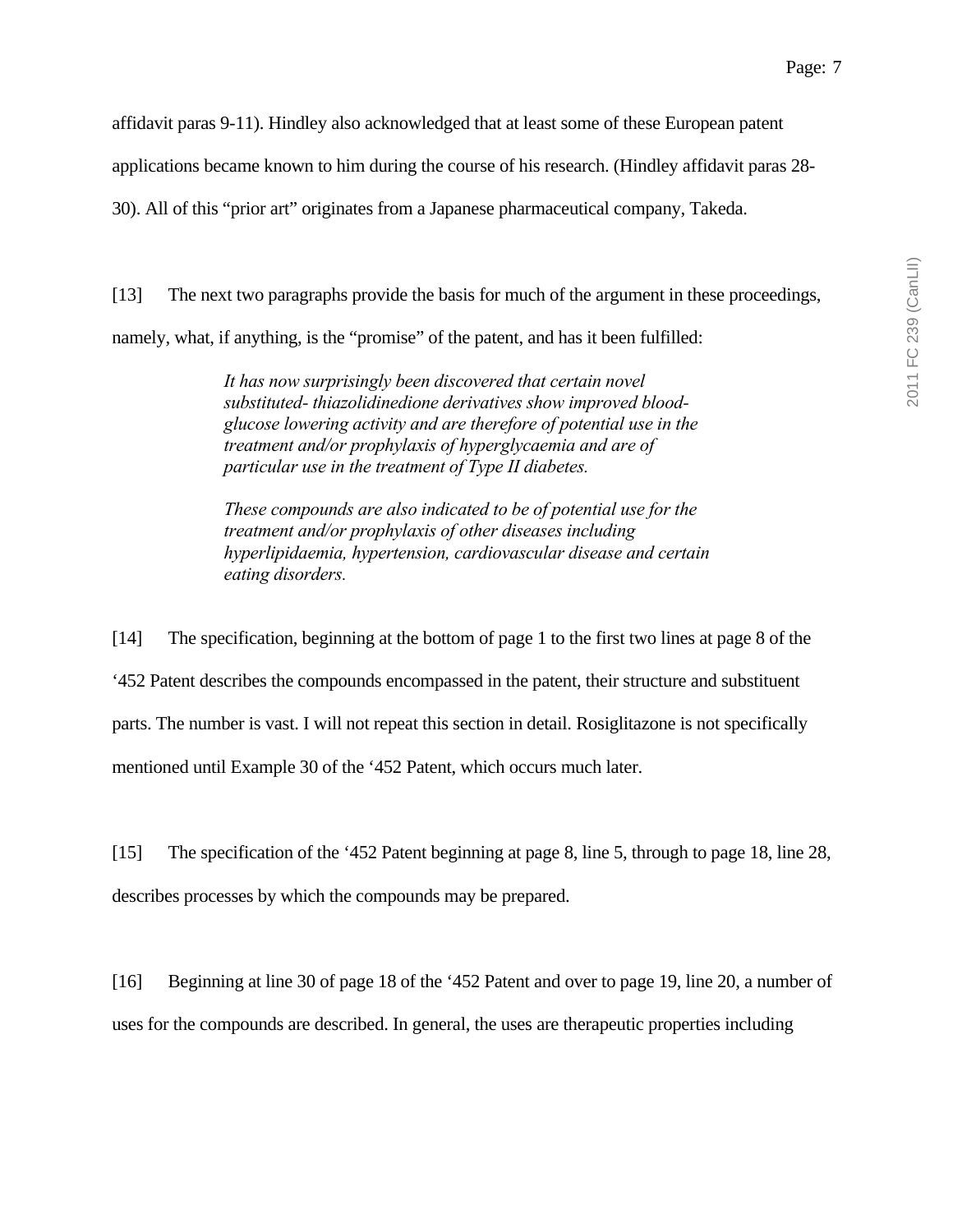treatment of hyperglycaemia, hyperlipidaemia, hypertension, cardiovascular disease, and certain eating disorders.

[17] From line 22, page 19, to the end of page 22, the method of administration, the formulation and dosages of the medicine are described.

[18] At page 21 the patent describes the invention as further providing a method of treatment and/or prophylaxis of a number of human and non-human conditions:

> *The present invention further provides a method for the treatment and/or prophylaxis of hyperglycaemia in a human or non-human mammal which comprises administering an effective, non-toxic, amount of a compound of the general formula (I), or a tautomeric form thereof and/or a pharmaceutically acceptable salt thereof and/or a pharmaceutically acceptable solvate thereof to a hyperglycaemic human or non-human mammal in need thereof.*

*The present invention further provides a method for the treatment of hyperlipidaemia in a human or non-human mammal, which comprises administering an effective, non-toxic, amount of a compound of formula (I), or a tautomeric form thereof and/or a pharmaceutically acceptable salt thereof and/or a pharmaceutically acceptable solvate thereof, to a hyperlipidaemic human or nonhuman mammal in need thereof.* 

[19] From page 23 to page 79, a number of preparations and examples are provided. Of importance here is Example 30, found at page 78, which is the only Example which specifically discloses rosiglitazone:

# *EXAMPLE 30*

*5-(4-[2-(N-Methyl-N-(2-pyridyl)amino)ethoxy]benzyl)-2,4 thiazolidinedione*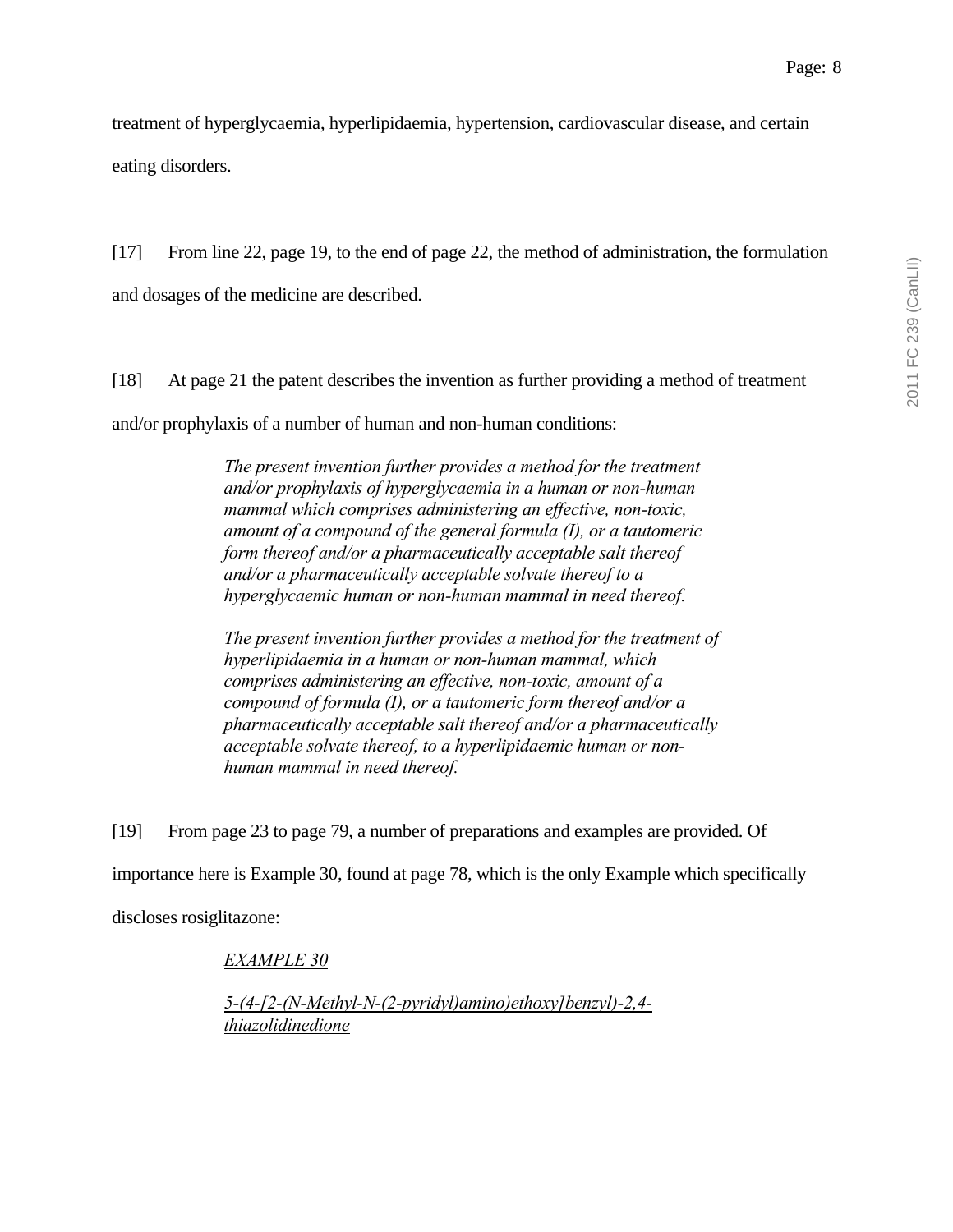*The title compound (m.p. 153-5°C; MeOH) was obtained from 5-(4-[ 2-(N-methyl-N-(2-pyridyl)amino)ethoxyl ]-benzylidene)-2,4 thiazolidinedione by a similar procedure to that described in Example 1.* 

*<sup>1</sup>H NMR & (DMSO – d<sub>6</sub>)* 

*2.9-3.4 (2H, complex); 3.1 (3H, s); 3.9 (2H, t); 4.15 (2H, t); 4.8 (1H, complex); 6.5-6.85 (2H, complex); 6.8 (2H, d); 7.2 (2H, d); 7.5 (1H, complex); 8.1 (1H, d); 12.05 (1H, broad s, exchanges with D<sub>2</sub>0).* 

[20] The procedure found in Example 1, as referred to in Example 30, appears at pages 51 and 52

of the '452 Patent as follows:

*5-(4-[2-(N-Methyl-N-(2-benzothiazolyl)amino)ethoxy]benzylidene)- 2,4-thiazolidinedione (2g) in dry 1,4-dioxan (70ml) was reduced under hydrogen in the presence of 10% palladium on charcoal (3g) at ambient temperature and atmospheric pressure until hydrogen uptake ceased. The solution was filtered through diatomaceous earth, the filter pad was washed exhaustively with dioxan and the combined filtrates were evaporated to dryness under vacuum. The title compound (m.p. 167-8ºC) was obtained after crystallisation from methanol.* 

[21] The only test data provided in the '452 Patent is set out at pages 80 and 81. It describes a test in which obese (also referred to as ob/ob) mice were fed a powdered diet into which were incorporated compounds of the kind set out in some of the Examples of the patent. It is to be noted that the compound of Example 30, rosiglitazone, is not among the compounds tested:

*DEMONSTRATION OF EFFICACY OF COMPOUNDS*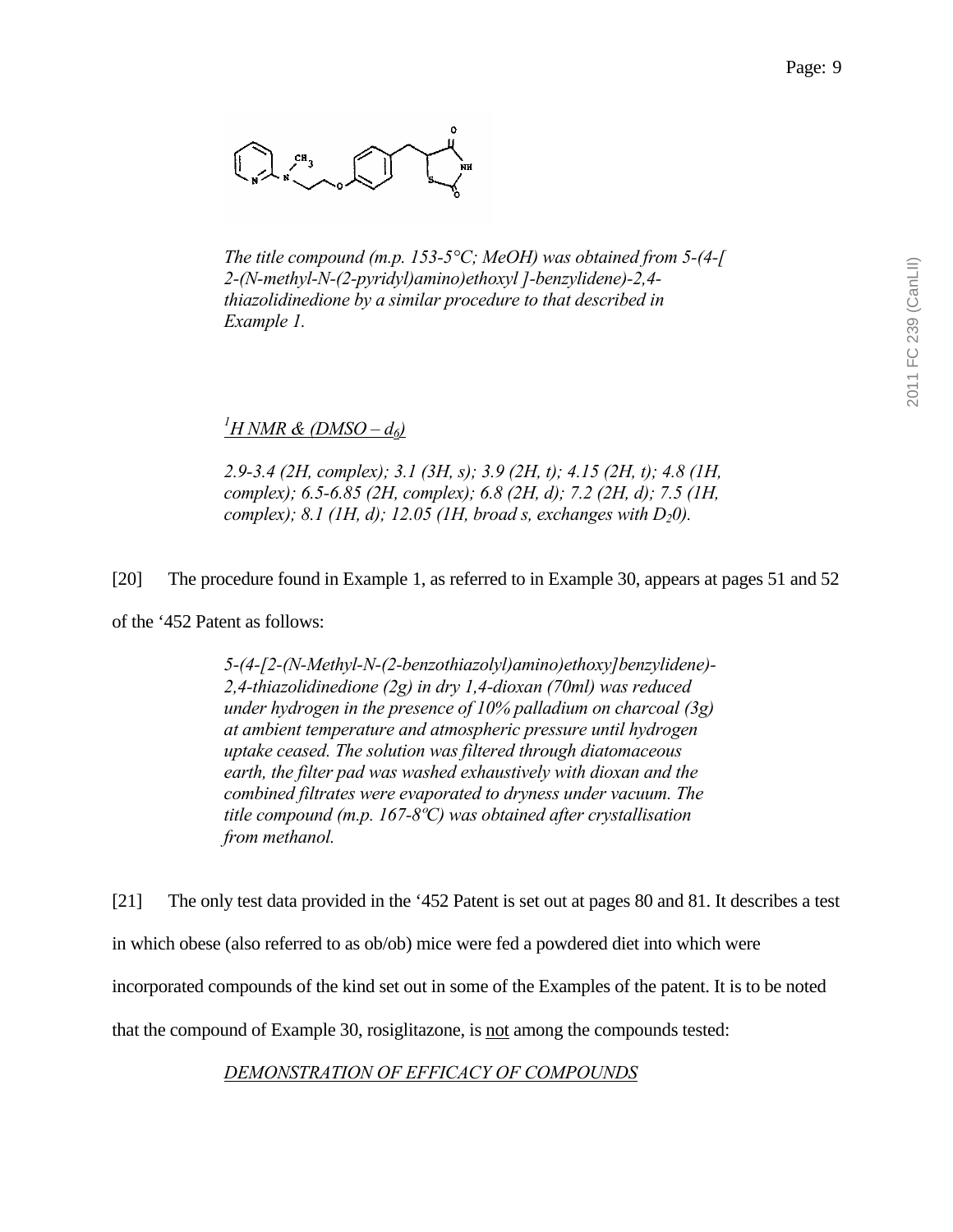#### *Obese Mice, Oral Glucose Tolerance Test.*

*C57bl/6 obese (ob/ob) mice were fed on powdered oxoid diet. After at least one week, the mice continued on a powered oxoid diet or were fed powdered oxoid diet containing the test compound. After 8 days on the supplemented diet all of the mice were fasted for 5 hours prior to receiving an oral load of glucose (3 g/kg). Blood samples for glucose analysis were taken 0, 45, 90 and 135 minutes after glucose administration and the results appear below as the percentage reduction in area under the blood glucose curve where test compound treated groups are compared with the control groups. 7 mice were used for each treatment.* 

|                          | <b>LEVEL IN DIET</b><br>( $\mu$ mol $kg^{-1}$ of<br><b>DIET</b> | % REDUCTION IN<br><b>AREA UNDER</b><br><b>BLOOD GLUCOSE</b> |
|--------------------------|-----------------------------------------------------------------|-------------------------------------------------------------|
| <b>EXAMPLE NO:</b>       |                                                                 | <b>CURVE</b>                                                |
| 1                        | 100                                                             | 51                                                          |
| $\overline{2}$           | 300                                                             | 30                                                          |
| $\mathfrak{Z}$           | 10                                                              | 39                                                          |
| $\overline{\mathcal{A}}$ | 300                                                             | 30                                                          |
| 5                        | 100                                                             | 40                                                          |
| $\overline{7}$           | 50                                                              | 47                                                          |
| 9                        | 100                                                             | 58                                                          |
| 11                       | 100                                                             | 34                                                          |
| 13                       | 100                                                             | 37                                                          |
| 15                       | 100                                                             | 39                                                          |
| 17                       | 100                                                             | 34                                                          |
| 19                       | 30                                                              | 22                                                          |
| 21                       | 30                                                              | 33                                                          |
| 24                       | 30                                                              | 15                                                          |
| 25                       | 30                                                              | 19                                                          |
| 27                       | 300                                                             | 56                                                          |
| 29                       | 300                                                             | 32                                                          |

*Toxicology*

*No toxicology effects were indicated for any of the compounds of the invention in any of the abovementioned tests.*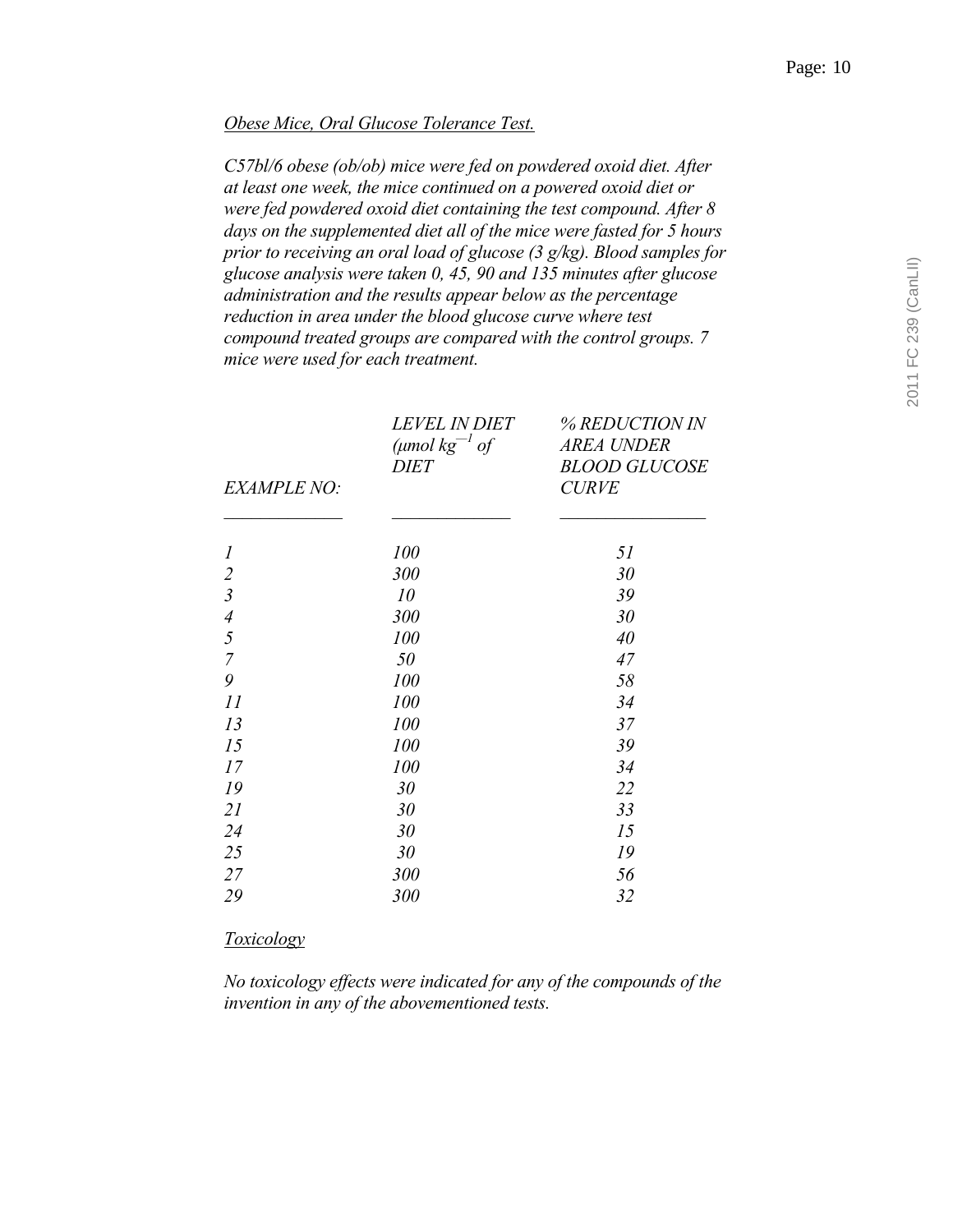[22] The claims of the '452 Patent begin at page 82. In all, there are 49 claims. Claims 1 to 42 are directed to compounds. Claims 43 and 46 are directed to a pharmaceutical composition containing the compound(s). Claims 44, 45, 47 and 48 are directed to an "effective amount" of the compound(s) for treatment. Claim 49 is directed to a process for preparing the compound(s).

[23] Claim 1, which is referred to in claim 41, refers to a vast number of compounds (of which rosiglitazone is one although not specifically mentioned) with reference to a general structure. I will repeat only the opening portion as the balance of the claim describes the various substituents that can be used:

*1. A compound of formula (I):* 



*or a tautomeric form thereof and/or a pharmaceutically acceptable salt thereof and/or a pharmaceutically acceptable solvate thereof; wherein:* 

[24] Claims 1 and 41 refer to a "tautomeric form" of the compound. No issue was made of in this proceeding as to what a tautomeric form was. For convenience the parties have agreed on the definition of a tautomer as found in Wikipedia as follows (omitting the pictorial representations):

> *Tautomers are isomers of organic compounds that readily interconvert by a chemical reaction called tautomerization. It is common that this reaction results in the formal migration of a hydrogen atom or proton, accompanied by a switch of a single bond and adjacent double bond. The concept of tautomerizations is called tautomerism. Because of the rapid interconversion, chemical structures which are tautomers of each other are generally considered to be the same chemical compound. Tautomerism is a special case of structural isomerism and can play an important role*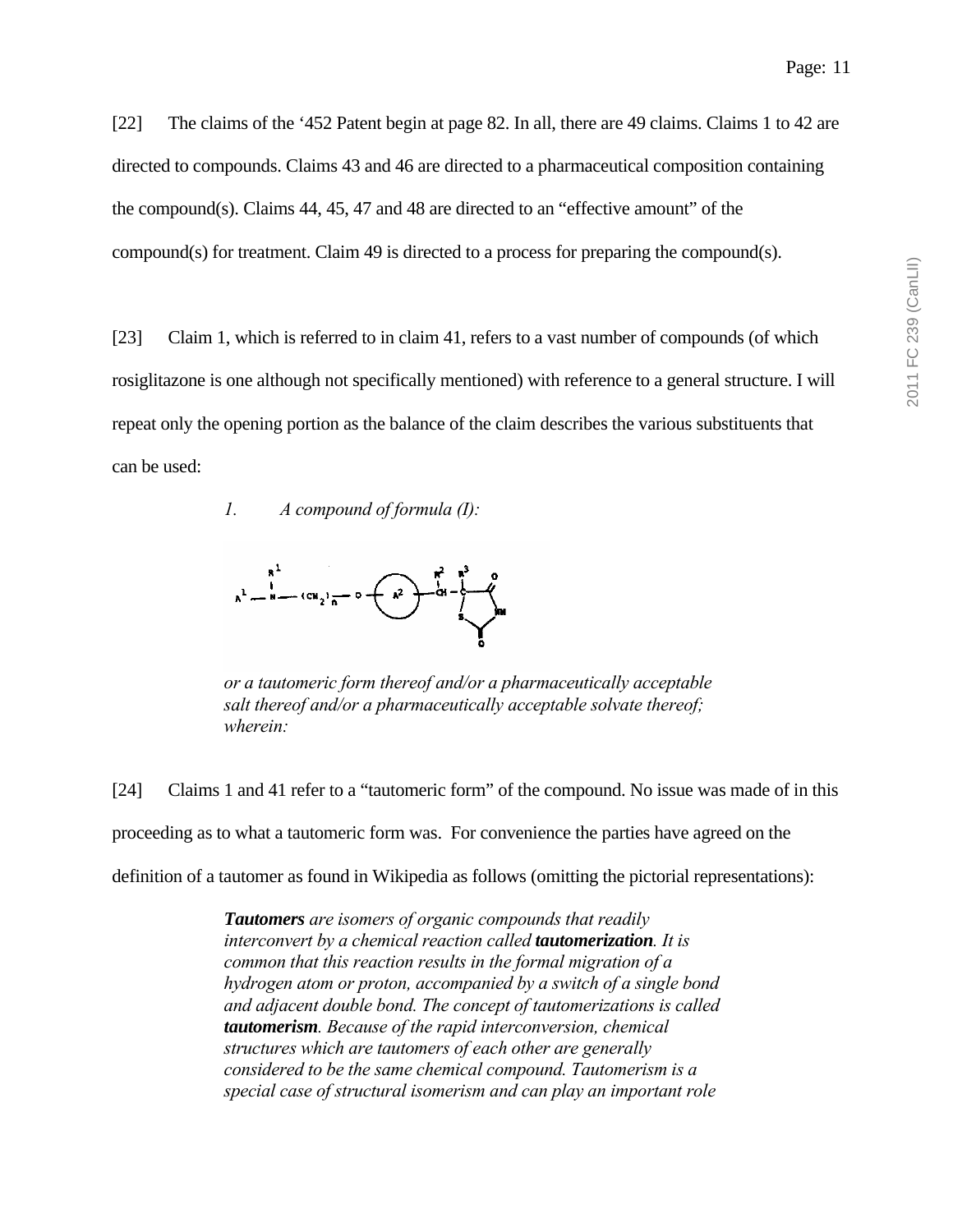*in non-canonical base pairing in DNA and especially RNA molecules.* 

[25] Claims 1 and 41 also both use the words "pharmaceutically acceptable", which are defined at pages 19 and 20 of the '452 Patent as follows:

> *As used herein the term 'pharmaceutically acceptable' embraces compounds, compositions and ingredients for both human and veterinary use: for example the term ëpharmaceutically acceptable*  salt' embraces a veterinarily acceptable salt.

# **EVIDENCE**

[26] As is usual in applications of this kind, the evidence was provided in the form of affidavits, transcripts of cross-examinations and related exhibits. No live witnesses appeared before the Court. At one time, there was a Confidentiality Order in place; however, at the request of the parties, that Order was set aside by my Order dated January 11, 2011. Some of the material may still bear a caption to the effect that it is confidential, but that is no longer the case.

[27] The Applicants provided the affidavit evidence of the following witnesses:

i. **Carolyn Ann Lister**, an employee of GSK (a term I use to include its predecessors as well) at the relevant time, in particular, 1988. She received diplomas in biological science and was employed to organize and manage *in vivo* testing at these predecessors. She testified as to the testing of compounds including rosiglitazone in ob/ob mice.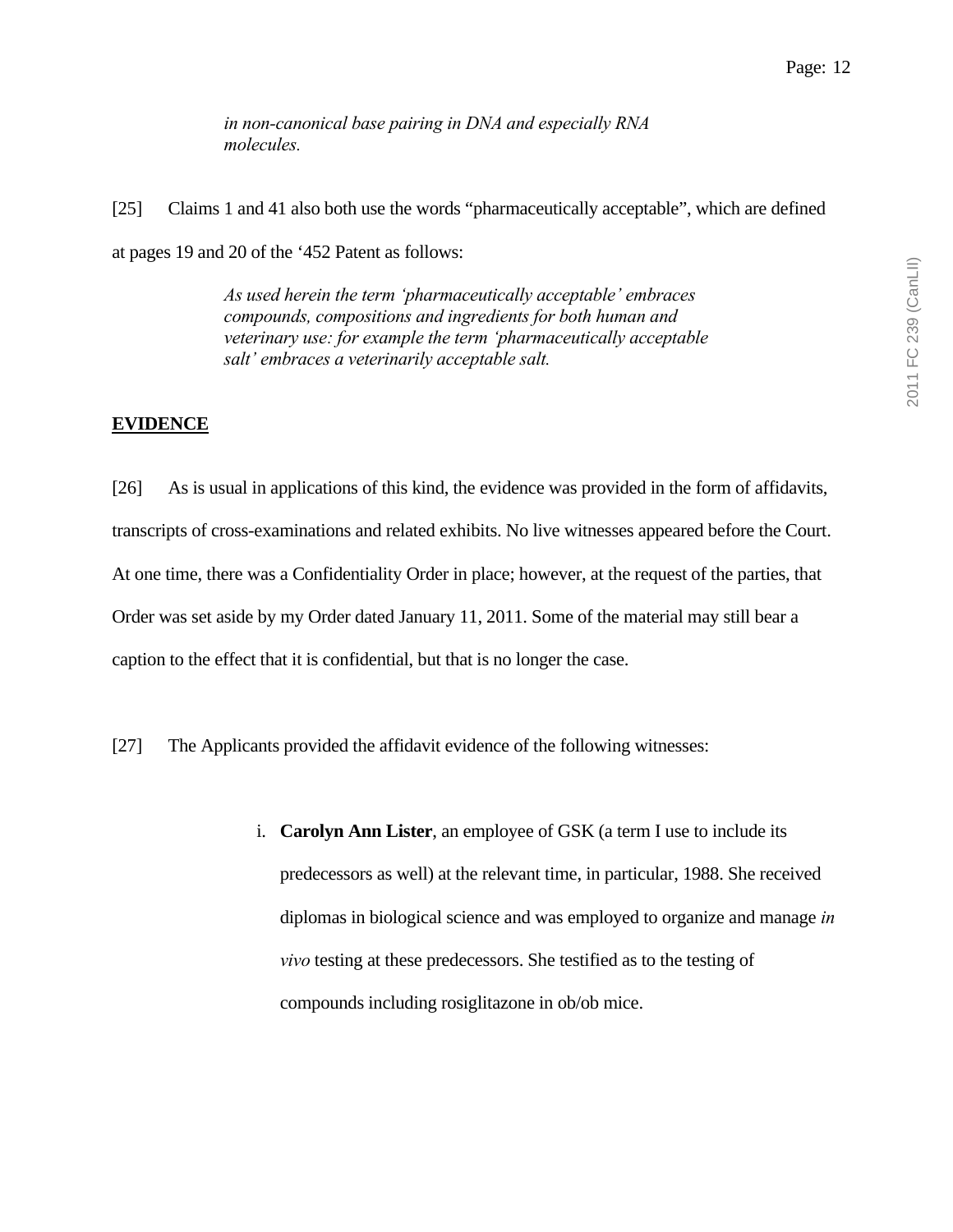- ii. **Professor Clifford Bailey**, of Birmingham, UK. He is the Head of Biomedical Research, including Diabetic Research; and Professor of Clinical Science at Aston University, Birmingham, UK. His mandate, as stated at paragraph 12 of his affidavit, was to provide scientific and historical content to research relating to abnormal glucose metabolism and diabetes prior to September 2, 1988 and to comment on certain aspects of the '452 Patent as they relate to the use of animal models in diabetes research and data GSK had generated on rosiglitazone prior to September 2, 1988.
- iii. **Richard M. Hindley,** of Surrey UK. He is the named inventor of the '452 Patent. He worked as a chemist in a variety of industries. He joined a predecessor of GSK in 1968. Most of his career was focused on the synthesis of potential new drugs. He testified as to the research and development leading up to the '452 Patent.
- iv. **Dr. Peter Jurs**, of Pennsylvania, USA. He received a PhD in chemistry in 1969 and spent much of his career in academia, research and consulting. Before his retirement in 2005, he was Professor of Chemistry at Penn State University. He is now a Professor Emeritus at that University. His mandate, as stated at paragraph 8 of his affidavit, was to provide an opinion on the subject of lipophilicity as it relates to the allegation of obviousness and generally as to the subject of lipophilicity.
- v. **Professor Peter Wipf**, of Pennsylvania, USA. He received a PhD in chemistry in 1987 and has spent most of his career in academia, research and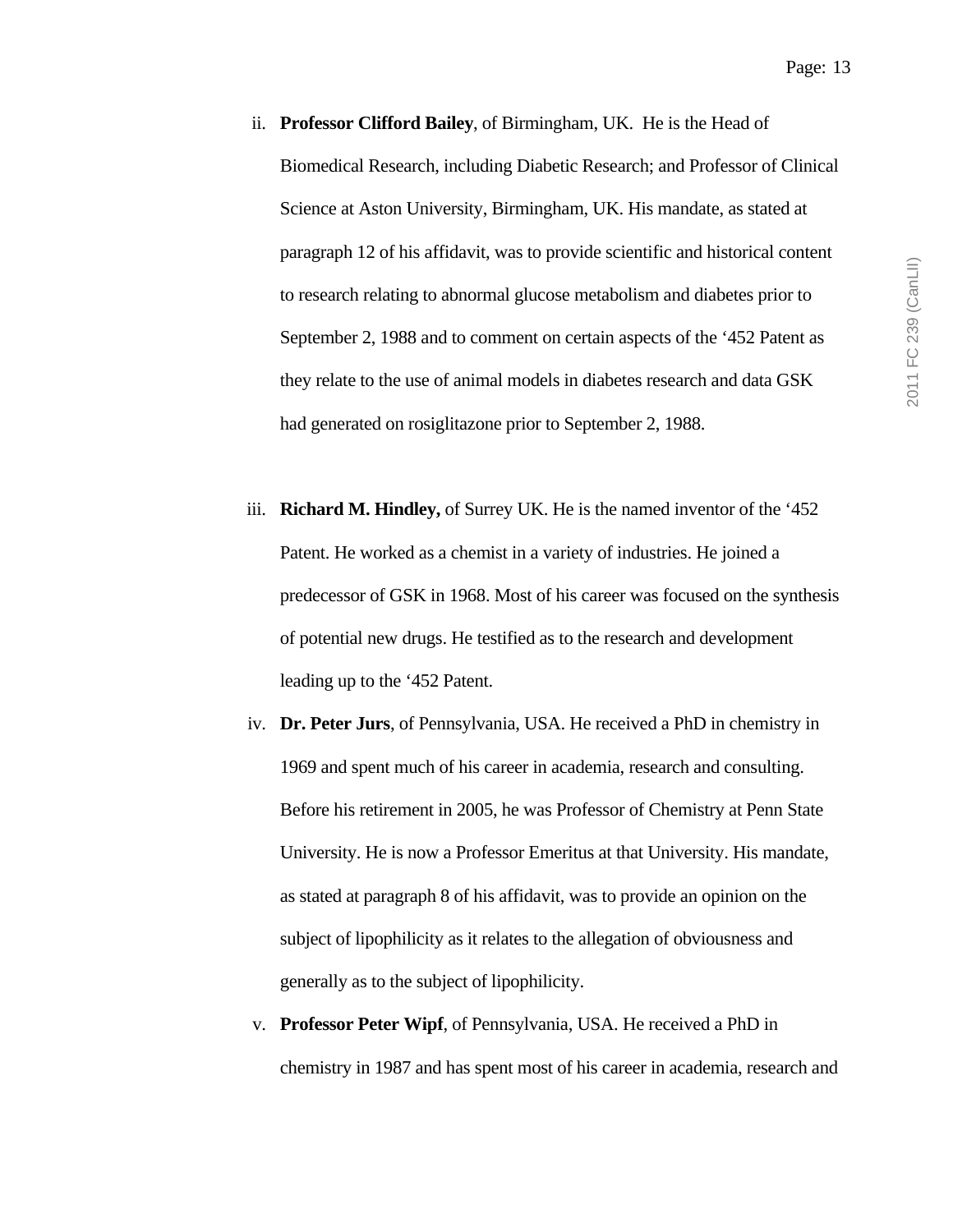consulting. He is currently a Distinguished University Professor of Chemistry at the University of Pittsburgh. He was asked to provide a background as to organic chemistry and to address a number of questions as set out at paragraph 11 of his affidavit:

#### *Questions addressed*

*11. I have been asked to provide my opinion on the following questions:* 

- *(a) Who is the person of ordinary skill in the art to whom the 452 patent is directed?*
- *(b) What does claim 41 of the 452 Patent claim?*
- *(c) Is the invention of claim 41 of the 452 Patent obvious in light of the prior art?*
- *(d) Does the disclosure of the 452 Patent enable a person of ordinary skill in the art to synthesize rosiglitazone?*
- vi. **Christine Ingham**, law clerk with the Applicants' firm of solicitors. Her affidavit served to put in the Record, as exhibits, a number of documents. This affidavit and the authenticity of these documents are not controversial.

[28] The evidence of Bailey, Jurs and Wipf was tendered as expert evidence. No objection was taken by Pharmascience to this evidence being received by this Court as expert evidence. Each of Lister, Bailey, Hindley, Jurs and Wipf was cross-examined by Counsel for Pharmascience. Ingham was not cross-examined.

[29] The Respondent Pharmascience provided the affidavit evidence of the following witnesses: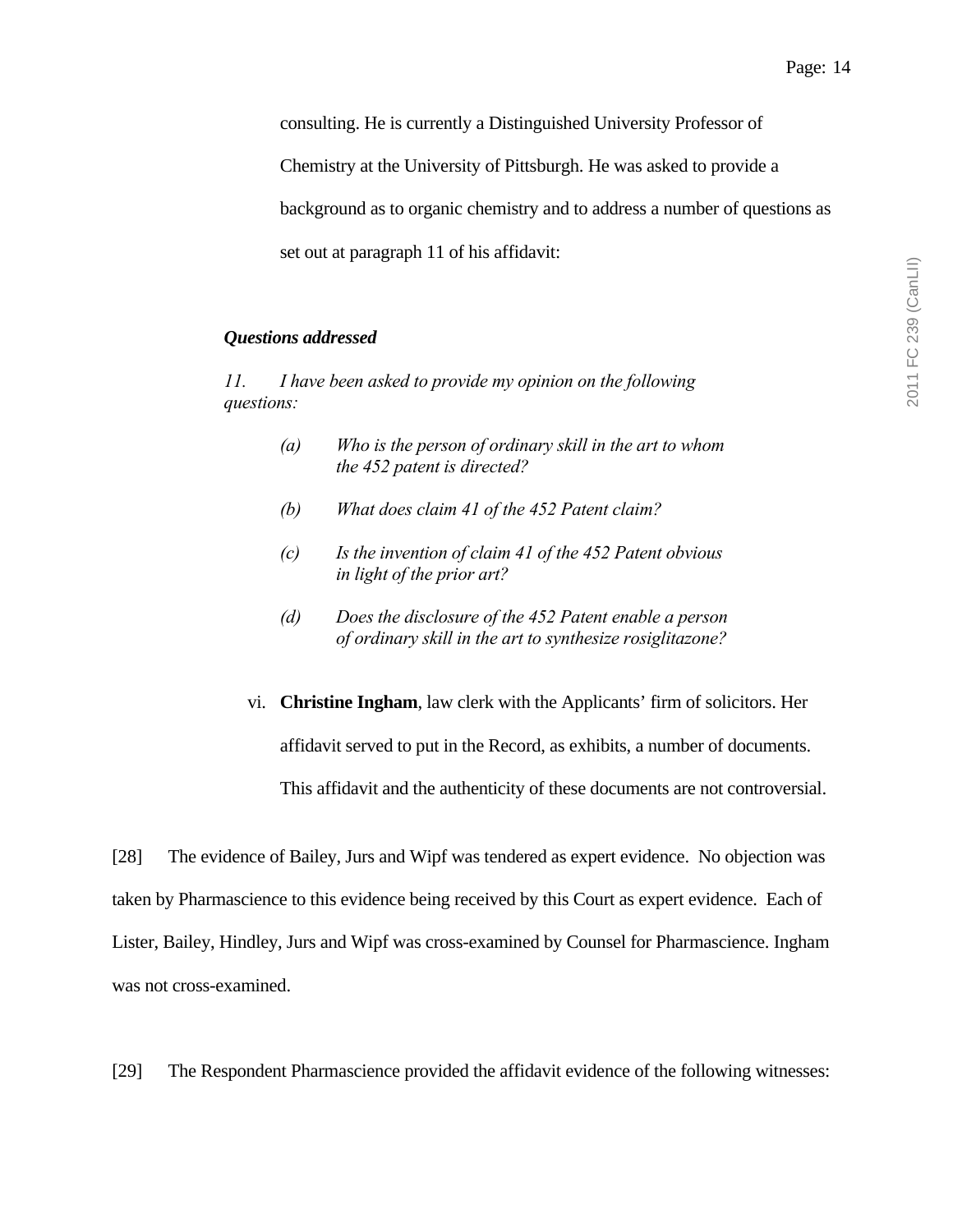1. **Dr. Jonathan S. Dordick**, of Schenectady, New York. He received a PhD in Biochemical Engineering in 1986. He has spent most of his career in academia, research and consulting. He is currently the Howard P. Isermann Professor in the Department of Chemical and Biological Engineering, with a joint appointment in the Department of Biology and Biomedical Engineering at Rensselaer Polytechnic Institute, Troy, NY. He was asked to review a number of documents and to answer certain questions as set out in paragraph 22 of his affidavit:

*22. I have been asked to review Canadian Patent No. 1,328,452 ("'452 Patent") and answer the following questions:* 

- $(1)$  *Who is the "person skilled in the art" to whom the ë452 Patent is addressed?*
- *(2) Is there sufficient information in the patent for a person skilled in the art to understand what the invention is; and is there sufficient information for a person skilled in the art to understand that rosiglitazone will be an effective compound for use or potential use in humans?*
- *(3) What is the promised utility of the patent? Is there sufficient information in the affidavit of Ms. Lister to show that rosiglitazone has the promised utility and if not, is there sound scientific prediction based on the information in the patent that rosiglitazone will have the promised utility?*
- *(4) If Dr. Bailey is correct at paragraph 41 that*  <sup>2</sup>*improved blood glucose lowering activity*<sup>\*</sup> *simply means that when these TZD derivatives are administered to animals there is an improvement in the blood glucose levels of the animals, then is rosiglitazone obvious?*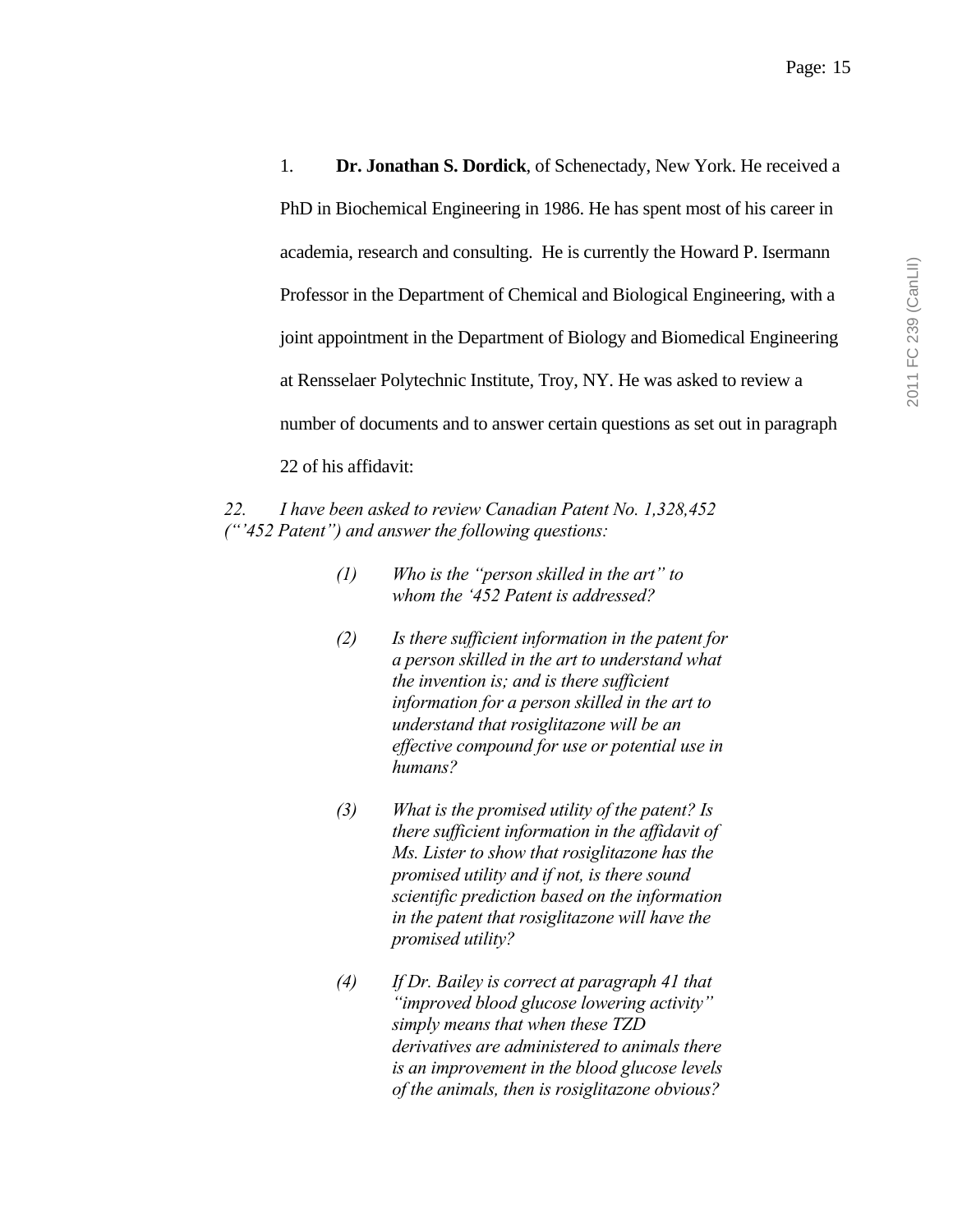2. **Dr. Barry L. Posner**, of Montreal, Quebec. He is a medical doctor and currently a Professor of Medicine and Director of Polypeptide Hormone Laboratory at McGill University. He claims expertise in Endocrinology and Diabetology, as well as the mechanism of hormone and drug action. He was given a number of documents to review and was asked to answer certain questions as set out in paragraph 19 of his affidavit:

*19. I have been asked to review Canadian Patent No. 1,328,452 and answer the following questions:* 

- *i. Who is the "person skilled in the art" to whom the ë452 Patent is addressed?*
- *ii. Is there sufficient information in the patent for a person skilled in the art to understand what the invention is; and is there sufficient information for a person skilled in the art to understand that rosiglitazone will be an effective compound for use or potential use in humans?*
- *iii. What is the promised utility of the patent? Is there sufficient information in the affidavit of Ms. Lister to show that rosiglitazone has the promised utility and if not, is there a sound scientific prediction based on the information in the patent that rosiglitazone will have the promised utility?*
- *iv.* If I accept Dr. Bailey's evidence that all *thiazolidinedione derivative compounds would be useful as blood glucose lowering agents and useful in the treatment of diabetes, is it be obvious that rosiglitazone (which is such a compound) would have the same usefulness?*
- 3. **Dr. Brian Rodrigues**, of Vancouver, British Columbia. He received his PhD

in Pharmaceutical Sciences in 1989 and spent most of his career in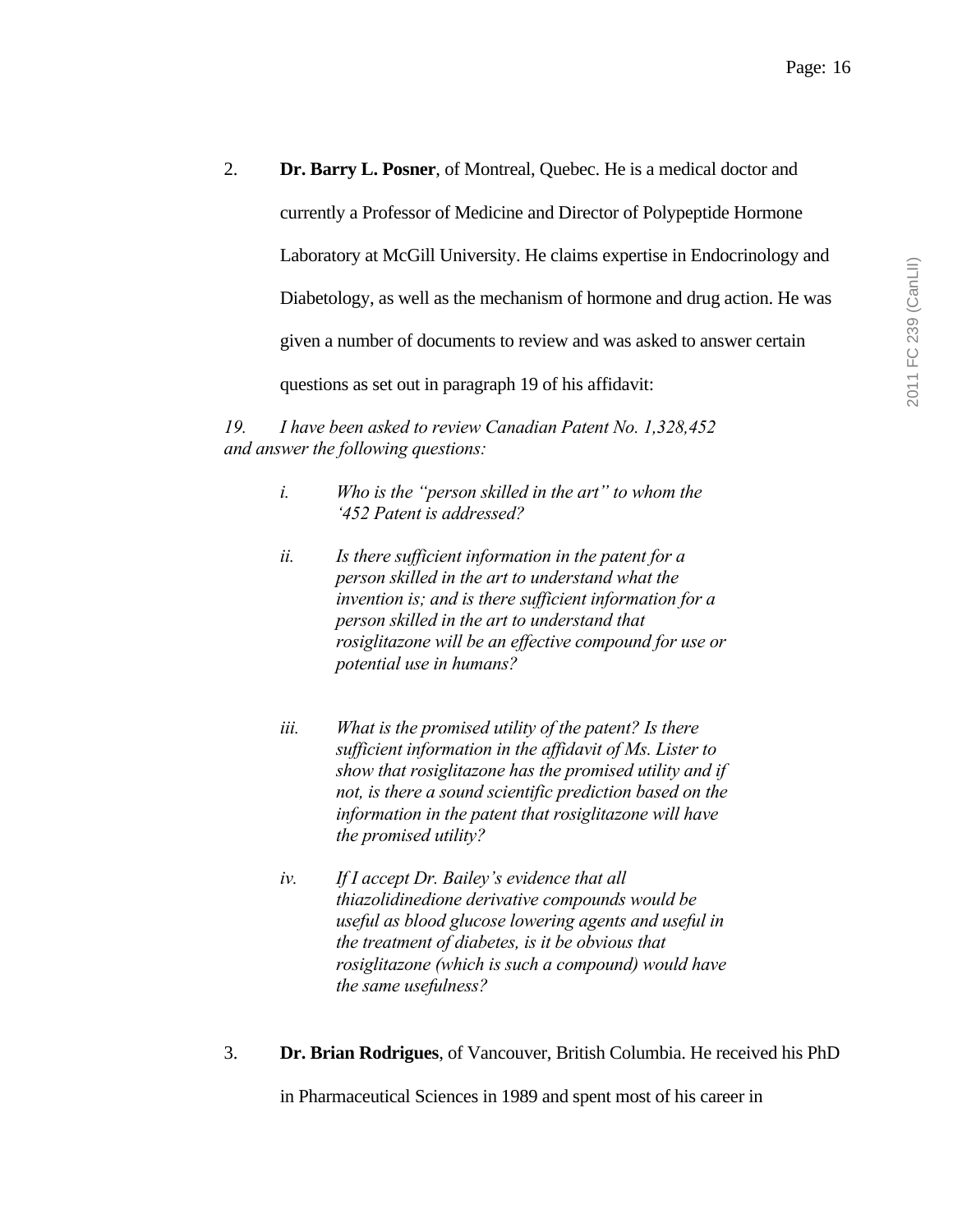academia. He is also a Director of the Canadian Diabetes Association. He is

currently Professor of Pharmacology and Toxicology at the University of

British Columbia. He was asked to review a number of documents and

provide an opinion as set out in paragraph 12 of his affidavit:

*12. The solicitors for Pharmascience have asked me to review the documents in the above paragraph of my affidavit and to provide my opinion with respect to the issues set out in the Notice of Allegation. Specifically, the solicitors for Pharmascience have asked me to provide my opinion with respect to the following issues:* 

- *(a) Sufficiency of Specification: is the data disclosed in the ë452 Patent sufficient for a person skilled in the art to understand what the invention is?*
- *(b) Utility/Sound Prediction what is the promise of the ë452 Patent and does Rosiglitazone have the utility as promised in the patent? Does the additional information provided by GSK establish the utility of rosiglitazone as promised in the patent? And if not, is there a sound scientific prediction found in the patent to support the utility of rosiglitazone?;*
- *(c) Obviousness: If I accept Dr. Baileyís evidence that all thiazolidinedione derivative compounds would be useful as blood glucose lowering agents and useful in the treatment of diabetes, would is it be [sic] obvious that rosiglitazone (which is such a compound) would have the same usefulness?*

## 4. **Professor Alexander M. Klibanov**, of Boston, USA. He received his PhD

in Chemical Enzymology in 1974. He has spent most of his career in

academia, research and consulting. He reviewed the '452 Patent and the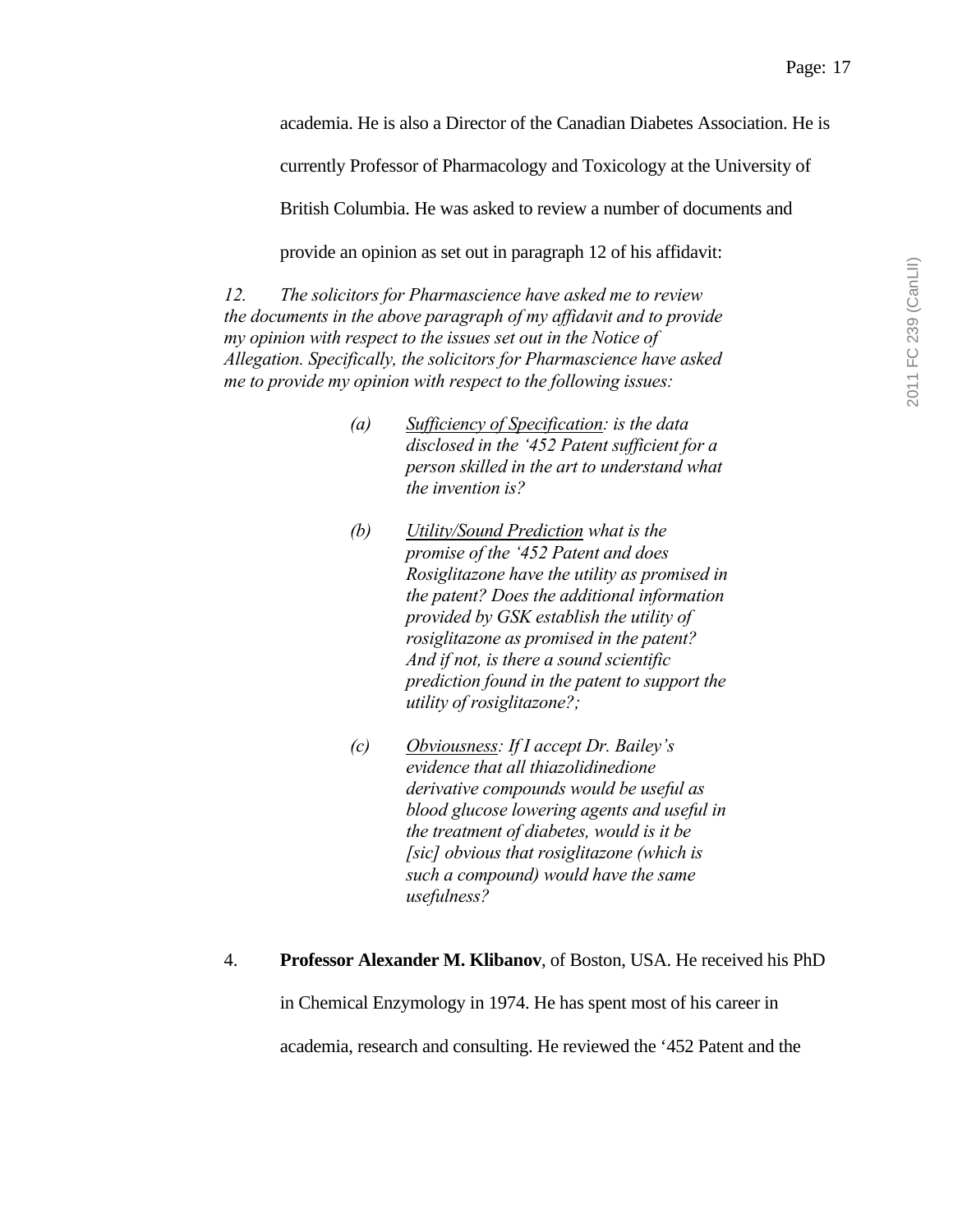evidence of Hindley, Lister and Wipf and provided his opinion in respect thereof.

[30] The evidence of each of Dordick, Posner, Rodriguez and Klibanov was put forward by Pharmascience as expert evidence without objection by GSK to this evidence being received by this Court as such. Each was cross-examined by Counsel for GSK.

## **BACKGROUND - DIABETES**

[31] The '452 Patent is, in large measure, directed to compounds said to be useful in the

treatment of conditions related to the level of glucose in the bloodstream of a human body. Of these,

diabetes is common. GSK has provided evidence from Dr. Bailey in this regard. Pharmascience's

Counsel has advised the Court, by letter dated December 30, 2010, that paragraphs

11 – 18 of Dr. Bailey's affidavit can be accepted by the Court as agreed upon background. Dr.

Bailey says at paragraphs 13 to 18:

## *Scientific Background*

*13. Since the 452 Patent discloses and claims compounds of potential use in diseases associated with abnormal glucose metabolism, including diabetes, it is appropriate to begin with a brief introduction of the basic principles of glucose metabolism and diabetes. The basic principles discussed below would have been known to a person of ordinary skill in the art (defined below) as of September 2, 1988 and the same basic principles are known today.* 

*Glucose Metabolism* 

*14. Glucose is a sugar that provides energy to all of the cells in the body. The cells take in glucose from the blood and break it down for energy. The glucose in the blood comes from food. When food is eaten, glucose is absorbed from the intestines and distributed by the bloodstream to all of the cells in the body. In normal, healthy individuals, the level of glucose in the blood is regulated. The body*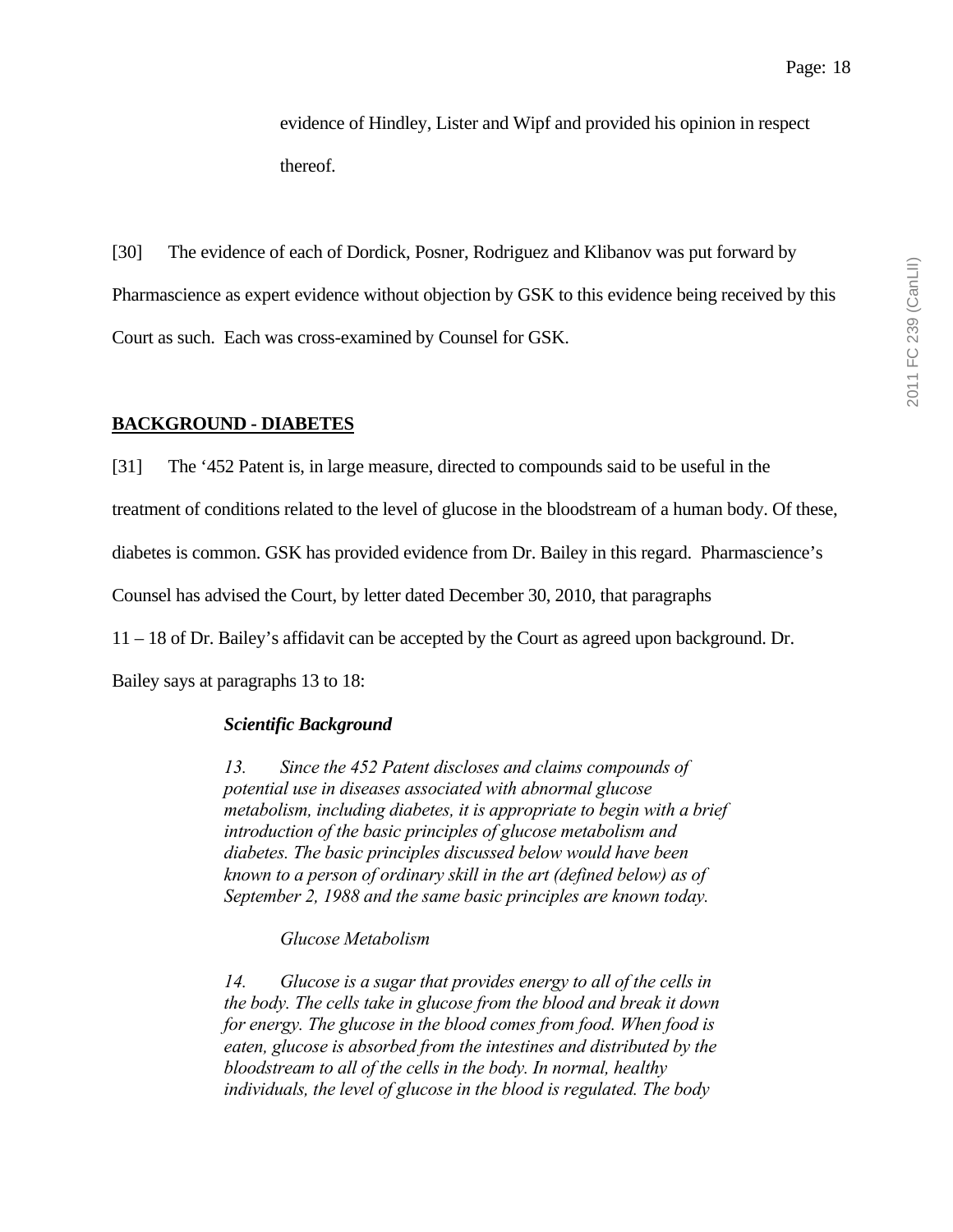*tries to maintain a balance between the amount of glucose available in the bloodstream and its clearance from the bloodstream. In a situation when there is an oversupply of glucose, the body stores the excess glucose in the liver and muscles by making glycogen (long chains of glucose). When there is a short supply of glucose, the body mobilizes glucose from stored glycogen and/or makes glucose from other sources.* 

*15. To maintain a constant blood glucose level the body depends on certain simultaneously ongoing processes that must occur in a coordinated fashion. After the ingestion of food, the body stimulates secretion of insulin, a hormone that is produced in the pancreas. Insulin is made and secreted by the beta cells (β-cells) of the pancreatic islets, small islands of endocrine cells in the pancreas.*  Insulin is required by almost all of the body's cells, but its major *targets are liver cells, fat cells and muscle cells. The combination of hyperinsulinaemia (i.e., high insulin levels in the blood) and hyperglycaemia (i.e., high glucose levels in the blood) promote glucose uptake by peripheral tissues (primarily muscle) and suppress glucose production in the liver. As such, insulin stores nutrients after the ingestion of food by reducing the concentrations of glucose in the bloodstream and maintains a steady blood glucose concentration in the body. Defects at the level of the β -cell, muscle or liver can lead to the development of glucose intolerance or overt diabetes.* 

#### *Diabetes*

16. Diabetes is a disease that affects the body's ability to use *glucose. It is classified into two main types: Type 1 and Type 2. Type 1 (also called juvenile diabetes or insulin- dependent diabetes) is caused by a lack of insulin. This type is found in five to ten percent of diabetics and usually emerges in children or adolescents. In these individuals, the β -cells of the pancreatic islets are destroyed either*  by the person's own immune system, genetic or environmental *factors. As a result, these patients have abnormal levels of glucose and little or no insulin in their blood.* 

*17. Type 2 diabetes (also called adult-onset diabetes or noninsulin-dependent diabetes) occurs through two primary defects. In some patients the primary defect starts at the level of the β -cell and manifests itself as an impairment in insulin secretion. These individuals are represented by lean diabetic patients. In other patients the primary defect starts as an impairment in tissue (muscle and liver) sensitivity to insulin (insulin resistance). These individuals are represented by obese diabetic patients. However, both defects initiate the development of Type 2 diabetes and lead to the*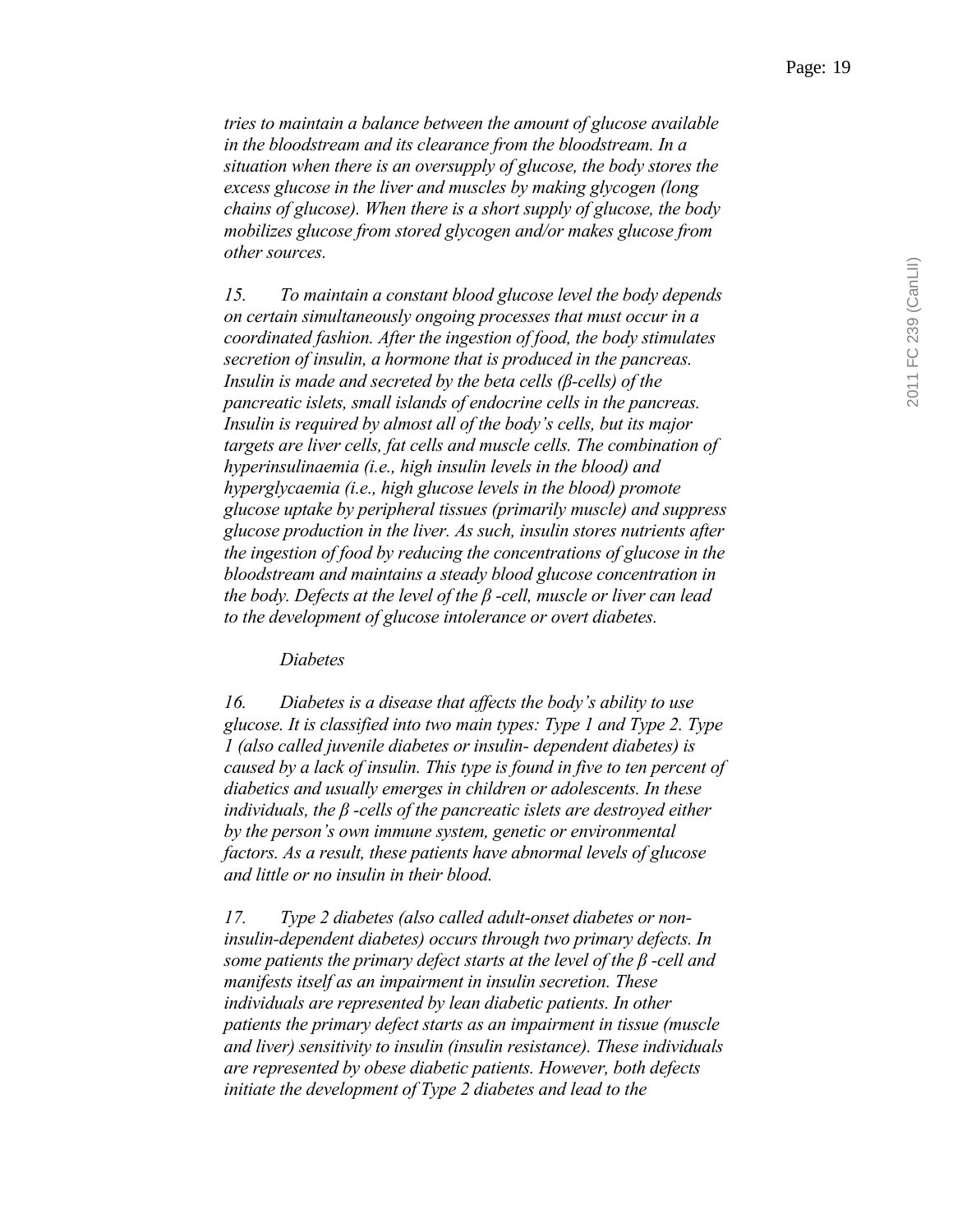*development of glucose intolerance. Type 2 diabetes occurs in 90 to 95 percent of diabetics and usually occurs in adults over the age of 40, emerging most often between the ages of 50 and 60.* 

*Insulin resistance* 

*18. Insulin resistance is a cardinal feature of Type 2 diabetes. It*  is defined as a "reduced biological response to physiological amount *of insulin.î It causes high blood glucose levels during fasting and after a meal (reduced glucose tolerance). Since the body does not respond to insulin, the cells do not take up glucose from the bloodstream, which causes high blood glucose levels. Because cells have no glucose coming into them from the blood, the body "thinks" that it is starving and triggers a number of events. It triggers certain hormones to act on liver and muscles to breakdown stored glycogen and release glucose into the blood. This further raises blood glucose levels.* 

## **THE DEVELOPMENT OF THE INVENTION**

[32] The Court has been provided with the evidence of Richard M. Hindley, the person named as the inventor of the '452 Patent and of Carolyn Ann Lister, the person at GSK responsible for testing compounds such as rosiglitazone in mice. Taking their evidence including their affidavits, crossexamination transcripts, and exhibits (in particular Exhibit X to Hindley's affidavit a scientific paper naming Hindley and Lister as authors, called the Cantello paper in these proceedings, and Exhibit C to Hindly's affidavit, a useful chart) the development of the "invention" of the '452 Patent can be outlined as follows:

- a. 1968 after working elsewhere as a chemist, Hindley joined Beecham as a research chemist.
- b. 1981 Hindley was assigned to work on a diabetes research program at Beecham, Cantello was his supervisor. Lister performed or supervised many of the animal tests on compounds made.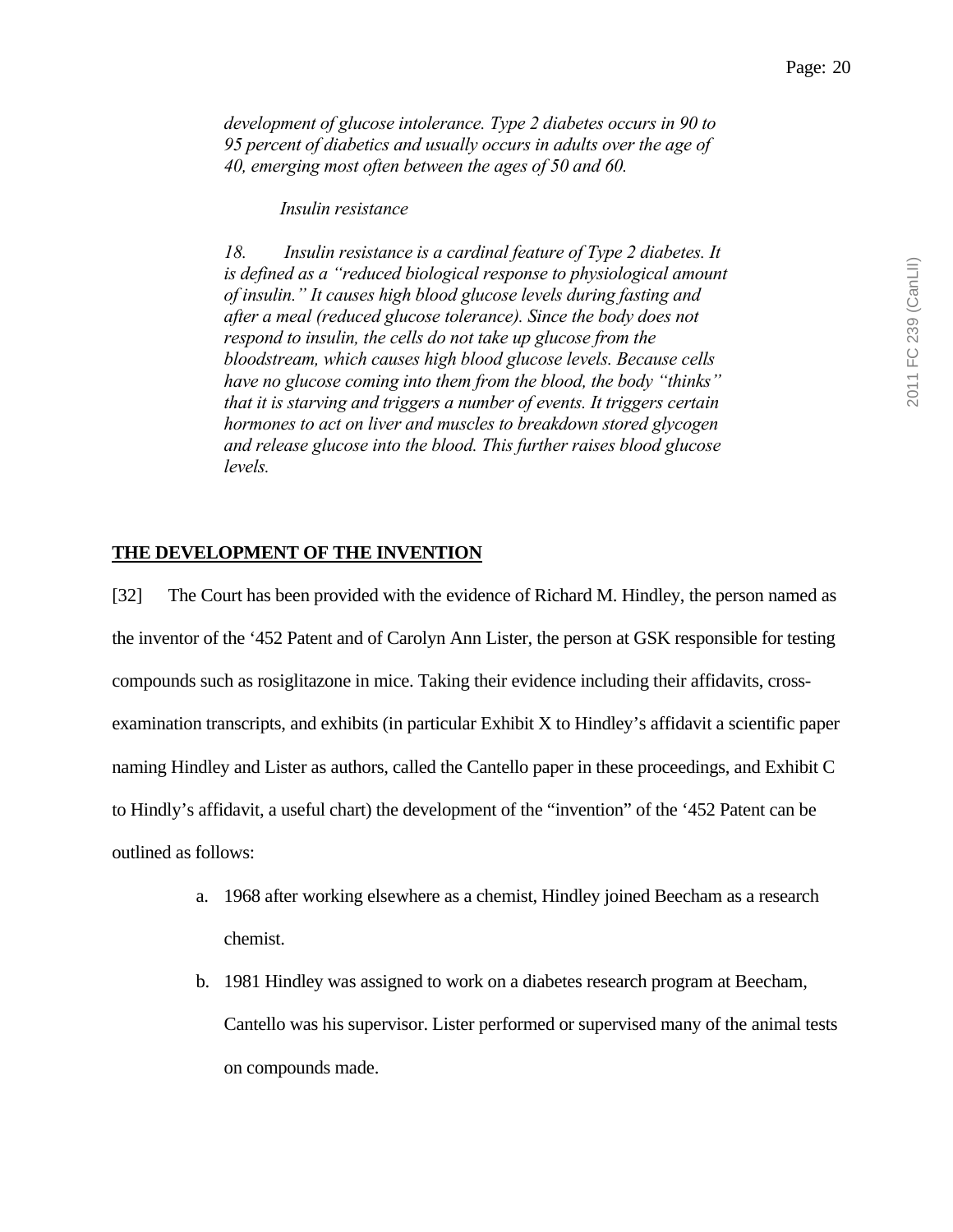- c. 1982 Hindley became aware of the Sohda I and Sohda II papers published by Takeda. They disclosed what Hindley described at paragraph 10 of his affidavit as interesting preliminary results concerning TZD. He considered this to be a starting point for his research.
- d. 1983 a course of experimental research was established using one of the TZD compounds disclosed in Sohda II as a reference, ciglitazone (AD-3878).
- e. By summer 1988, Hindley and his colleagues had made and tested approximately 129 compounds. Some with more blood glucose level reducing activity than ciglitazone, some less.
- f. During the period from 1983 to 1988 Hindley and his colleagues became aware of some of the European Patent Applications published by Takeda as listed in the '452 Patent, including applications 0155845 (EP845) and 0177353 (EP353). These applications were used to direct the areas of research conducted by Hindley.
- g. By August 1, 1988 Hindley had synthesized the compound he called HG 49653 and which we now know as rosiglitazone. Details of this compound, its structure and method of synthesis were provided to Beecham's patent agent and now appear in Example 30 of the '452 Patent.
- h. August, 1988 a sample of rosiglitazone was provided to Lister's group for testing.
- i. In mid August 1988 Lister's group subjected the rosiglitazone compound as well as another compound to testing in mice. The nature of the test is essentially as described for other compounds at page 80 of the '452 Patent. A group of mice called a "control" group were fed only normal feed without any additives. Another group were fed with food including a dosage of the compound to be tested. Only a single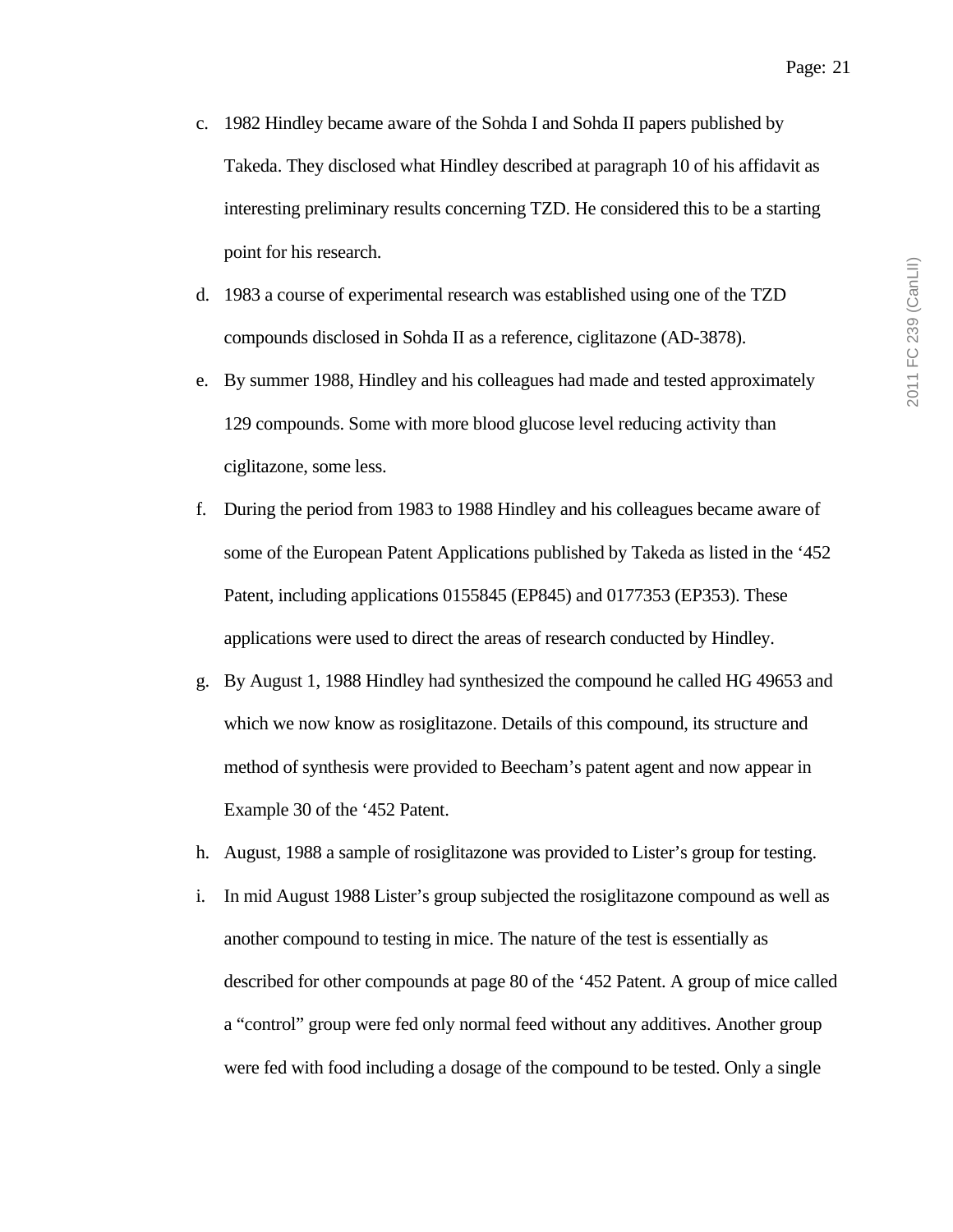dosage level was tested for rosiglitazone. After a period of eight days each group of mice were fasted for five hours; blood samples were then withdrawn from each group over intervals; the glucose levels measured and the results from each group compared. Normally the test would comprise feeding at two different dosage levels but apparently for constraints of space, only one dosage level was used for the rosiglitazone test. The other compound was tested at two levels. The result achieved for rosiglitazone using an area under a curve (not shown), as calculated by computer, showed a 42% reduction of blood-glucose level which is said to be near the top level of what could be expected.

- j. The mice results arrived too late to be given to the Beecham patent department.
- k. September 2, 1988 the application for the '452 Patent was filed in Canada.
- l. Work continued, further compounds were developed.
- m. April 12, 1994 the '452 Patent was issued.
- n. Late 1994 the work of Hindley and Lister was published in the form of the Cantello paper.
- o. 1999 rositiglazone, along with another TZD derivative proglitazone ,was approved for sale as a diabetic treatment in the United States and elsewhere. At the same time a previously approved TZD derivative, troglitazone was removed from the market because of toxic effects on the liver (Posner, Exhibit D).
- p. the Posner affidavit also provides evidence that, in the mid 2000's and onward, concerns have arisen that rosiglitazone may have a detrimental effect on persons with heart conditions. In some countries the drug has been withdrawn. Elsewhere,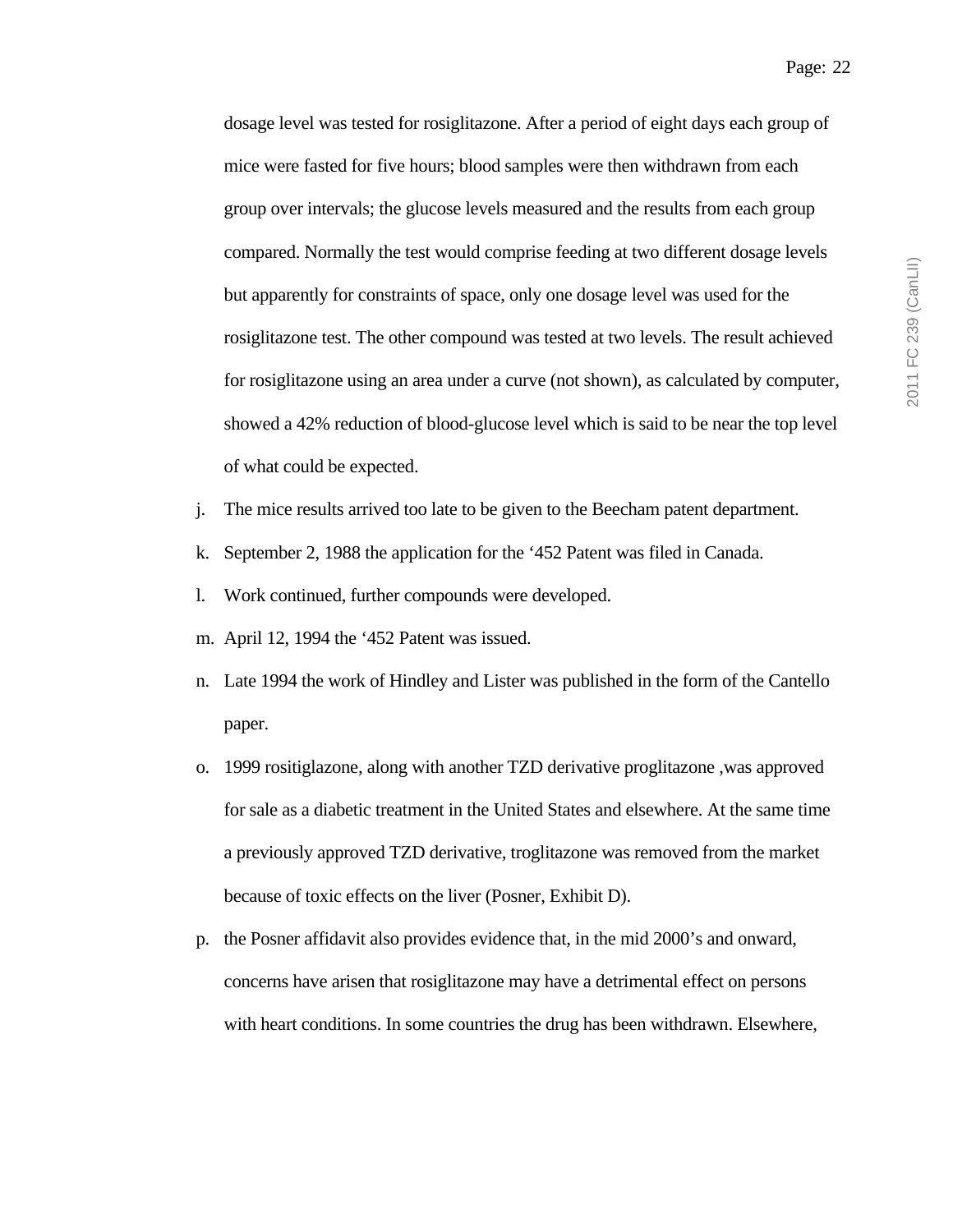such as Canada, its use has been restricted. (Posner affidavit paragraphs 56 and 57, Exhibits F and G).

#### **ISSUES**

[33] The primary issue is whether the Applicants have demonstrated, in accordance with subsection 6(2) of the *NOC Regulations,* that none of the allegations made by the Respondent Pharmascience in its Notice of Allegation are justified. Those allegations were directed to the validity of certain of the claims of the '452 Patent. Other claims were said to be irrelevant to the proceedings. The claims at issue have been reduced to one: claim 41.

[34] There is no issue as to infringement, Pharmascience's allegation in that respect rests on its allegations as to invalidity; hence, it is alleged, no valid claim is infringed.

[35] As to invalidity of claim 41 of the '452 Patent, Pharmascience, at paragraph 53 of its Notice of Allegation, alleged invalidity on the following grounds:

- a. Obviousness;
- b. Insufficient Disclosure;
- c. Lack of Utility;
- d. Lack of Sound Prediction; and
- e. Claims Broader than the Invention Made or Disclosed
- [36] In its Memorandum, Pharmascience reduced these issues to three: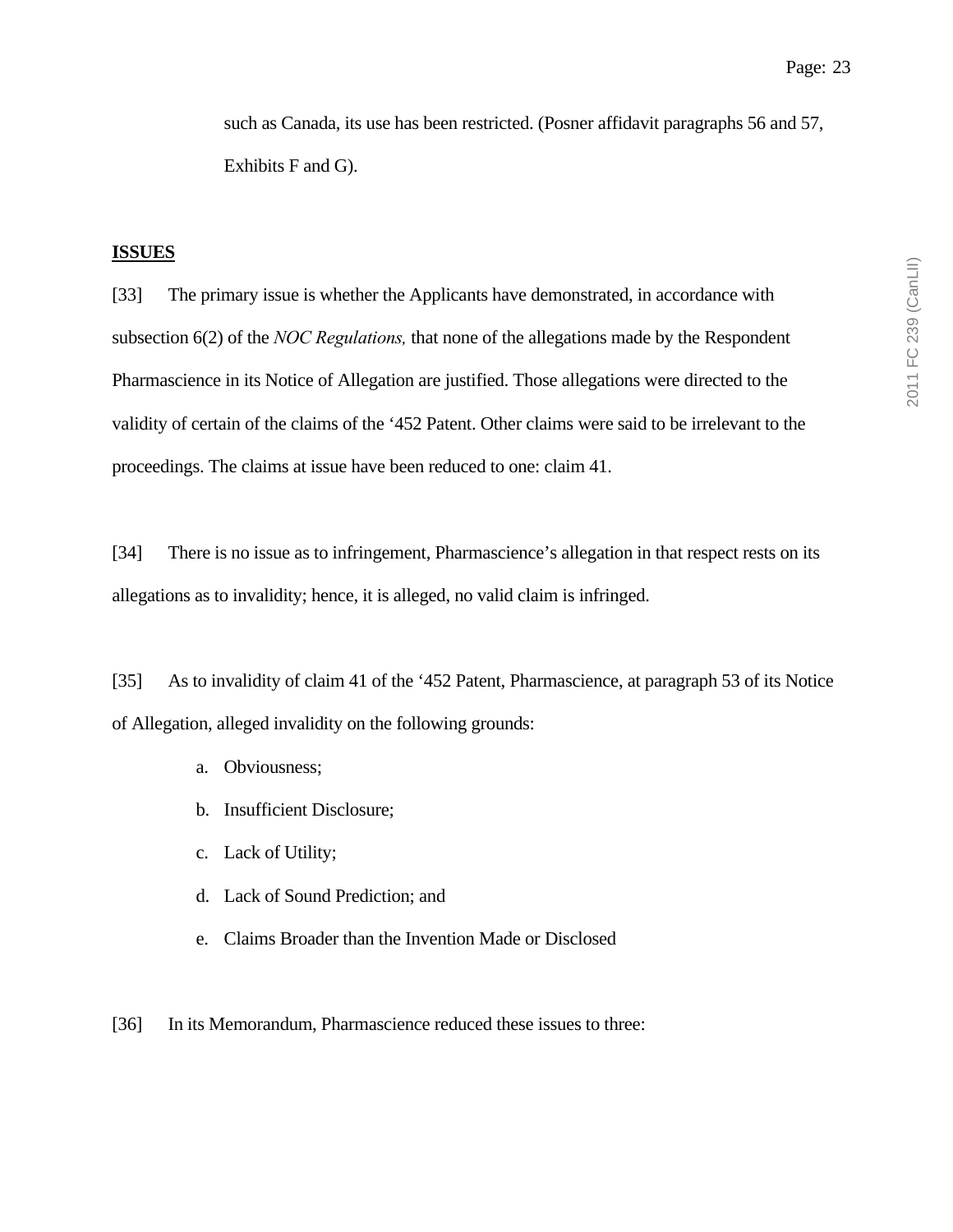- 1. Inutility (in this regard Pharmascience's Counsel made it clear that it was not arguing that the description in the patent was insufficient as far as the making of the compound is concerned);
- 2. Sufficiency; and
- 3. Obviousness.

#### **NOC PROCEEDINGS**

[37] The *NOC Regulations* are unique. They are based on the United States *Hatch-Waxman Act (Drug Price Competition and Patent Term Restoration Act of 1984*, Pub. L. No 98-47, 98 Stat. 1586) and were introduced in 1993 to replace the previous compulsory licence scheme pertaining to drug patents in Canada. There is no question that they were imperfectly drafted, that they have been imperfectly amended and imperfectly interpreted by the Courts.

[38] The *NOC Regulations* identify two groups of persons, a "first person", commonly called the "brand", who is the person owning or licensed under a patent and who has received permission to sell a drug somehow relating to that patent in Canada (section 4(1)). A "second person", commonly called a "generic" is a drug company wanting to take advantage of much of the material submitted by the first person in order to obtain approval itself to sell the drug. The second person must notify the first person providing particulars of its application to secure approval and to state that the patent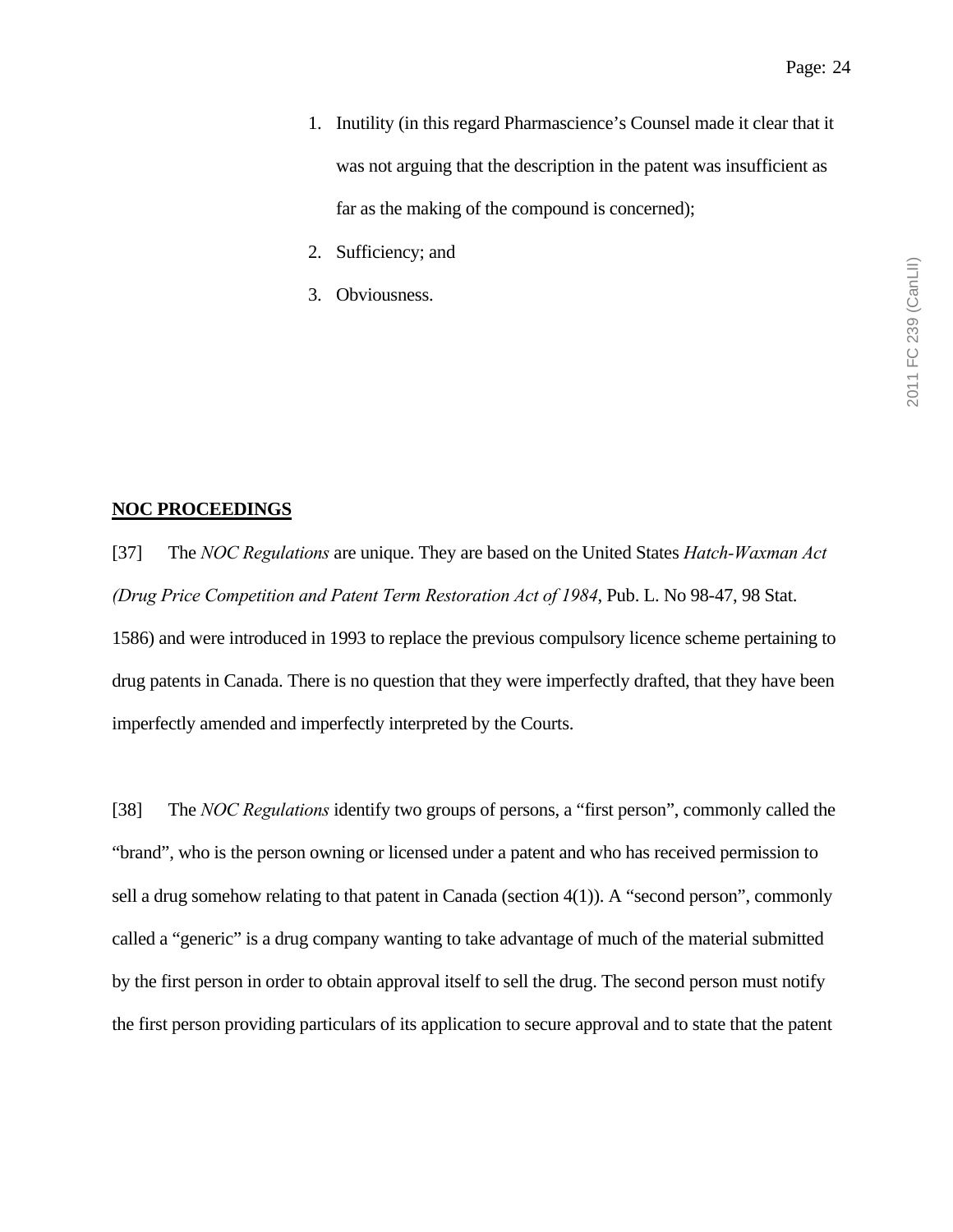will not be infringed or is invalid or that the second person will wait for the patent to expire. That notification takes the form of a "Notice of Allegation" (NOA).

[39] That Notice of Allegation (NOA) is required by subsection 5(3)(b)(ii) of the *NOC Regulations* to include "a detailed statement of the legal and factual basis for the allegations". In the present case, the allegations made are that certain claims of the '452 Patent, now restricted to claim 41, are invalid for a number of reasons. When the *NOC Regulations* were introduced in 1993, a Notice of Allegation took the form of a simple letter, only a few pages long, in which very generalized statements were made. Matters have evolved. Typical of a current style NOA is that filed in this case which is 50 pages long, containing 173 paragraphs drafted as if it were a legal memorandum of law and fact.

[40] Without comment as to whether they are right or wrong as a matter of "fairness", certain principles have emerged as a result of judicial interpretation as to an NOA, including:

- i. The NOA cannot be amended once legal proceedings have commenced except that certain allegations made can be omitted or no longer relied upon (e.g. *Hoffmann-La Roche Ltd v. Canada (Minister of National Health and Welfare)* (1996), 70 C.P.R. (3d) 1, (FCA); *Bayer A/G v. Novopharm Ltd*.  $(2006)$ , 48 C.P.R.  $(4<sup>th</sup>)$  46 (FC) at paras 72 to 84).
- ii. The Notice of Allegation must be sufficient so as to make the "first person" fully aware of the grounds raised as to invalidity or non-infringement *(Mayne Pharma (Canada) Inc. v. Aventis Pharma Inc.* (2005), 38 C.P.R.  $(4<sup>th</sup>)$  1 (FCA), at paras. 19-21).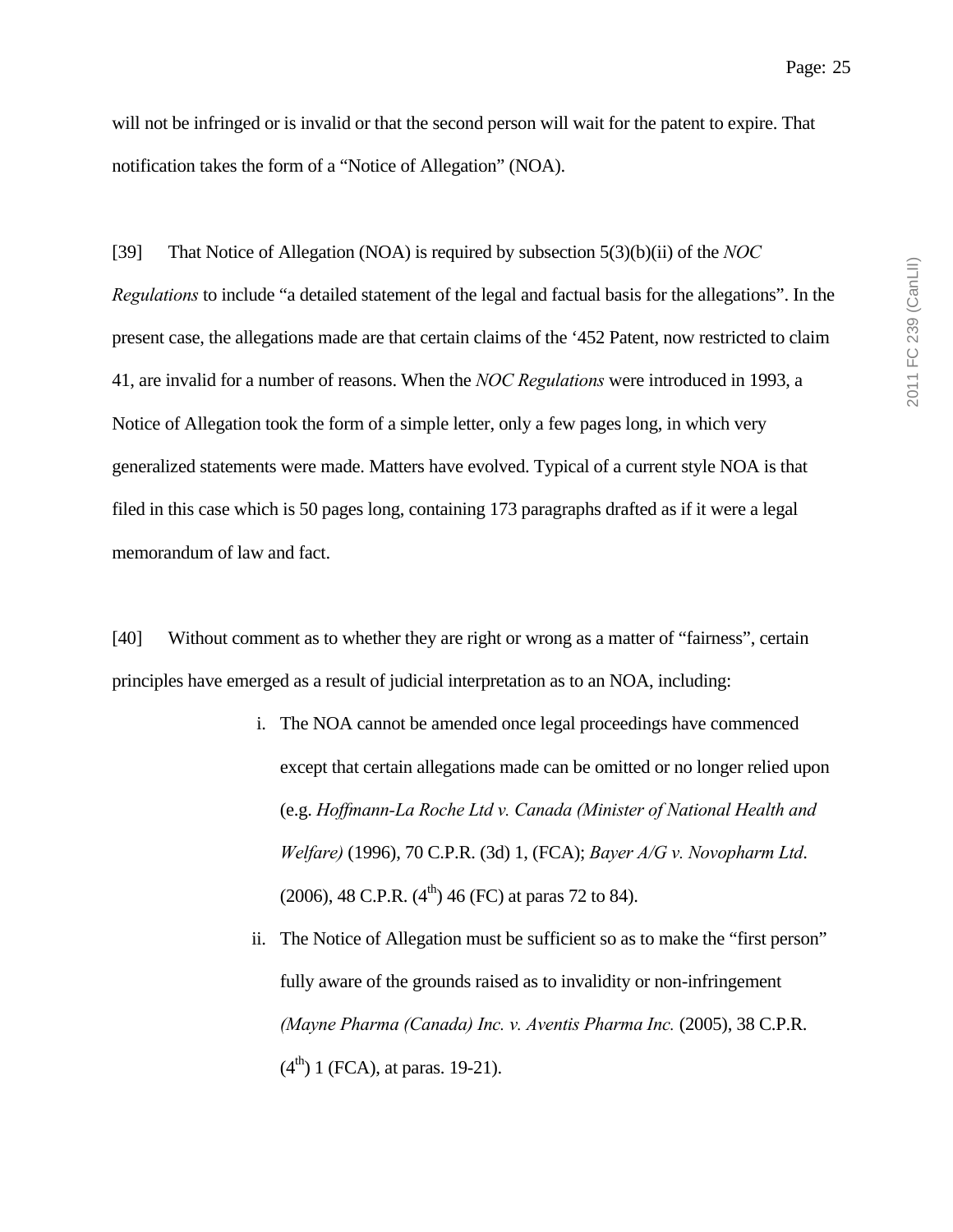- iii. A second person cannot, in proceedings taken in Court, present argument and evidence relating to an issue that is outside the scope of its NOA (e.g. *Ratiopharm Inc. v. Canada (Minister of Health)* (2007), 58 C.P.R. (4<sup>th</sup>) 97 (FCA), at para. 25.
- iv. The second party may not shift ground or raise a new ground during the legal proceedings that has not been raised in its NOA (*Pfizer Canada Inc. v. Canada (Minister of Health)* (2006), 54 C.P.R.  $(4<sup>th</sup>)$  279 (FC), at paras 70 – 71).

[41] In the Court proceedings, a first person is required to demonstrate, in accordance with subsection 6(2) of the *NOC Regulations,* that "none of those allegations is justified". Thus, the object of the proceedings is to look at the allegations, consider the evidence, apply the law, and determine whether an allegation made in the NOA is justified. Such a determination, for instance, whether an allegation as to invalidity is justified or not, does not preclude that issue from being litigated in an ordinary action respecting the patent, in other words, there is no *res judicata* (*Aventis Pharma Inc. v. Apotex Inc.* (2006), 46 C.P.R. (4<sup>th</sup>) 401(FCA), at para. 7).

[42] Therefore, the purpose of the present proceeding is to look at what Pharmascience has alleged in its NOC as to the validity of claim 41 of the '452 Patent and to determine if the allegations are "justified".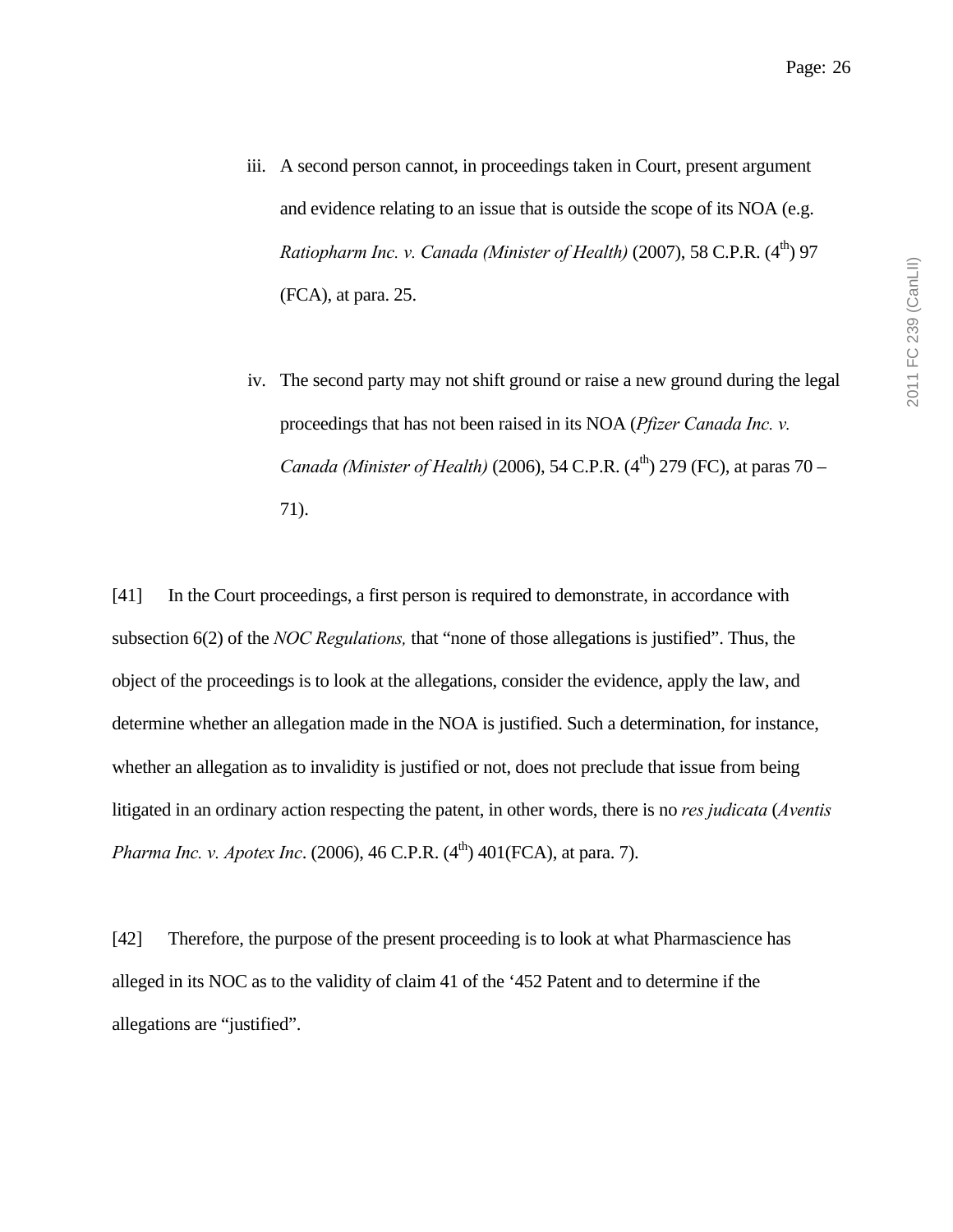## **BURDEN OF PROOF**

[43] O'Reilly J of this Court has summarized the question of burden of proof where the issue is invalidity in *Pfizer Canada Inc. v. Apotex Inc.,* 2007 FC 26, 59 CPR (4<sup>th</sup>) 183 (aff'd 2007 FCA 195, leave to appeal refused [2007] SCCA No. 371) at paragraphs 9 and 12:

> *9 In my view, the burden on a respondent under the Regulations is an "evidential burden" -- a burden merely to adduce evidence of invalidity. Once it has discharged this burden, the presumption of validity dissolves and the Court must then determine whether the applicant has discharged its legal burden of proof. I believe this is what is meant in those cases where the Court has stated that the respondent must put its allegations "into play". It must present sufficient evidence to give its allegations of invalidity an air of reality.*

> > *. . .*

*12 To summarize, Pfizer bears the legal burden of proving on a balance of probabilities that Apotex's allegations of invalidity are unjustified. Apotex merely has an evidentiary burden to put its case "into play" by presenting sufficient evidence to give its allegations of invalidity an air of reality. If it meets that burden, then it has rebutted the presumption of validity. I must then determine whether Pfizer has established that Apotex's allegations of invalidity are unjustified. If Apotex does not meet its evidential burden, then Pfizer can simply rely on the presumption of validity to obtain its prohibition order.* 

[44] In *Pfizer Canada Inc. v. Canada (Minister of Health),* 2008 FC 11, 69 C.P.R. (4th) 191, I

said in respect of the same thing at paragraph 32:

*32 I do not view the reasoning of the two panels of the Federal Court of Appeal to be in substantial disagreement. Justice Mosley of this Court reconciled these decisions in his Reasons in Pfizer Canada Inc. v. Apotex Inc*.*, [2007] F.C.J. No. 1271, 2007 FC 971 at paragraphs 44 to 51. What is required, when issues of validity of a patent are raised:* 

> *1. The second person, in its Notice of Allegation may raise one or more grounds for alleging invalidity;*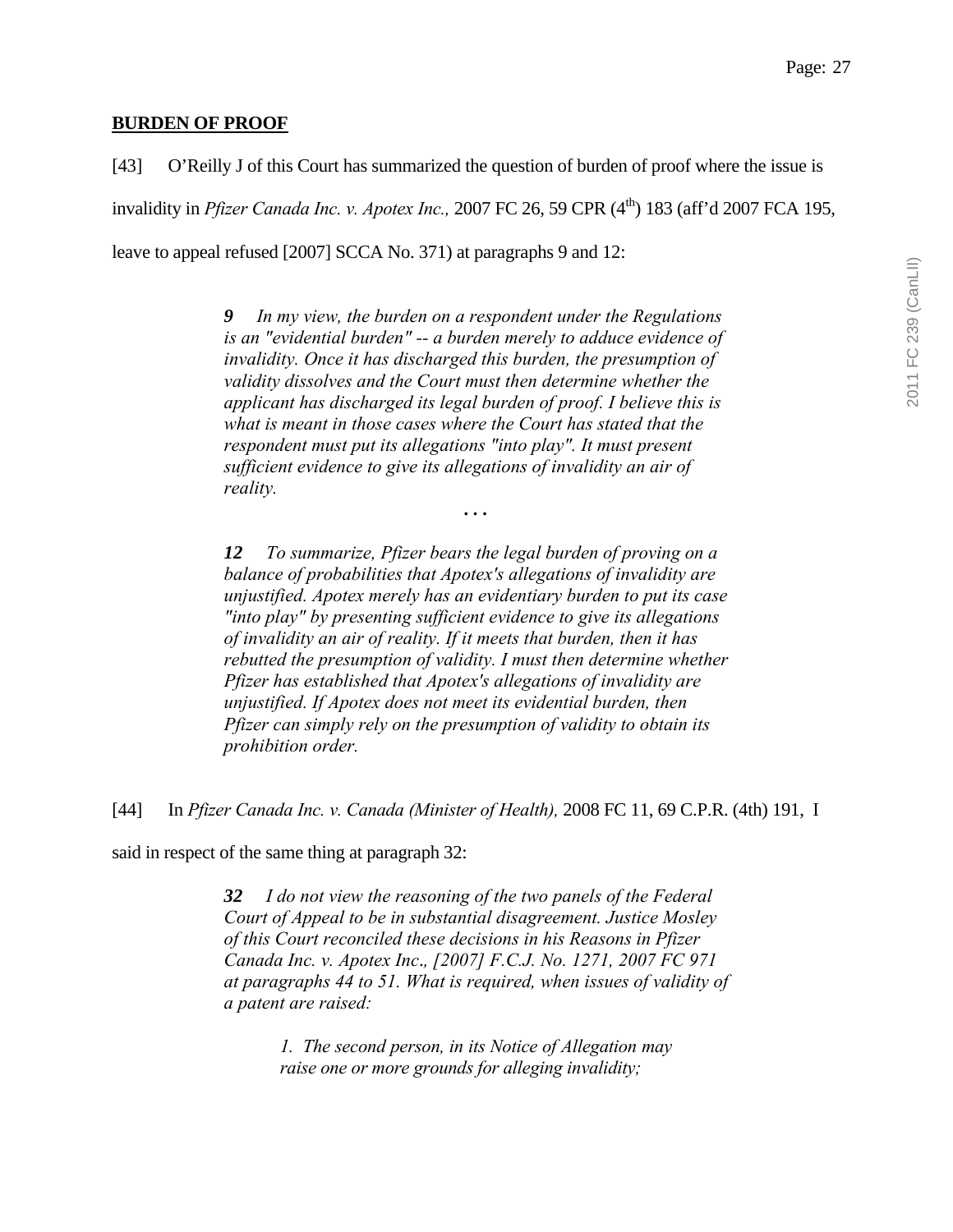*2. The first person may in its Notice of Application filed with the Court join issue on any one or more of those grounds;* 

*3. The second person may lead evidence in the Court proceeding to support the grounds upon which issue has been joined;* 

*4. The first person may, at its peril, rely simply upon or, more prudently, adduce its own evidence as to the grounds of invalidity put in issue.* 

*5. The Court will weigh the evidence; if the first person relies only on the presumption, the Court will the presumption of validity afforded by the Patent Act nonetheless weigh the strength of the evidence led by the second person. If that evidence is weak or irrelevant the presumption will prevail. If both parties lead evidence, the Court will weigh all the evidence and determine the matter on the usual civil balance.* 

*6. If the evidence weighed in step 5 is evenly balanced (a rare event), the Applicant (first person) will have failed to prove that the allegation of invalidity is not justified and will not be entitled to the Order of prohibition that it seeks.* 

# **PERSON OF ORDINARY SKILL IN THE ART (POSITA)**

[45] It has become customary, when the Courts have been asked to consider a patent, to postulate an imaginary person or group of persons to whom the patent is said to be addressed. This is the socalled Person of Ordinary Skill In the Art (POSITA).

[46] The Court is to consider matters such as the construction of the patent and its claims and obviousness from the viewpoint of a POSITA.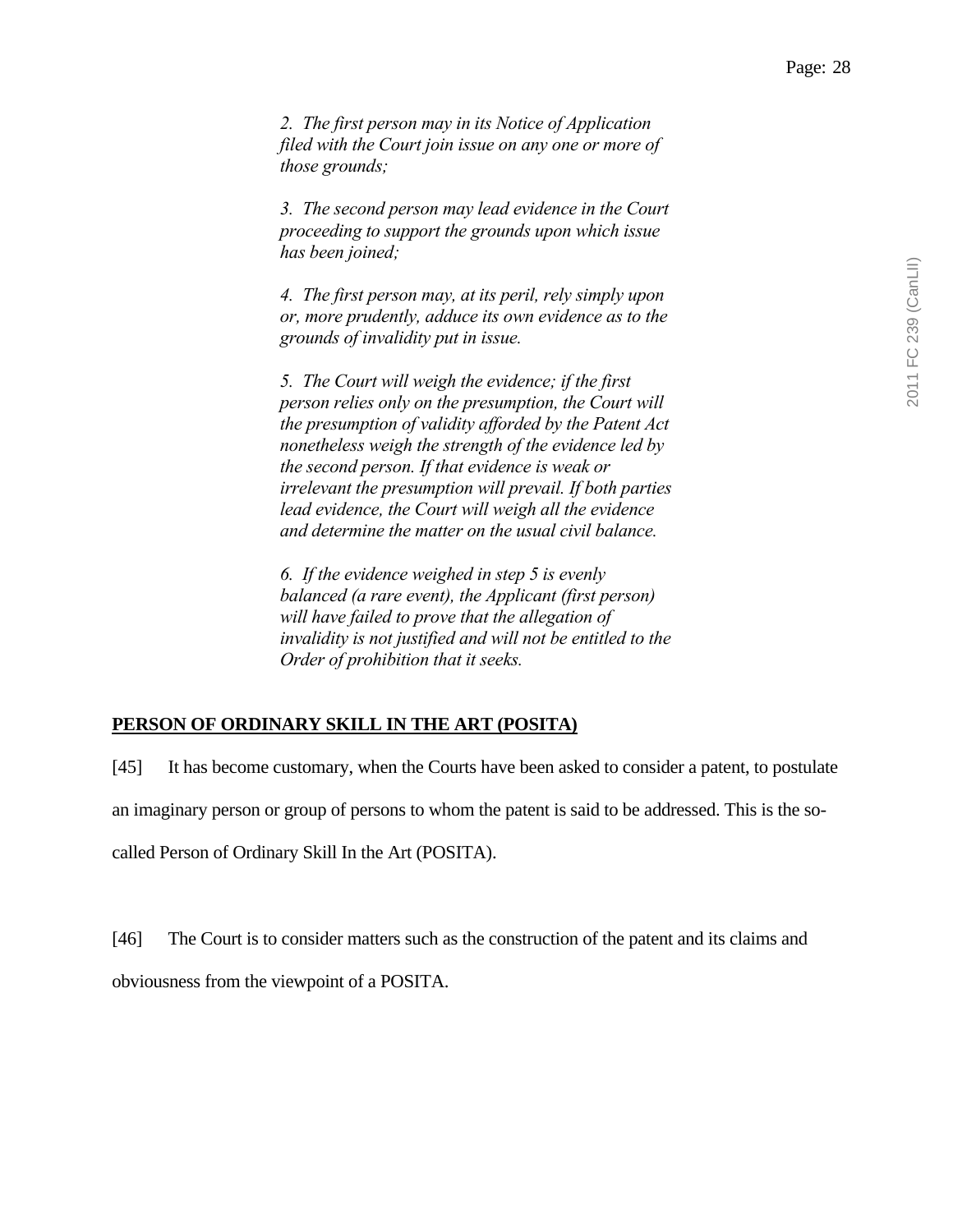[47] The description of a POSITA will be different in every circumstance. The Court, however, should be wary of razor sharp distinctions and quibbles as between the parties in respect of such a description. A simple, robust description is quite sufficient.

[48] In the present case the expert witnesses for each party have made submissions as to an appropriate description for a POSITA. Not surprisingly, since these experts all have a degree in higher learning, the POSITA is said to have such a degree. Medical doctors included medical doctors in the description.

[49] In its written argument GSK proposed the following description:

*Someone with an advanced degree in medical chemistry, pharmacology or biochemistry.* 

[50] In its written argument Pharmascience proposed:

*(A person with) an advanced degree in pharmacology, biochemistry or medicinal chemistry and with practical experience in studying metabolism in animal models (and) a person with medical training in the treatment of diabetes.* 

[51] In discussion with Counsel for each party during oral argument, each agreed that these descriptions were pitched too high and would exclude persons such as the named inventor, Hindley who had a great deal of practical experience but no advanced degree. It was further noted that such a person, like so many of the witnesses in this case, would have patents in which they were a named inventor and would be familiar with reading patents. I will discuss this point further when dealing with Lord Hoffman's decision in *Amgen infra*.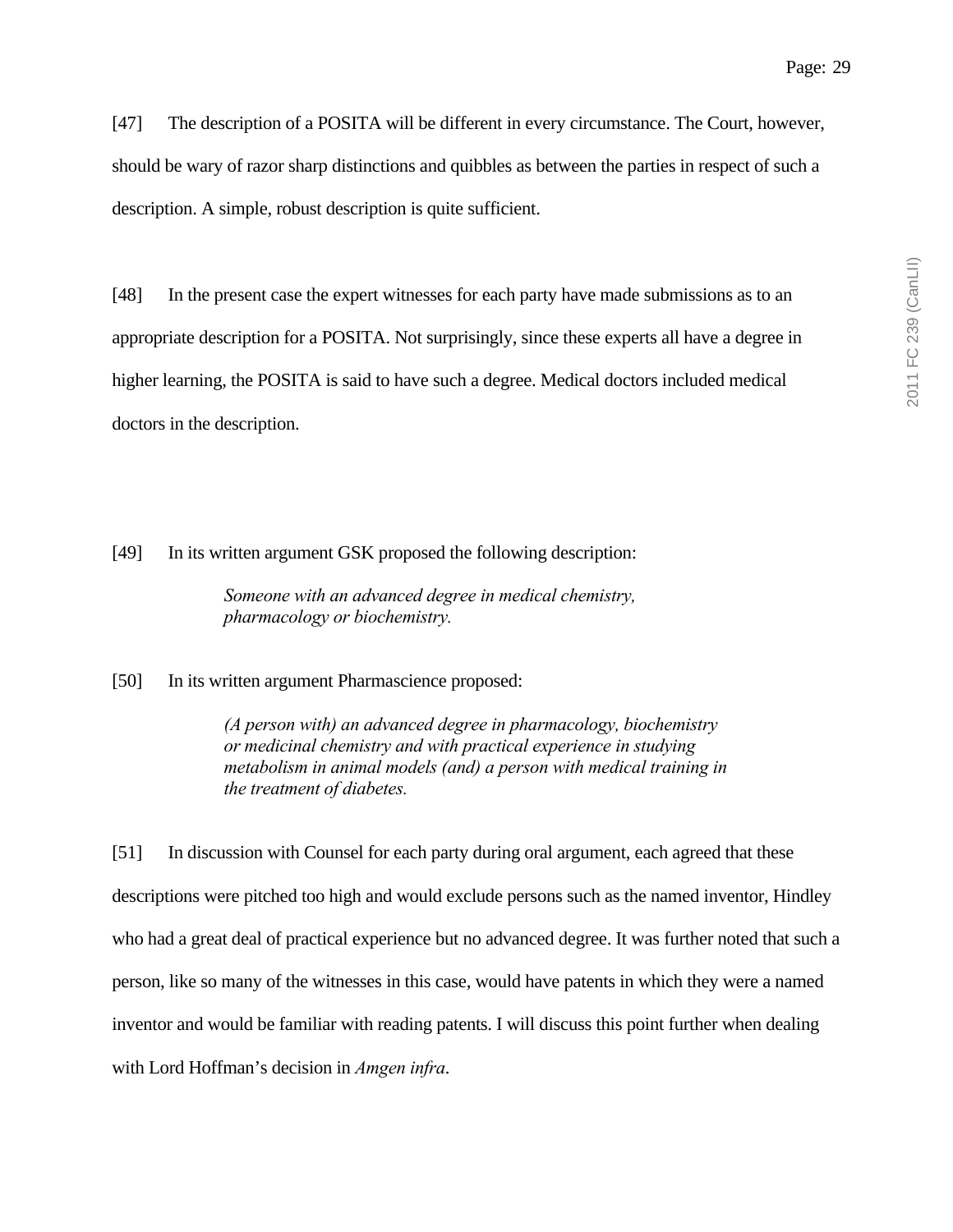[52] I propose therefore to define the person of ordinary skill in the art as it pertains to the '452

Patent as follows:

*A person with considerable knowledge, whether gained by education or practical experience or both, in medicinal chemistry, pharmacology or biochemistry including the preparation and testing of compounds respecting conditions such as diabetes, and with some familiarity in reading patents.* 

# **CLAIM 41 – CONSTRUCTION**

[53] The Court must construe the patent and claim(s) at issue before proceeding to issues such as validity and infringement (*Whirlpool, supra.* at para 43).

[54] Here, only claim 41 is at issue:

*41. A compound according to claim 1 being 5-(4-[2-(N-methyl-N-(2-pyridyl)amino)ethoxy]benzyl)- 2,4-thiazolidinedione; or a tautomeric form thereof and/or a pharmaceutically acceptable salt thereof and/or a pharmaceutically acceptable solvate thereof.* 

[55] Simply to substitute the word "rosiglitazone" for the chemical formula, claim 41 would

read:

*41. A compound according to claim 1 being rosiglitazone, or a tautomeric form thereof and/or a pharmaceutically acceptable salt thereof and/or a pharmaceutically acceptable solvate thereof.* 

[56] This is precisely the way claim 41 was described by Pharmascience at paragraph 132 of its NOA: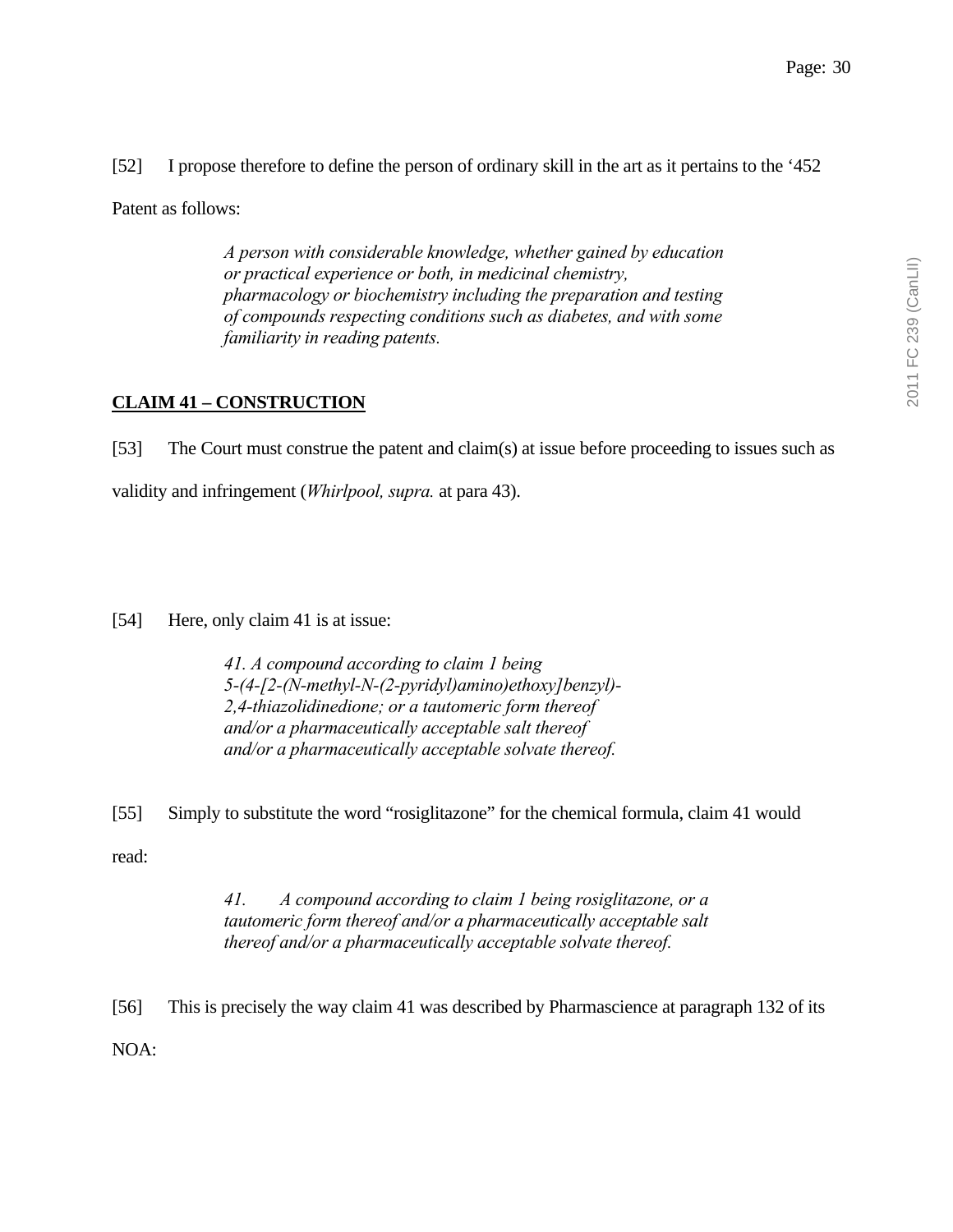*ìÖclaim 41 is directed to a compound (i.e. Rosiglitazone) or a tautomeric form thereof and/or a pharmaceutically acceptable salt there of and/or a pharmaceutically acceptable solvate thereof.*"

[57] This is the construction that I would put on claim 41. GSK does not disagree.

[58] At the hearing, Pharmascience urged that claim 41, when read in light of the disclosure, must include words to the effect that the rosiglitazone itself is pharmaceutically acceptable; for instance, that it is not toxic. I do not accept that interpretation. Furthermore, given the interpretation given by Pharmascience to claim 41 in its NOA, it is not open to Pharmascience at the hearing to urge a different interpretation in argument.

#### **OBVIOUSNESS**

[59] In written argument and at the hearing, Pharmascience asserted that what was claimed as an invention in claim 41 of the '452 patent was obvious, hence invalid, on two different bases:

- i. If the claim is for the compound rosiglitazone, which lowers blood-glucose levels and might possibly be useful in treating conditions such as hyperglycaemia and diabetes, then a person of ordinary skill in the art, given the prior art, would be able to come directly and without difficulty to that compound.
- ii. If the claim is for the compound rosiglitazone which lowers blood-glucose levels when compared to anything else which does not, then it is self-evident that any TZD derivative, including rosiglitazone, could do that.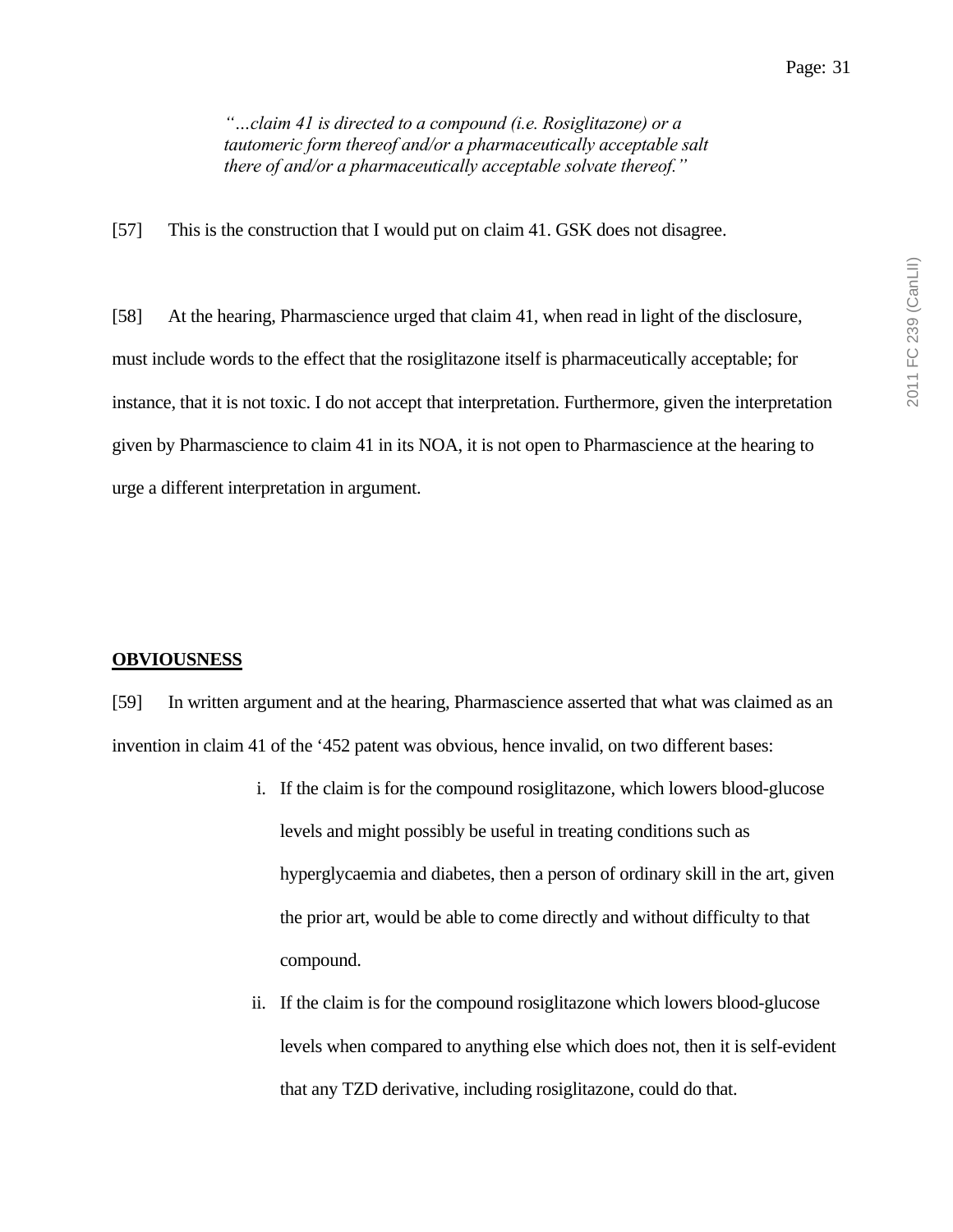### [60] The first of these is raised in Pharmascience's Notice of Allegation. The allegations are

lengthy. I will repeat only a few paragraphs:

*63. PMS alleges that there is no invention in the discovery of substituted-thiazolidinedione derivatives, or their use in the treatment of the hyperglycaemia, Type II diabetes or any of the aforementioned diseases. Indeed, thiazolidinedione derivatives, including those that were substituted, were known prior the relevant*  date, September 4<sup>th</sup>, 1987, and formed part of the common general *knowledge of a person skilled in the art.* 

*. . .* 

#### *Summary of Obviousness*

*108. It was known to a person skilled in the art, prior the relevant date, to replace the convertible moiety of the claimed compound by different substituents, including for example (C5 H4N)N(CH3)- (CH2)n-O- so as to arrive to a substituted thiazolidinedione derivative that exhibited the desired known activity. A person skilled in the art would be motivated to make such changes to the glitazone moiety (or backbone) by the prior art, for example in the scientific articles: Sohda et al, "Studies on Antidiabetic Agents. I. Synthesis of 5-[4-(2-Methyl-2-phenypropoxy)benzyl]thiazolidine-2,4-dione (AL-321) and Related Compounds*", Chem. Pharm. Bull. 30(10), pp. *3563-3573, 1982 (hereinafter referred to as "Sohda I") and Sohda et al, "Studies on Antidiabetic Agents. II. Synthesis of 5-[4-(1-Methylcyclohexylmethoxy)benzyl]thiazolidine-2,4-dione (ADD-3878) and its Derivativesî, Chem. Pharm. Bull. 30(10), pp. 3580-3600, 1982 (hereinafter referred to as "Sohda II"). In fact, the structural similarity between the compounds of the prior art and those claimed in the ë452 Patent, in particular Rosiglitazone, highlights the structural relationship and importance of the thiazolidinedione moiety and would thus provide the person skilled in the art the requisite motivation to modify known compounds to obtain the claimed compound, Rosiglitazone. These obvious modifications to the glitazone moiety or backbone, in turn, would have been expected by the person skilled in the art to have similar properties and activities as the known thiazolidinedione compounds.* 

*. . .*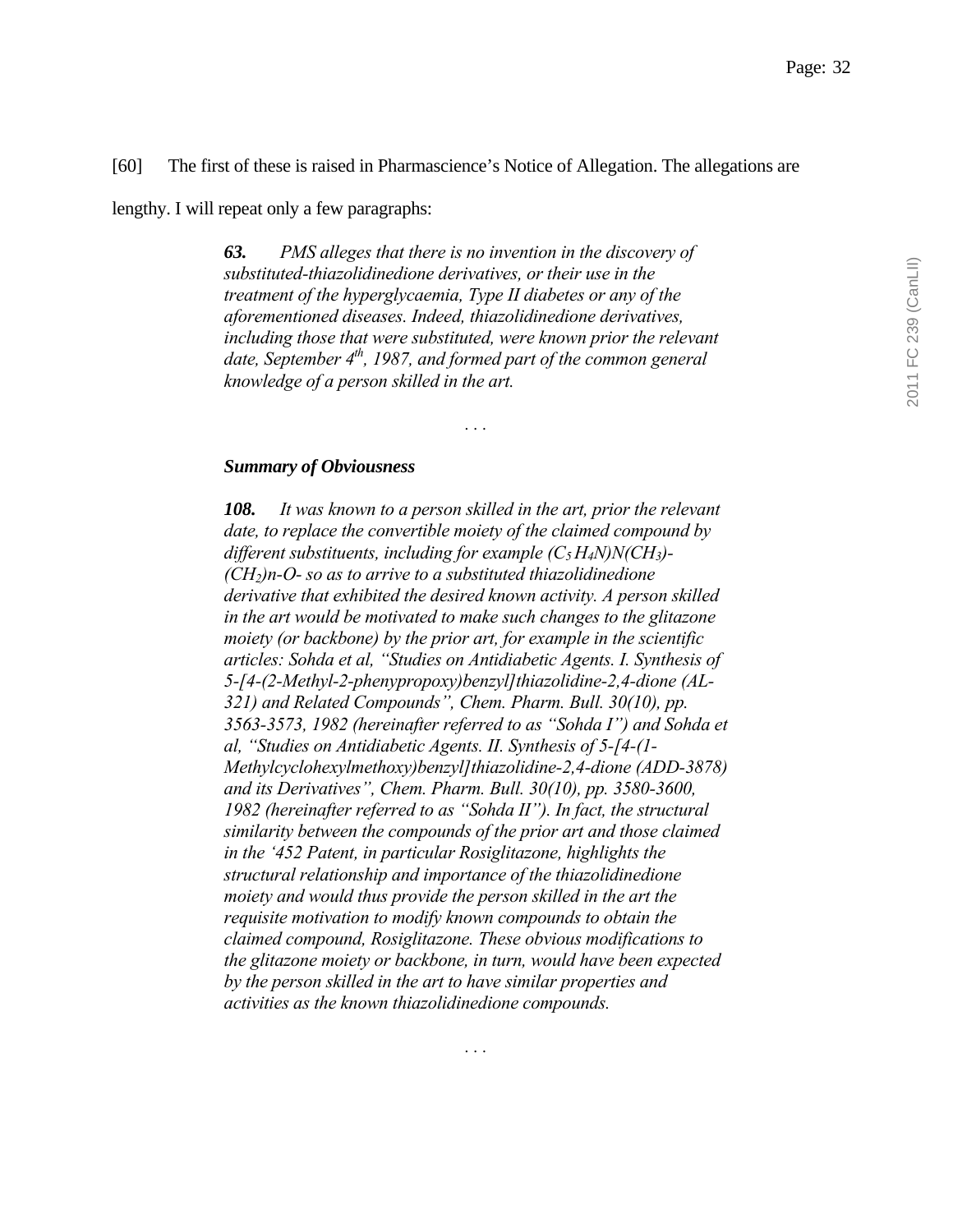# *Obviousness of claims 1 to 3, 6 to 11, 41 and 43 to 48 of the '452 Patent*

121. *PMS alleges that claim 1 of the '452 Patent, which is directed to a class of compounds falling within the scope of formula (1) and in which Rosiglitazone falls therein, is obvious in light of the teachings of one or more of EP ë203, EP ë926, EP ë845, EP ë256, Sohda I and Sohda II and based on the common general knowledge of the person skilled in the art. The fact that there is no teaching in the ë452 Patent as to the method of preparing Rosiglitazone, and the omission of experimental data, test results or toxicological data in relation to this compound should be seen and would be understood by the person skilled in the art that such a compound was obvious to a person skilled in the art.* 

*122. More specifically, each of the prior art documents teaches the use of an ethoxybenzylthiazolidine-2-4-dione backbone on which different substituents (moieties) can be attached to provide compounds having hypolipidaemic and hyperglycaemic activity. Indeed, a person skilled in the art, in light of the prior art, would have known to replace the convertible moiety (or left moiety) of the claimed compound by different substituents, including for example*   $(C_5H_4N)N(CH_3)$ - $(CH_2)$ n-so as to arrive to a substituted *thiazolidinedione derivative having hypoglycaemic and hypolipidaemic activity (i.e. Rosiglitazone).* 

*. . .* 

*132. PMS alleges that claim 41 is obvious for the same reason as claims 1 to 3 and 6 to 11 are obvious. In addition, claim 41 is directed to a compound, which is 5-(4-[2-(N-Methyl-N-(2 pyridyl)amino)ethoxy]benzyl)-2,4-thiazolidinedione (i.e. Rosiglitazone); or a tautomeric form thereof and/or a pharmaceutically acceptable salt thereof and/or a pharmaceutically acceptable solvate thereof. I light of the teachings of the prior art set out above and his common general knowledge, the person skilled in the art would arrive directly and without difficulty to the subject matter of claim 41. Claim 41 is thus invalid, void and of no effect as being obvious.* 

[61] The legal test for obviousness, as asserted by Pharmascience at paragraphs 54 to 59 of its

Notice of Allegation, and with which I agree, is that as set out by Rothstein J for the Supreme Court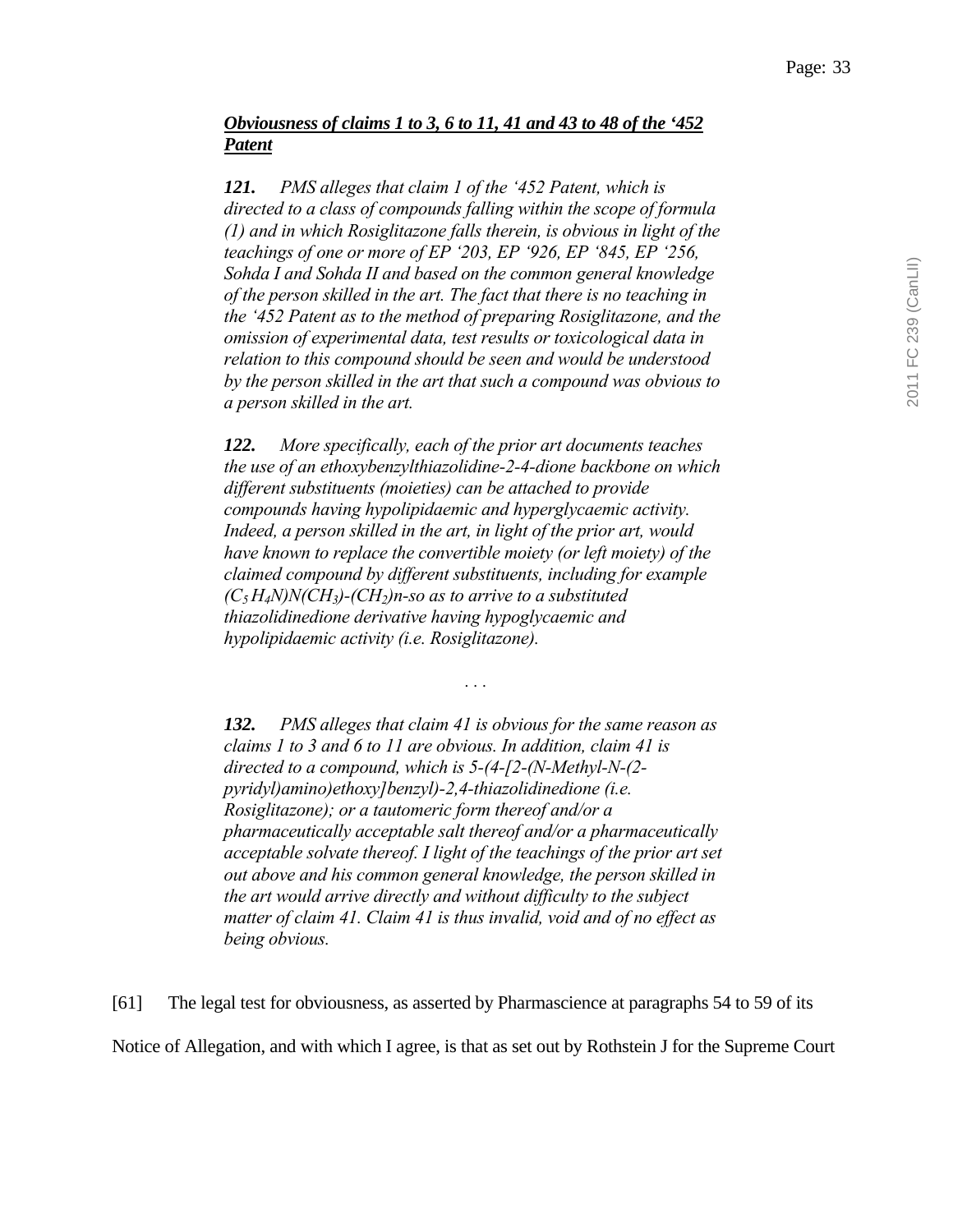2011 FC 239 (CanLII) 2011 FC 239 (CanLII)

in *Apotex Inc. v. Sanofi-Synthelabo Canada Inc.,* 2008 SCC 61, [2008] 3 S.C.R. 265 at paragraph

67:

*67 It will be useful in an obviousness inquiry to follow the fourstep approach first outlined by Oliver L.J.* in *Windsurfing International Inc. v. Tabur Marine (Great Britain) Ltd*.*, [1985] R.P.C. 59 (C.A.). This approach should bring better structure to the obviousness inquiry and more objectivity and clarity to the analysis. The Windsurfing approach was recently updated by Jacob L.J. in Pozzoli SPA v. BDMO SA, [2007] F.S.R. 37 (p. 872), [2007] EWCA Civ 588, at para. 23:* 

*In the result I would restate the Windsurfing questions thus:* 

*(1)* 

*(a) Identify the notional "person skilled in the art";* 

*(b) Identify the relevant common general knowledge of that person;* 

*(2) Identify the inventive concept of the claim in question or if that cannot readily be done, construe it;* 

*(3) Identify what, if any, differences exist between the matter cited as forming part of the "state of the art" and the inventive concept of the claim or the claim as construed;* 

*(4) Viewed without any knowledge of the alleged invention as claimed, do those differences constitute steps which would have been obvious to the person skilled in the art or do they require any degree of invention? [Emphasis added.]* 

*It will be at the fourth step of the Windsurfing/Pozzoli approach to obviousness that the issue of "obvious to try" will arise.* 

[62] To this I would add what Rothstein J wrote at paragraphs 69 and 70:

*69 If an "obvious to try" test is warranted, the following factors should be taken into consideration at the fourth step of the obviousness inquiry. As with anticipation, this list is not exhaustive. The factors will apply in accordance with the evidence in each case.*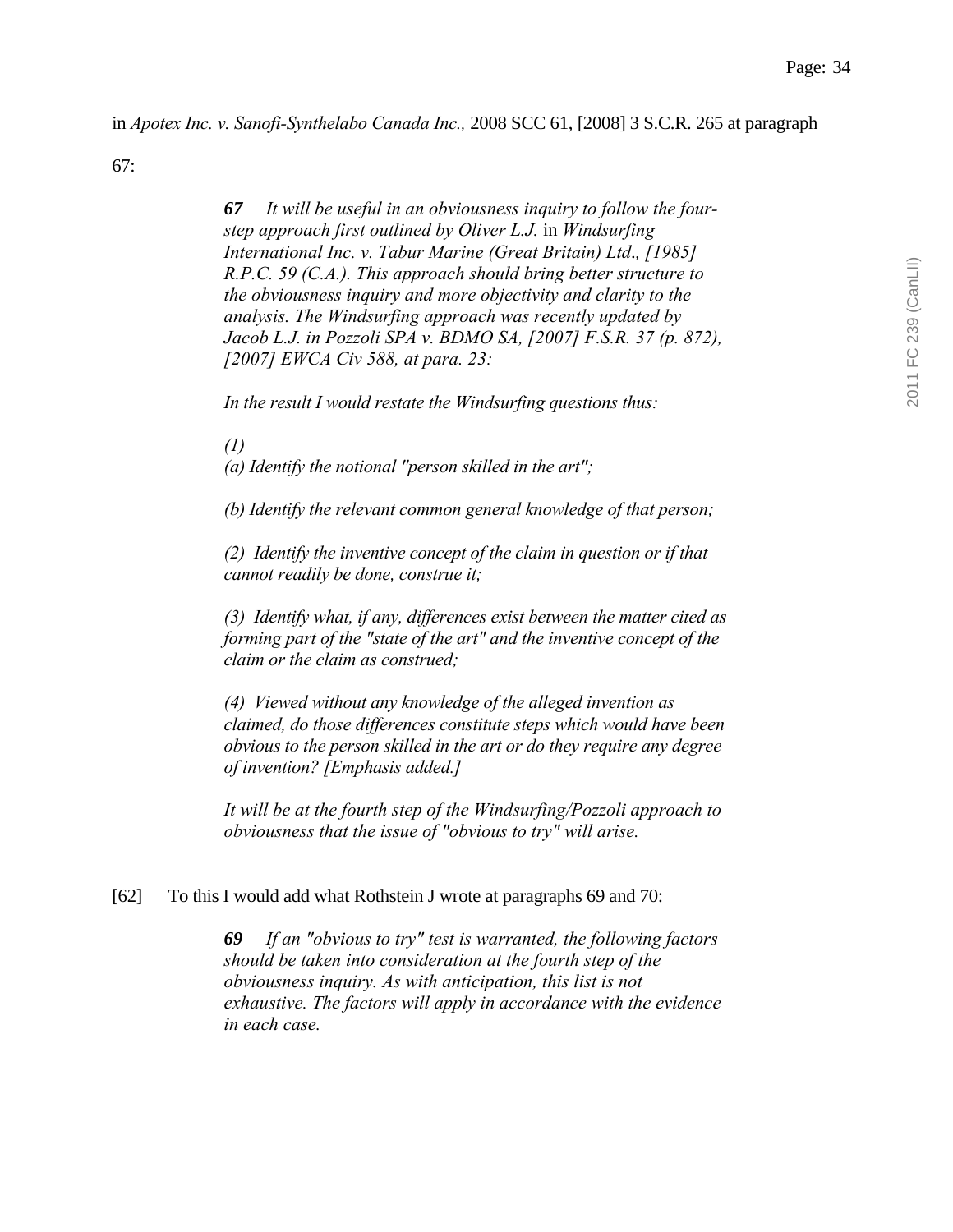*1. Is it more or less self-evident that what is being tried ought to work? Are there a finite number of identified predictable solutions known to persons skilled in the art?* 

*2. What is the extent, nature and amount of effort required to achieve the invention? Are routine trials carried out or is the experimentation prolonged and arduous, such that the trials would not be considered routine?* 

*3. Is there a motive provided in the prior art to find the solution the patent addresses?* 

*70 Another important factor may arise from considering the actual course of conduct which culminated in the making of the invention. It is true that obviousness is largely concerned with how a skilled worker would have acted in the light of the prior art. But this is no reason to exclude evidence of the history of the invention, particularly where the knowledge of those involved in finding the invention is no lower than what would be expected of the skilled person.* 

[63] This test has been considered by the Federal Court of Appeal in *Pfizer Canada Inc. v.* 

*Apotex Inc.*, [2009] 4 F.C.R. 223, 2009 FCA 8 at paragraphs 25 to 29 where they said that

obviousness did not mean "worth a try", it means "very plain". Merely because the prior art alerts a

skilled person to the possibility that something is worth trying, does not make it obvious.

*25 Under the heading "Approach to Obviousness in Canada", Rothstein J. notes that until now Canadian courts have tended to treat the* Beloit *test as a statutory prescription that limits the obviousness inquiry (at paragraph 61). The "obvious to try" test can have a useful role under Canadian law (at paragraph 64).* 

*26 Rothstein J. then focuses on the scope of this test. After noting that the factors set forth in the passage adopted by Lord Hoffmann in H. Lundbeck A/S v. Generics (UK) Ltd., [2008] R.P.C. 19, [2008] EWCA Civ 311, which he quotes at paragraph 59, provide useful guidance, he says (at paragraph 64):* 

> *However, the "obvious to try" test must be approached cautiously. It is only one factor to assist in the obviousness inquiry. It is not a panacea for alleged infringers. The patent system is intended to provide an economic encouragement*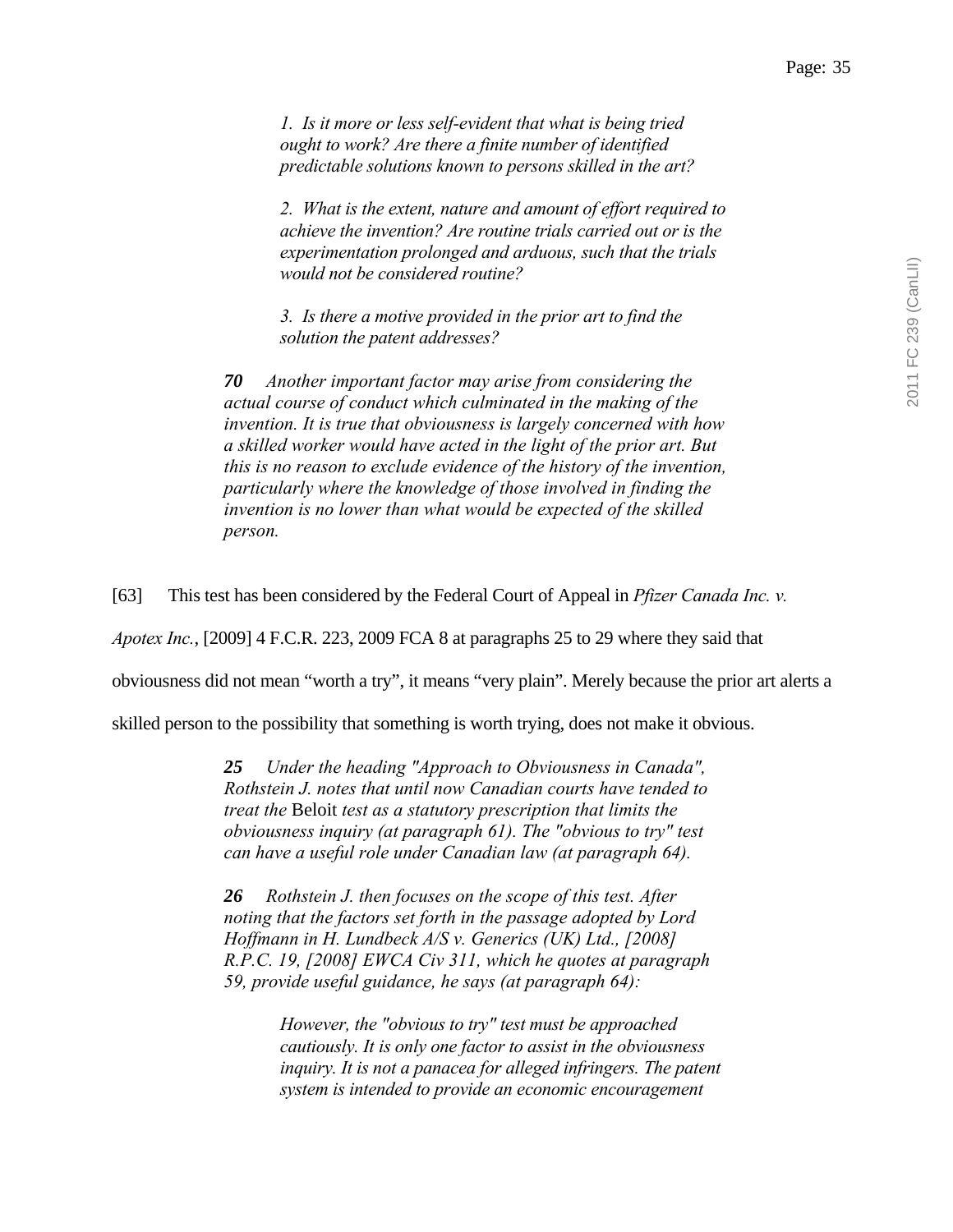*for research and development. It is well known that this is particularly important in the field of pharmaceuticals and biotechnology.* 

*27 Rothstein J. then hones in on the precise test. At paragraph 66, he says:* 

> *For a finding that an invention was "obvious to try", there must be evidence to convince a judge on a balance of probabilities that it was more or less self-evident to try to obtain the invention. Mere possibility that something might turn up is not enough. [My emphasis.]*

*In the prior paragraph, he made it clear that the word "obvious" in the phrase "obvious to try" is to be given its primary meaning of "very plain".* 

*28 I take it from this that the test adopted by the Supreme Court is not the test loosely referred to as [page235] "worth a try". After having noted Apotex' argument that the "worth a try" test should be accepted (at paragraph 55), Rothstein J. never again uses the expression "worth a try" and the error which he identifies in the matter before him is the failure to apply the "obvious to try" test (at paragraph 82).* 

*29 The test recognized is "obvious to try" where the word "obvious" means "very plain". According to this test, an invention is not made obvious because the prior art would have alerted the person skilled in the art to the possibility that something might be worth trying. The invention must be more or less self-evident. The issue which must be decided in this appeal is whether the Federal Court Judge failed to apply this test.* 

[64] Obviousness in respect of an "old" *Act* patent such as the one at issue here is to be considered as of the "date of invention". GSK does not assert a date of invention earlier than the date of filing the patent application in Canada, September 2, 1988. On the evidence, even if I were to find an earlier date, it would only be a few days earlier, the date upon which Ms. Lister completed the mouse test. September 2, 1988 is an appropriate date of invention in this case.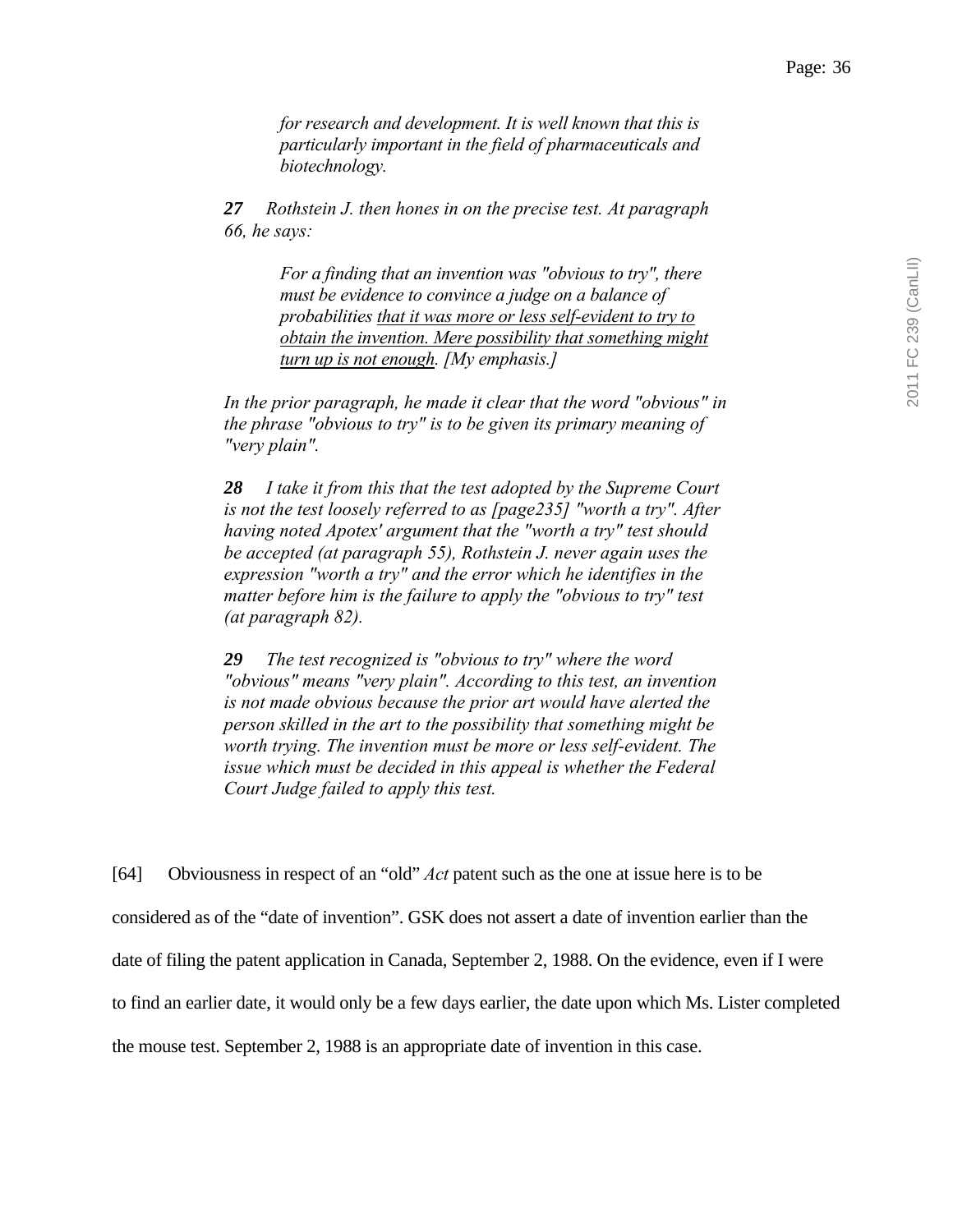[65] Pharmascience relies principally upon the evidence of Professor Klibanov in respect of this consideration as to obviousness. His affidavit begins a discussion of obviousness at paragraphs 52 and 53:

## *VIII. Obviousness*

*52. For purposes of obviousness, I will assume that GSK affiant, Professor Bailey, is correct and the only invention in the '452 Patent are compounds that are better than nothing (the control) (e.g., see the Bailey affidavit's paragraphs 41-43) and that a person skilled in the art would know that TZD derivatives had been shown to reduce blood glucose levels and to ameliorate manifested defects in Type 2 diabetes (e.g., see the Bailey affidavit's paragraph 52).* 

*53. In my opinion, if one makes the assumptions set out in the preceding paragraph, then there is no invention in the ë452 Patent. If researchers knew that TZD derivatives would reduce blood glucose levels, then yet another derivative working the same way is not inventive. Similarly, there is no invention if TZD derivatives were also known to be potentially useful to treat Type 2 diabetes. In other words, if all the hypoglycaemic effect of the compound comes from the TZD portion of its molecule, then there is nothing inventive about whether changes are made to the remaining portion of the molecule. Furthermore, as set out below, the prior art contained directions to certain promising TZD derivatives, and by following the directions of Sohda I, Sohda II, and EP '203, rosiglitazone would be one of the obvious compounds to make toward that end.* 

[66] Professor Klibanov proceeds to set out what he considers to be the common general

knowledge in the area and reviews the articles Sohda I and Sohda II as well as many of the

European Patent applications identified as prior art. He concludes that only "minor changes" to the compounds disclosed in the prior art were needed, that testing of the resulting compound would be conventional and routine and that the prior art led to sufficient motivation to look for compounds with improved activity and safety.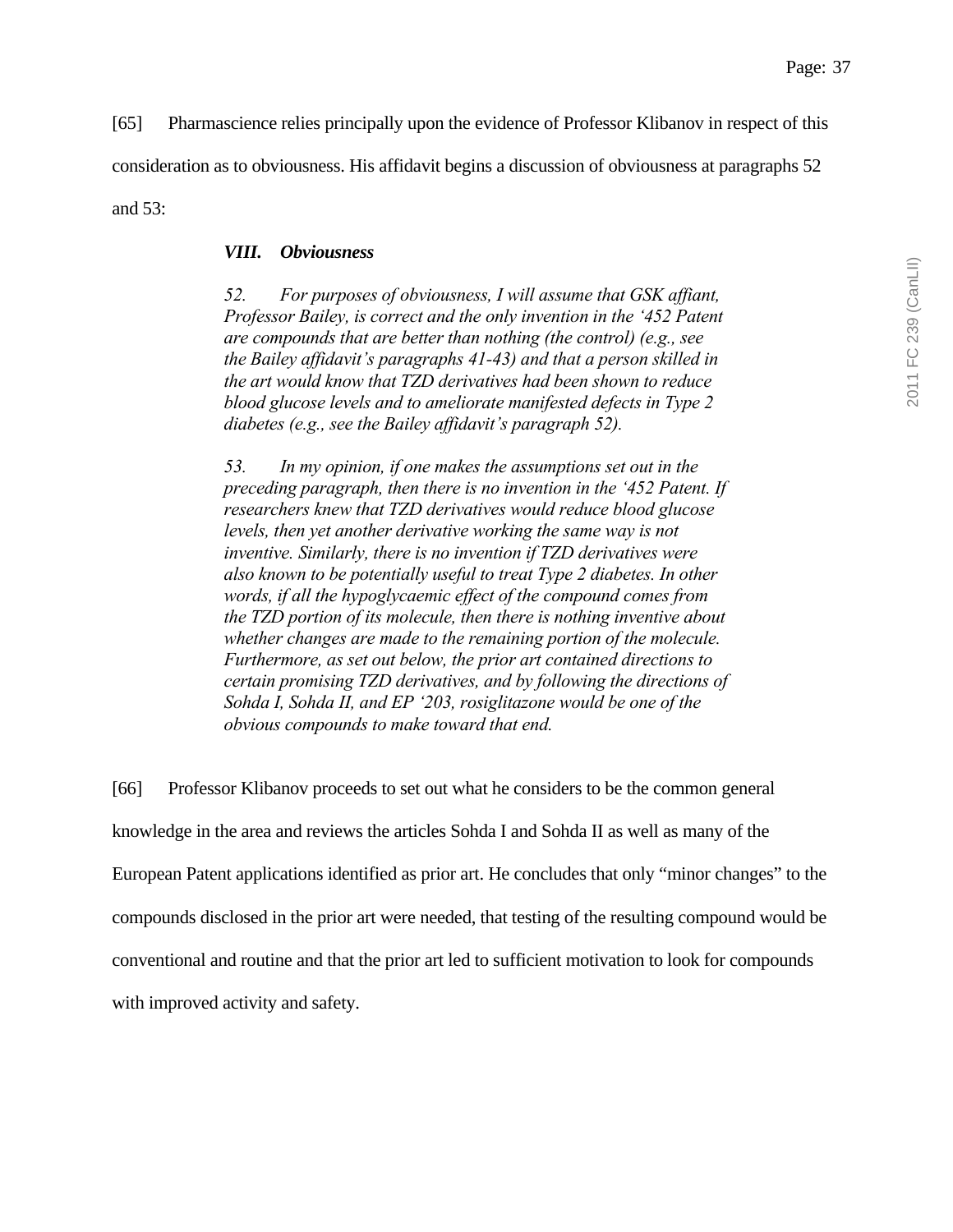[67] GSK relies principally on the expert evidence of Professor Wipf, as well as the factual

evidence of Mr. Hindley and Ms. Lister, in reply to Pharmascience's assertion as to obviousness.

Evidence was also presented from Dr. Jurs, directed to what was described as the Log P issue. This

issue was not pursued by Pharmascience and needs not be discussed further here.

[68] Professor Wipf reviewed the assertion made by Pharmascience and the prior art relied upon.

He extensively reviewed the prior art in his affidavit. I repeat some of his conclusions:

#### *Conclusions on Pharmascience's obviousness allegation*

*185. The structure of rosiglitazone was not taught by any of the prior art, alone or in any combination, cited by Pharmascience. There is no teaching in the prior art to create a TZD compound including a 2-pyridyl and a linker consisting of a methylamino moiety and two carbons. The attachment of a 2-pyridyl compound to a linker composed of a methylamino and two carbons was not obvious to one of ordinary skill in the art as of September 1988.* 

*186. As explained above, I disagree with virtually every premise of Pharmascience's analysis. To support its conclusion and derive the structure of rosiglitazone, Pharmascience creates a teaching of a relationship between lipophilicity and hypoglycaemic or hypolipidemic activity in the prior art where none exists, ignores the teachings of toxicity and unexplained physiological responses in the prior art leading away from a 2-pyridyl TZD compound, ignores the teachings of preferred compounds in the prior art leading away from an unsubstituted 2-pyridyl TZD compound, ignores the lack of teaching of a 2-pyridyl methylamino TZD compound, and misrepresents the teachings of the prior art on which it relies. Pharmascience's strained analysis completely undermines the hindsight reconstruction Pharmascience engages in to derive the structure of rosiglitazone. This analysis bears no resemblance to the way a real world medicinal chemist would have undertaken discovery as of September 1988. Therefore, in view of the prior art, rosiglitazone is not obvious.* 

[69] Professor Wipf took the *"Sanofi*" questions as to obviousness (as discussed in these

Reasons) and considered each of them, concluding at paragraph 205 of his affidavit that the work of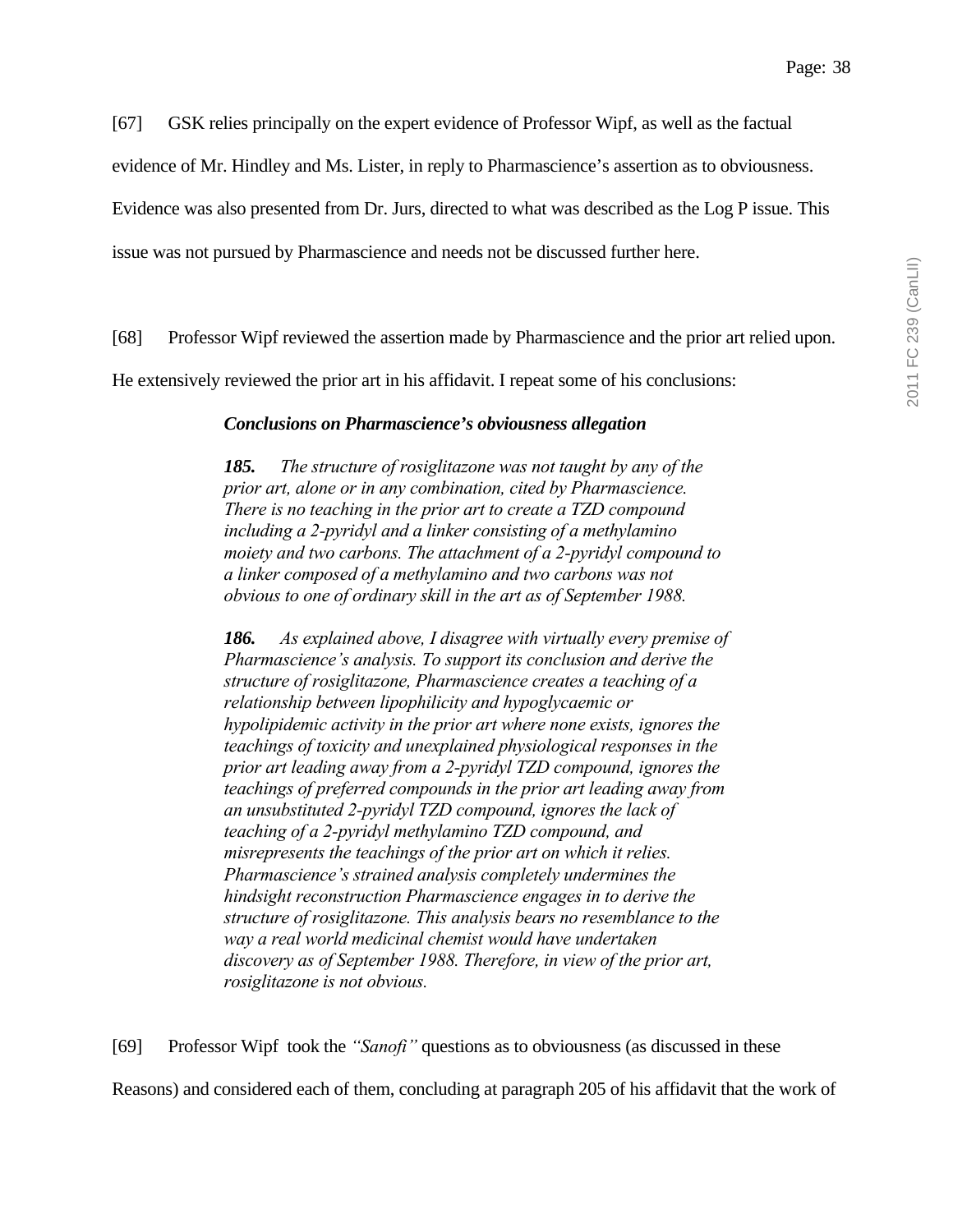Hindley and Lister was not obvious, nor very plain nor obvious to try. He further noted, as did Mr. Hindley, that GSK received an award from the Society of Medicines Research for this work.

[70] In reviewing all of the evidence, including the foregoing, I am satisfied that GSK has sufficiently established that Pharmascience's allegation as to obviousness, as set out in its Notice of Allegation, is not justified. Hindley's work, over the period of several years, was the result of patient research. This research was applauded by the scientific community. Takeda apparently never achieved the result that Hindley did. To take several pieces of prior art as Professor Klibanov did, and select certain compounds, reject others, and then endeavour to trace a path for research which is said to be obvious, is a classic exercise in the application of hindsight. The result was not obvious.

[71] The second argument raised by Pharmascience in its written memorandum and at the hearing as to obviousness was not raised in the Notice of Allegation, and for that reason alone must be rejected. That argument is based essentially on a characterization of statements made by Dr. Bailey in his affidavit and raising an argument in respect of those statements. It is evident that, at the time Pharmascience prepared and delivered its Notice of Allegation, Dr. Bailey's affidavit did not even exist.

[72] This argument as to obviousness turns on a question of construction, not of the claim, but of the description at page 1 of the '452 Patent and in particular the words found in the third paragraph, *ìimproved blood-glucose lowering activityî.* Dr. Bailey wrote at paragraph 41 of his affidavit:

> *41. In terms of the first component, it is clear from the statements at paragraph 39, above, that the compounds to which this Patent is*  directed are TZD derivatives that are said to show "improved blood*glucose lowering activity.î A person of ordinary skill in the art*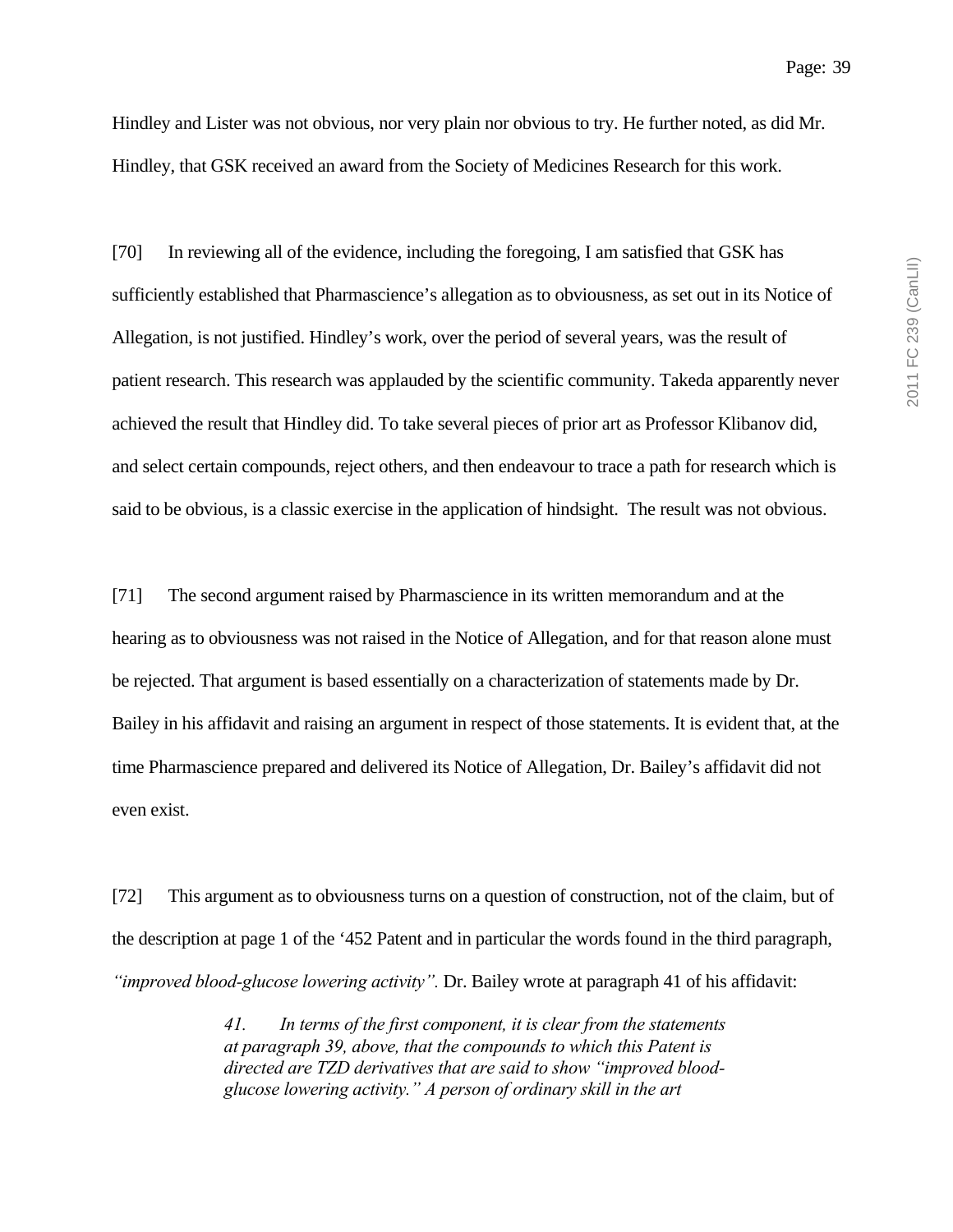*would understand the phrase "improved blood-glucose lowering* activity' to mean that when these novel TZD derivative compounds *were administered to animals there was an improvement seen in the blood glucose levels of these animals. A person of ordinary skill in the art would not read the word "improved" as suggesting that this new class of TZD derivatives had been compared to known TZD*  derivatives and demonstrated "improved" blood glucose lowering *activity over those compounds. It simply describes the effect these novel TZD derivatives had on the blood glucose levels of the animals tested.* 

[73] The evidence presented by Pharmascience on this issue was that provided by its experts in response to a question put to them by Pharmascience's lawyer. Paragraph 22(4) of the affidavit of Dr. Dordick sets out an example of the question:

> *22. I have been asked to review Canadian Patent No. 1,328,452 ("'452 Patent") and answer the following questions:*

> > *. . .*

*(4) If Dr. Bailey is correct at paragraph 41 that "improved blood glucose lowering activity*" *simply means that when these TZD derivatives are administered to animals there is an improvement in the blood glucose levels of the animals, then is rosiglitazone obvious?* 

[74] The evidence of Pharmascience's experts can be summarized by referring to the answers provided by Professor Klibanov to questions as set out at pages  $167 - 168$  of the transcript of his cross-examination:

> *Q. You would say regardless of what the promise of the patent is, looking at prior art, and in particular, looking at Sohda I, Sohda II and EP ë203, you would be led to rosiglitazone?*

*A. I would not say anything. What I wanted to say is stated here, starting in Paragraph 83 and subsequently. Iím just saying that for this analysis that I carry out here, for example subsequent to Paragraph 83, Professor Bailey's opinion, what "improved" means is not germane.*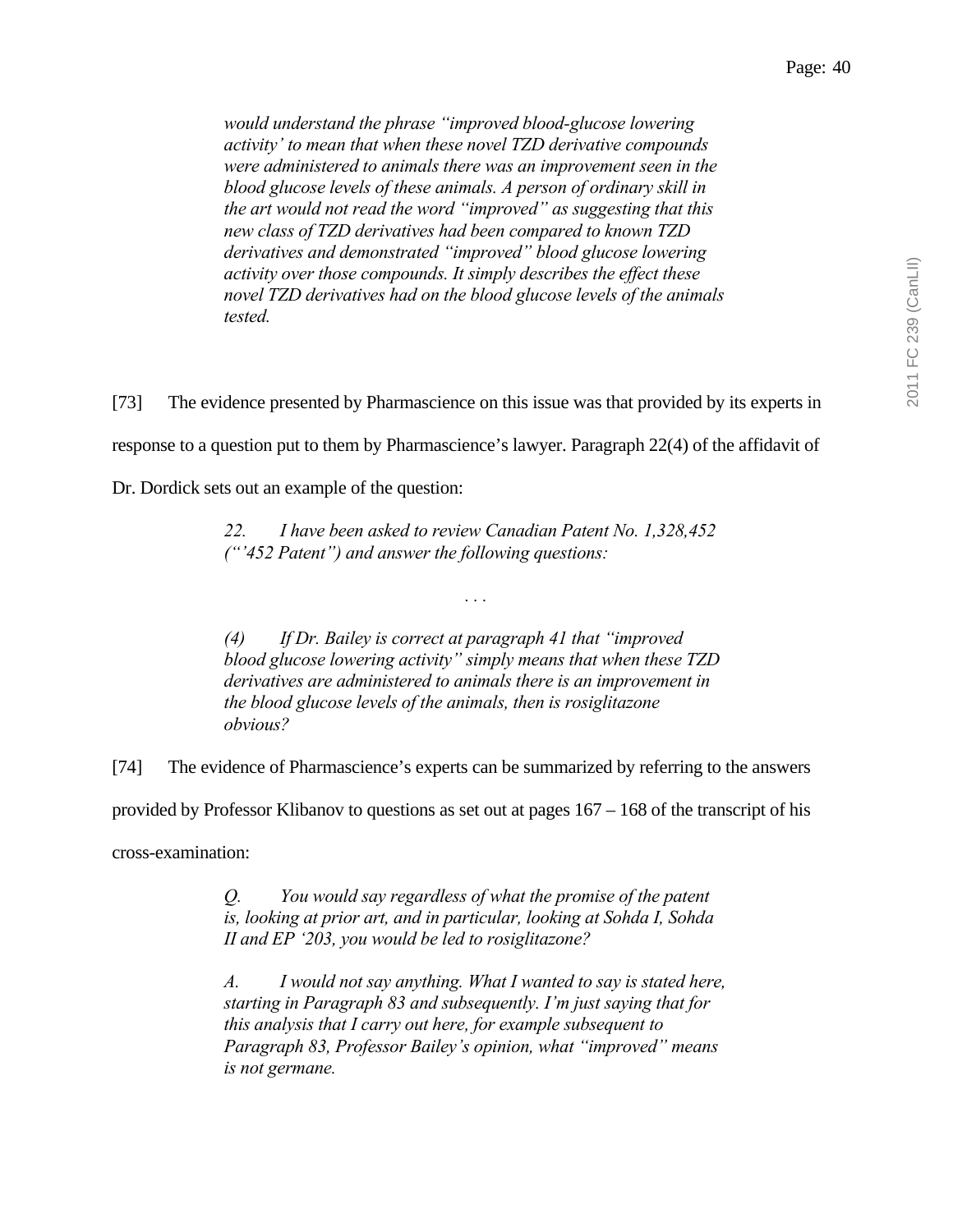*Q. So based on the prior art, you say.. rosiglitazone is obvious?* 

*A. Rosiglitazone would be obvious if one makes the assumption or makes the conclusion that is made by Professor Bailey. If one does not make this conclusion, then this whole discussion is - if one were not to make the conclusion that Professor Bailey made, I wouldn't discuss obviousness.* 

*Q.* So if Professor Bailey had not said what he said that you've *talked about in Paragraph 52, then you would not say rosiglitazone is obvious?* 

*A.* I don't think that we need to discuss it. My personal view is, *as I already explained, my personal view is that the ë452 patent lacks utility, it lacks sound prediction. So in other words, the claims are too broad, and these are the reasons why I believe in the statements that I made.* 

 *So there would be no need for me to discuss obviousness if Professor Bailey hadn't made the statement that he made.* 

[75] I agree, somewhat, with Professor Klibanov. This is not really an obviousness issue. Rather, it is an issue directed to utility and sufficiency, which has to be determined by way of construction of the patent, particularly as to what is said at page 1.

[76] Therefore, since this issue as to obviousness has not been set out in the Notice of Allegation,

this Court is not required to determine whether the allegation is justified or not. Issues as to

construction, utility and sufficiency will be addressed in these Reasons.

# **INSUFFICIENCY – UTILITY – LACK OF SOUND PREDICTION**

[77] Pharmascience's arguments as to insufficiency, utility and lack of sound prediction are bound up together. I am mindful that GSK argues that it is not running a sound prediction case at all.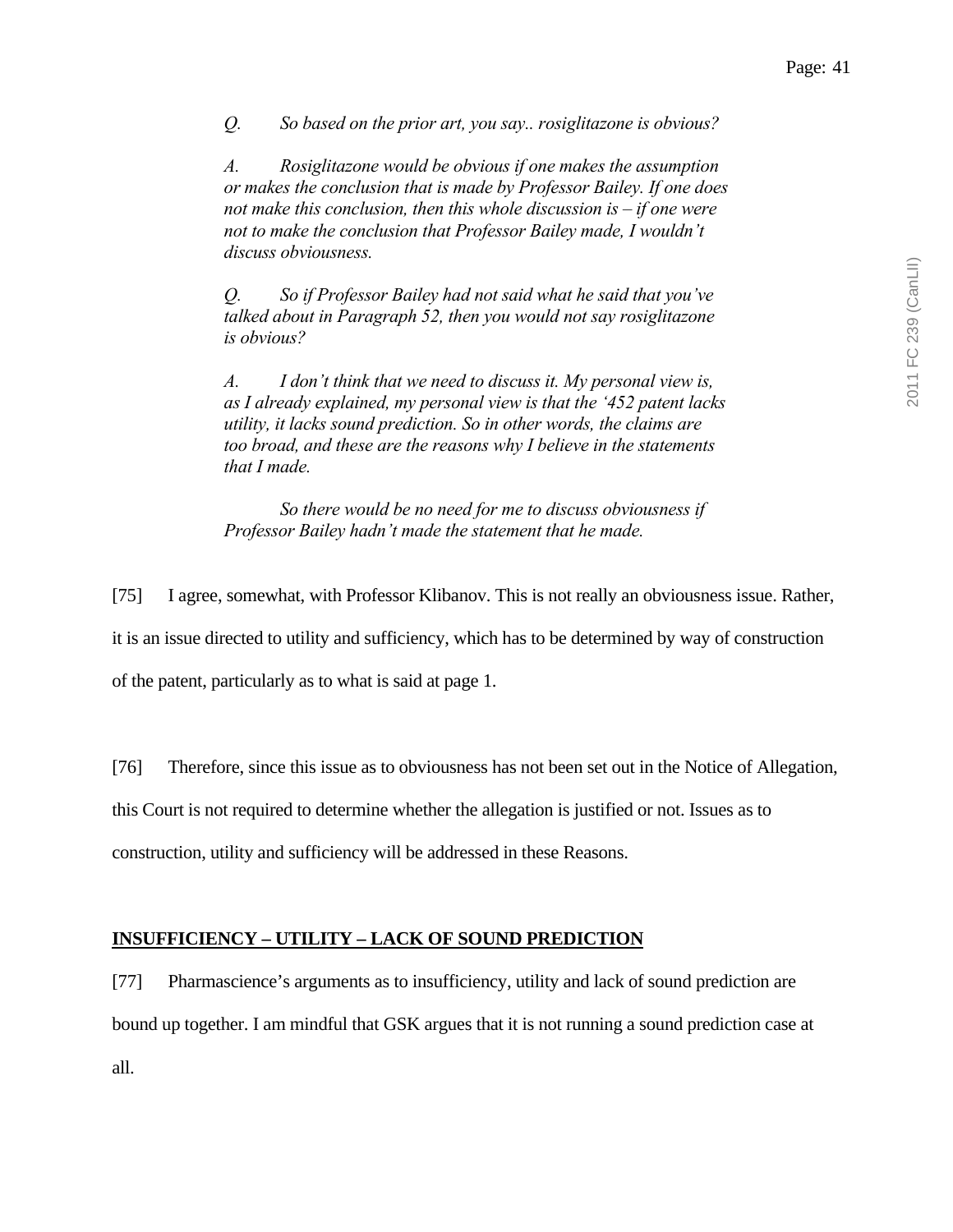## [78] These arguments require that the Court focus on what is said in the second, third and fourth

paragraphs at page 1 of the '452 Patent. I repeat them:

*European Patent Applications, Publication Numbers 0008203, 0139421, 0155845, 0177353, 0193256, 0207581 and 0208420 relate to thiazolidinedione derivatives which are disclosed as having hypoglycaemic and hypolipidaemic activity. Chem. Pharm. Bull 30 (10) 3580-3600 also relates to certain thiazolidinedione derivatives having hypoglycaemic and hypolipidaemic activities.* 

*It has now surprisingly been discovered that certain novel substituted-thiazolidinedione derivatives show improved bloodglucose lowering activity and are therefore of potential use in the treatment and/or prophylaxis of hyperglycaemia and are of particular use in the treatment of Type II diabetes.* 

*These compounds are also indicated to be of potential use for the treatment and/or prophylaxis of other diseases including hyperlipidaemia, hypertension, cardiovascular disease and certain eating disorders.* 

[79] The allegations made by Pharmascience are lengthy. Insufficiency, lack of utility, and the

lack of sound prediction are bound together. Below are some of these allegations:

## *INSUFFICIENCY OF SPECIFICATION*

*140. PMS alleges that the specification of the ë452 Patent is insufficient since it does not define in clear terms the nature and characteristics of the special attributes or substantial advantages, if any, that are purportedly possessed by the claimed compound of the ë452 Patent, more especially, Rosiglitazone, chemically designated as 5-(4-[2-(N-methyl-N-(2-pyridyl)amino)ethoxy]benzyl)- 2,4-dione and which is encompassed in claims 1 to 3, 6 to 11, 41 and 43 to 48 of the ë452 Patent.* 

*141. PMS alleges, for Rosiglitazone, that the ë452 patent provides no experimental data, test results or toxicological data, nor any reasoned basis to support its claim of allegedly "improved bloodglucose lowering activityî (see page 1, line 23 of the disclosure) compared to other thiazolidinedione derivatives. In fact, the*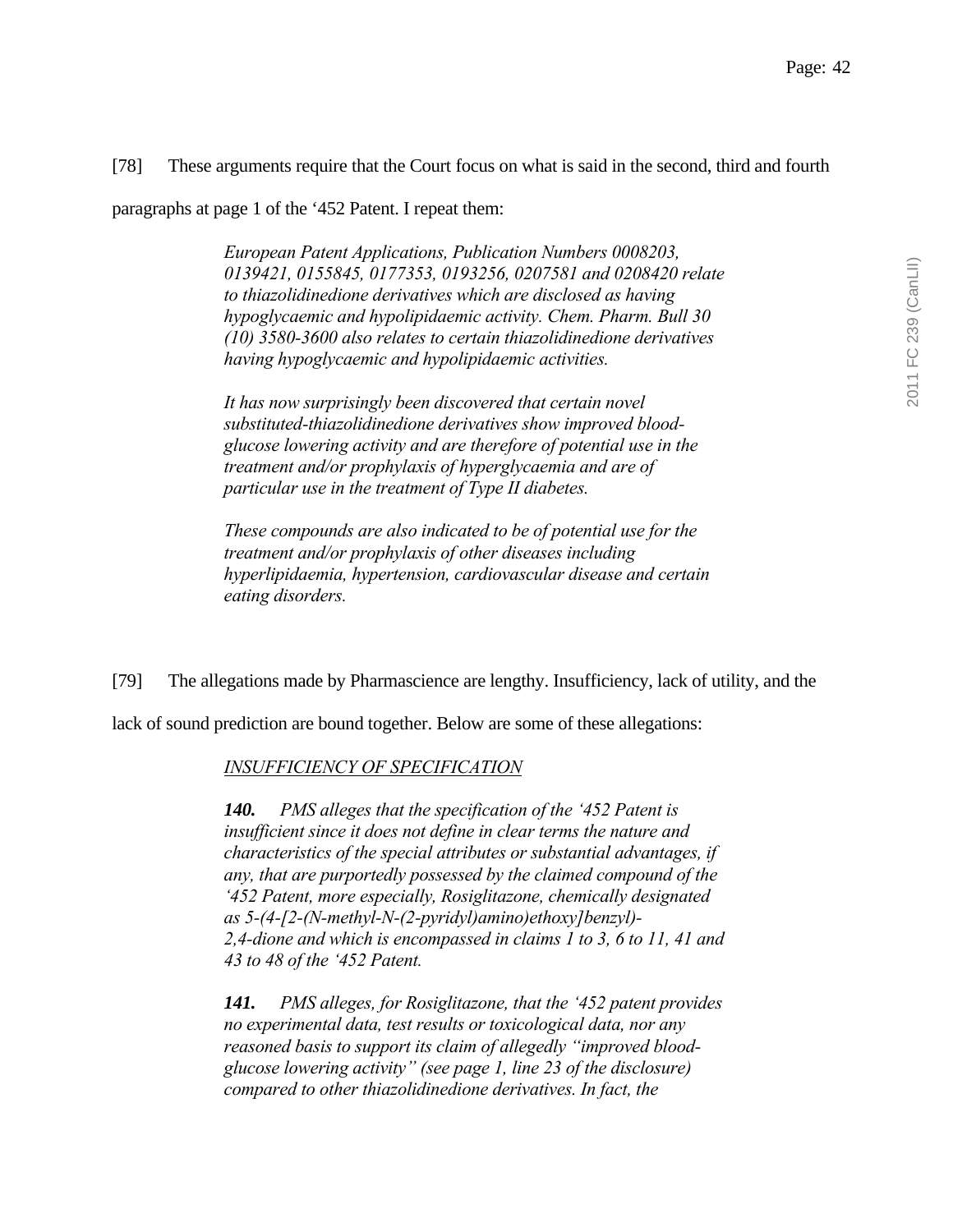*disclosure of the ë452 Patent, in relation to Rosiglitazone, is completely silent with respect to data to support the activity of this compound.* 

*142. PMS alleges that the disclosure of the ë452 Patent fails to show that there are unexpected results for the chemical compound designated as 5-(4-[2-(N-methyl-N-(2 pyridyl)amino)ethoxy]benzyl)-2,4-dione (i.e. Rosiglitazone).* 

*143. The disclosure of the ë452 Patent states the following at page 1, lines 12 to 31:* 

*. . .* 

*144. Even though the disclosure of the ë452 Patent (see page 21, line 1 to page 22, line 29) states that the compound of general formula (I) can be used in the treatment and/or prophylaxis of hyperglycaemia, hyperlipidaemia, hypertension, cardiovascular diseases or certain eating disorders, no experimental data, test results or toxicological data is provided for Rosiglitazone. Moreover, the ë452 Patent only refers to a potential use of substituted thiazolidinedione derivative "in the treatment and/or prophylaxis of hyperglycaemia and are of particular use in the treatment of Type II diabetes" (see page 1, lines 24 to 26 of the '452 Patent) and "for the treatment and/or prophylaxis of other diseases including hyperlipidaemia, hypertension, cardiovascular diseases and certain eating disorders" (see page 1, lines 28 to 31 of the '452 Patent).* 

*145. The Table provided on page 80 of the ë452 Patent (reproduced hereinbelow), pertaining to the glucose tolerance test, remains completely silent on the experimental data, test results or toxicological data of the chemical compounds corresponding to Examples 6, 8, 10, 12, 14, 16, 18, 20, 22, 23, 26, 28, 30 (Rosiglitazone) and 31.* 

*146. More particularly, the disclosure provides no experimental data, test results or toxicological data for the chemical compound Rosiglitazone, (corresponding to Example no. 30...* 

*147. In fact, no experimental data, test results or toxicological data is provided to support the therapeutic activity (with respect to hypoglycaemic and hypolipidaemic activities) of Rosiglitazone, i.e.* 

*. . .*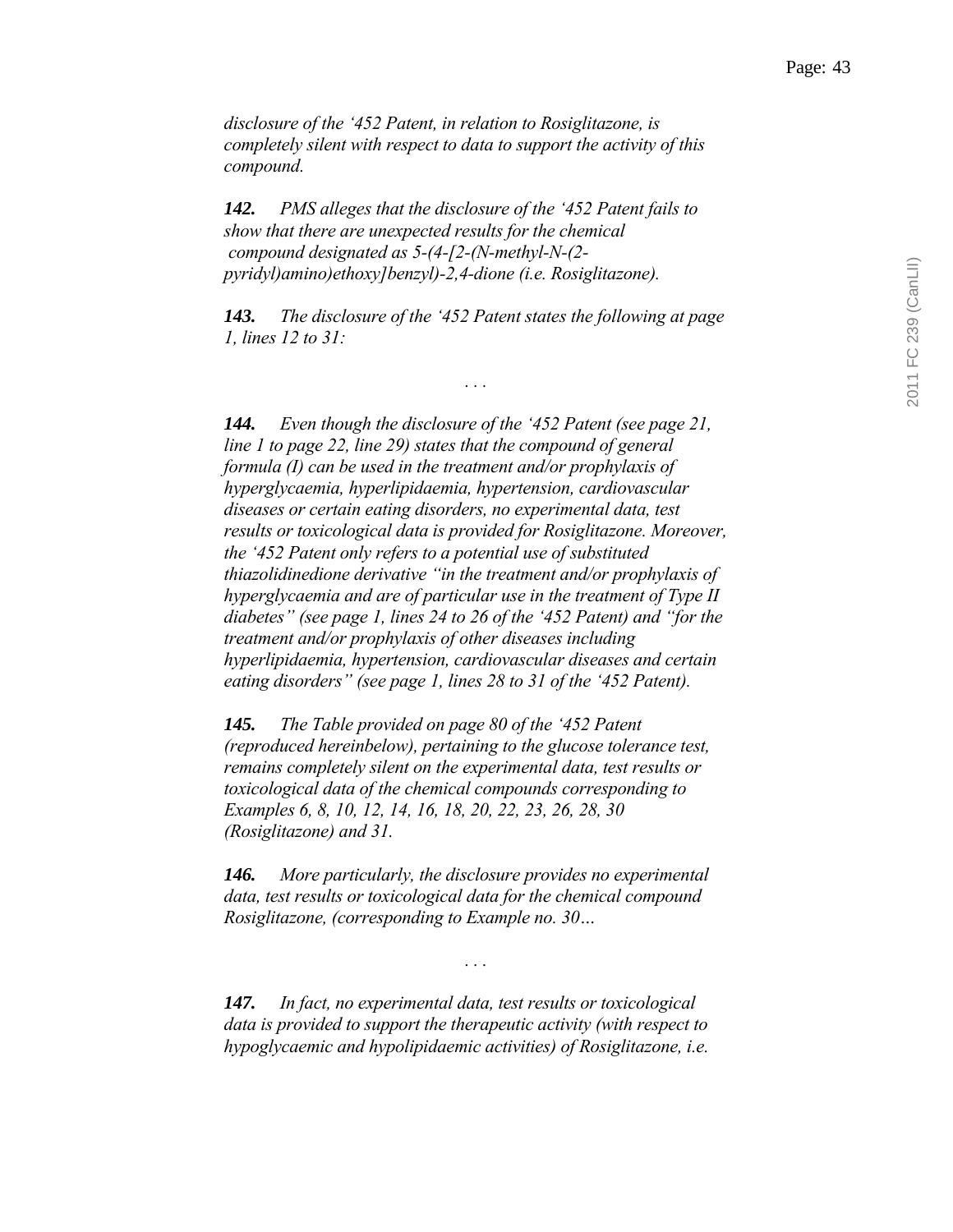*5-(4-[2-(N-methyl-N-(2-pyridyl)amino)ethoxy]benzyl)- 2,4-thiazolidinedione, over other compounds belonging to the class of thiazolidinediones.* 

*148. The disclosure of the ë452 Patent also states as follows at page 1, lines 21 to 26:* 

> *It has now surprisingly been discovered that certain novel substituted-thiazolidinedione derivates show improved bloodglucose lowering activity and are therefore of potential use in the treatment and/or prophylaxis of hyperglycaemia and are of particular use in the treatment of Type II diabetes.*

> > *(Our emphasis)*

*149. There is nothing in the ë452 Patent to support the assertion that there was anything "surprising" about the use of 5-(4-[2-(N-methyl-N-(2-pyridyl)amino)ethoxy]benzyl)- 2,4-thiazolidinedione (Rosiglitazone) or other thiazolidinedione*  derivates, as having "improved blood-glucose lowering activity and *are therefore of potential use in the treatment and/or prophylaxis of hyperglycemia and are of particular use in the treatment of Type II diabetes*" (see page 1, lines 23 to 26).

#### *LACK OF UTILITY/LACK OF SOUND PREDICTION*

*157. PMS alleges that claims 1 to 3, 6 to 11, 41 and 43 to 48 of the ë452 Patent are invalid on the basis of lack of utility or usefulness. PMS repeats and relies upon the allegations set out under the <sup><i>i*</sup>Insufficiency of Specification<sup>*''*</sup> set out above.</sup>

*. . .* 

*158. The disclosure of the ë452 Patent states the following at page 1, lines 21 to 26:* 

> *ìIt has now surprisingly been discovered that certain novel substituted-thiazolidinedione derivatives show improved blood-glucose lowering activity and are therefore of potential use in the treatment and/or prophylaxis of hyperglycaemia and are of particular use in the treatment of Type II*  diabetes.<sup>"</sup>

159. PMS alleges that there is nothing "surprising" about the *discovery of Rosiglitazone over other thiazolidine derivatives (which were disclosed) since the inventors did not prove its efficacy and as a result provided no proof of the utility of Rosiglitazone, beyond what*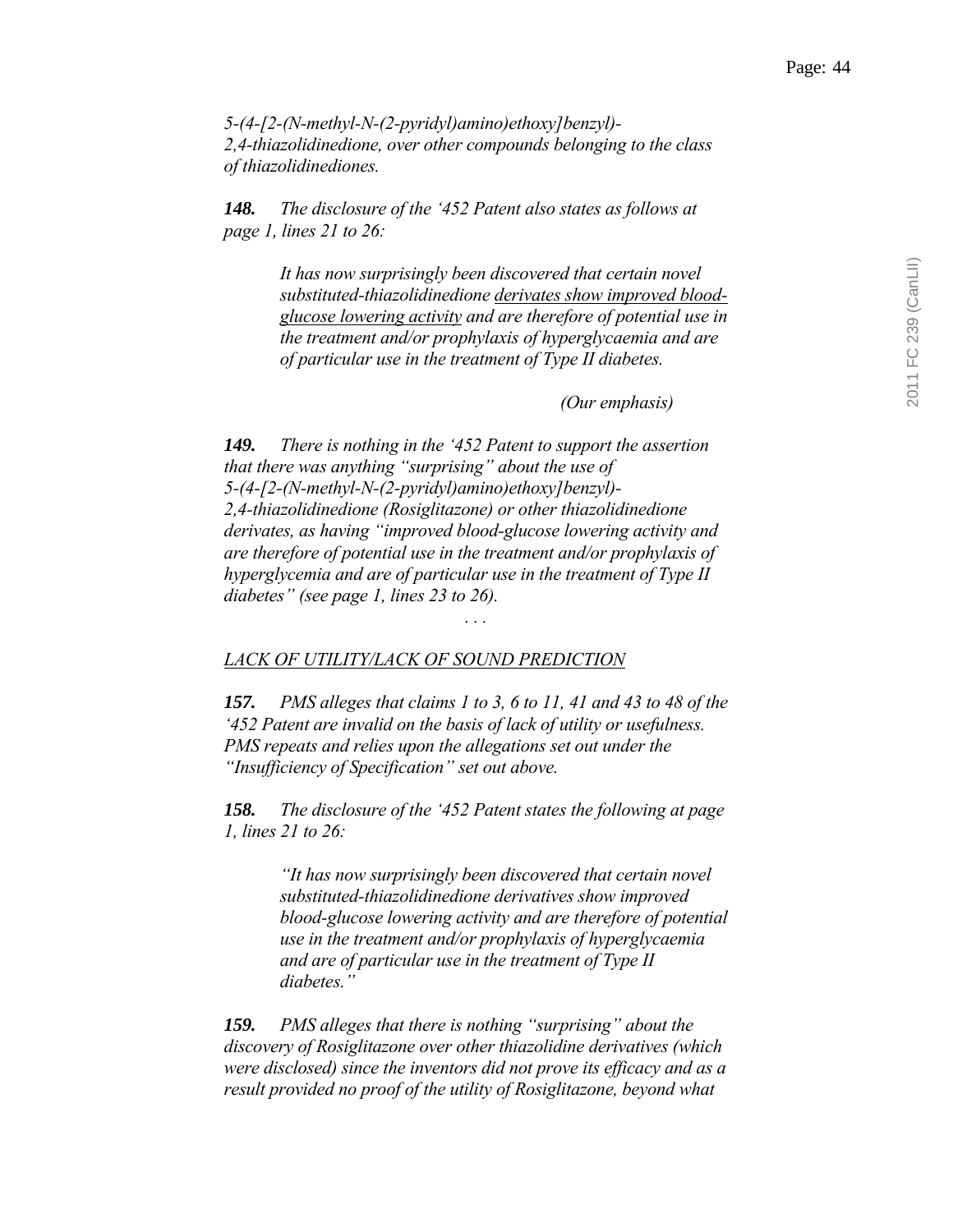*was known about the usefulness of known glitazone compounds in general in the ë452 Patent. Nor was any quantitative or qualitative data provided in this regard.* 

**160.** PMS further alleges that the "surprising" discovery of *Rosiglitazone did not meet the requirements of sound prediction since the patent fails to provide the sound line of reasoning to*  support the "*improved*" efficacy of the compound (as asserted on *page 1 of the ë452 Patent lines 21-26).* 

*161. As established in Apotex Inc. v. Wellcome Foundation Ltd., 2002 SCC 77, an inventor must be able to establish utility, either by demonstration or sound prediction based on the information and expertise available at the time of filing of the priority application or, alternatively, the Canadian filing date.* 

*162. If the utility of an invention is not demonstrated, then it must be based upon a sound prediction. The doctrine of sound prediction has three components, all of which should be satisfied:* 

*1. there must be a factual basis for the prediction;* 

*2. the inventor must have at the date of the patent application an articulable and "sound" line of reasoning from which the desired result can be inferred from the factual basis; and* 

*3. there must be proper disclosure of the factual basis and the line of reasoning.* 

*163. PMS alleges that the ë452 Patent does not disclose any factual basis or sound line of reasoning to support the utility of Rosiglitazone as an hypoglycaemic or hypolipidaemic agent as any more effective than other compounds belonging to the class of thiazolidinediones or shows an "improved blood-glucose lowering activity*" (see page 1, line 23 of the description) in respect to these *compounds.* 

*164. Nor does the ë452 Patent suggest that Rosiglitazone possesses any beneficial characteristics, clinical or otherwise, in comparison to other known thiazolidinedione derivatives.* 

*165. Further PMS alleges that the ë452 Patent does not provide any experimental data, test results or toxicological data which would support the utility of all of the compounds encompassed in the claims*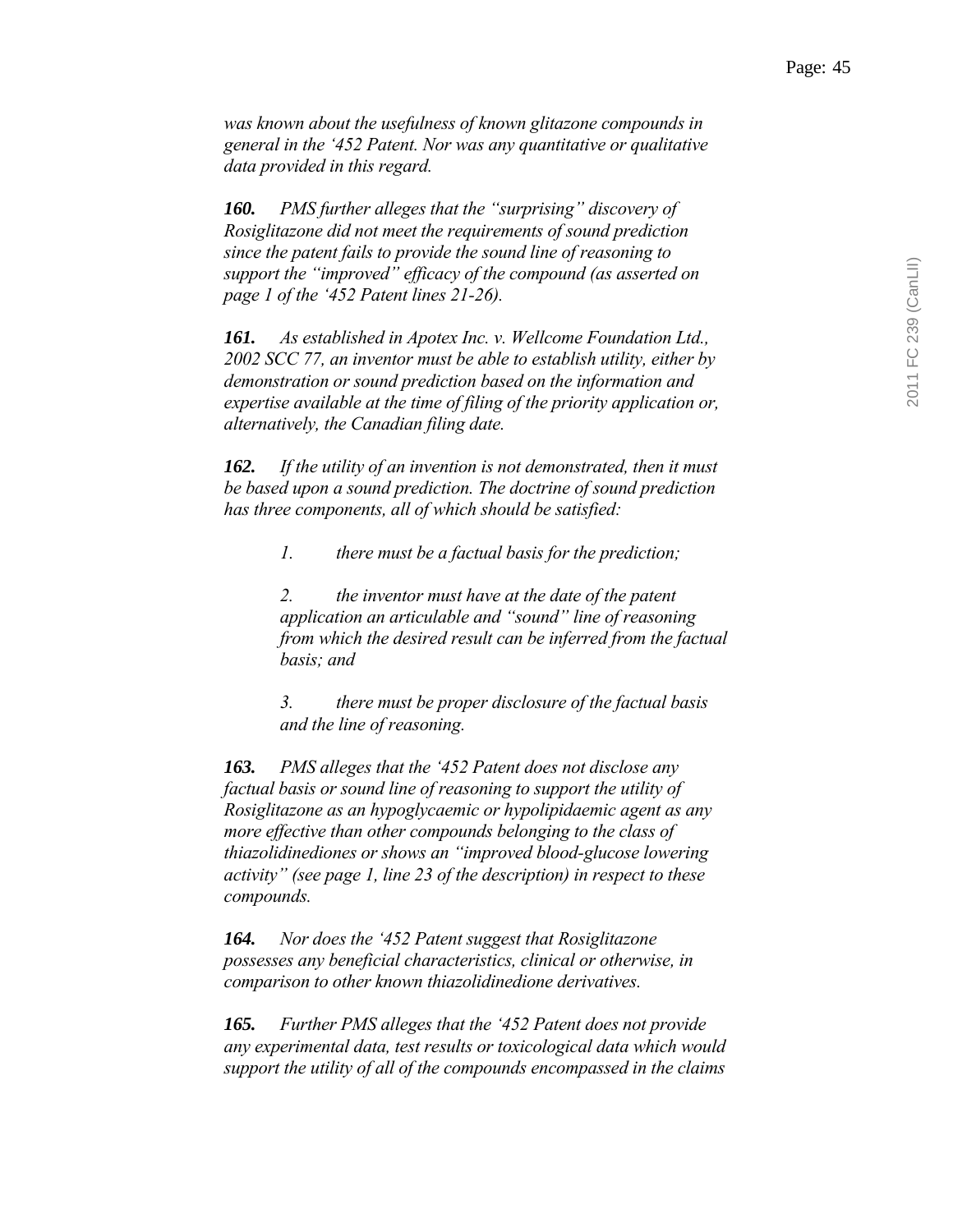*of the ë452 Patent, and more particularly for Rosiglitazone (corresponding to Example 30 of the '452 Patent).* 

*166. Thus, claims 1 to 3, 6 to 11, 41 and 43 to 48 cover compounds and/or compositions that were not shown to be useful, and not soundly predicted as being useful as pharmaceuticals.* 

*167. Thus, the claims of the ë452 Patent must fail for lack of utility and lack of sound prediction.* 

## **a) Pharmascience's Allegations in a Nutshell**

[80] Pharmascience's allegations in a nutshell as derived from the foregoing paragraphs, is as follows:

- 1. The three paragraphs in question at page 1 are not set out in clear and sufficient language;
- 2. There is nothing "surprising" about rosiglitazone; it is just another TZD derivative that a skilled person (POSITA) would expect to have some activity;
- 3. The specification fails to set out what is "improved" about rosiglitazone; whether it is the best of all known compounds, whether it is the best of all the prior art, or simply better than no medicinal compound at all;
- 4. There is a promise that rosiglitazone will treat Type II diabetes, yet there is no data or other information whatsoever in the patent that would lead a skilled person (POSITA) to make a sound prediction that it would be useful to treat Type II diabetes.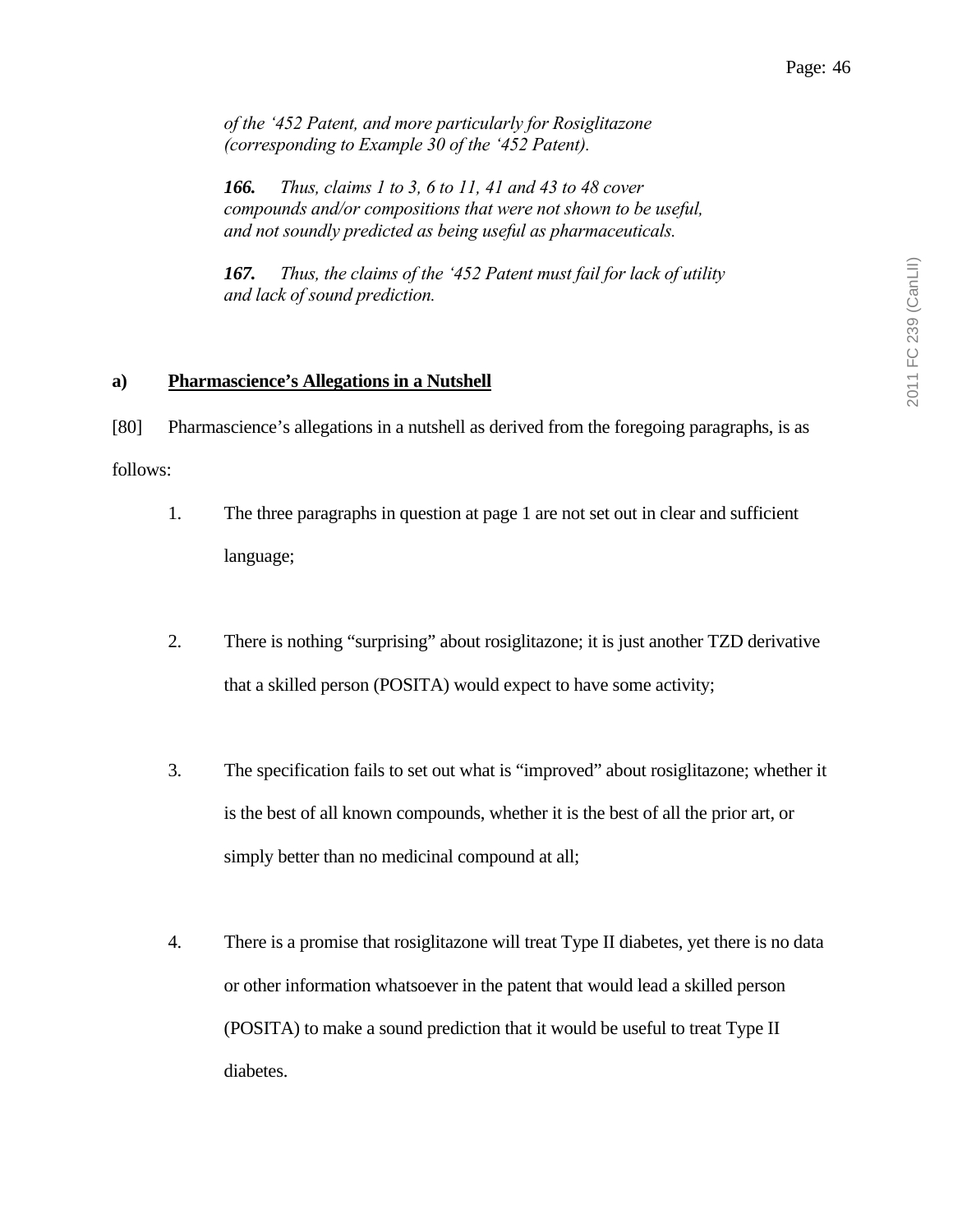[81] GSK has argued that the Notice of Allegation fails to set out this argument clearly. However, I find that the Notice of Allegation does set out this argument and that GSK was well aware of the allegations made and addressed them in its evidence and its argument.

#### **b) GSK's Position in a Nutshell**

[82] GSK's position with respect to these allegations can be summarized as follows:

1. The specification is not perfectly drafted but it should be read with a mind willing to understand;

2. The specification does not set out any test data with respect to rosiglitazone but that is unnecessary because by the Canadian filing date, September 2, 1988, GSK had made rosiglitazone and subjected it to an initial test which was sufficient to support the allegations of utility as expressed at page 1 of the '452 Patent when fairly read;

3. The word "surprising" is simply patent agent jargon. The word "improved" means that the compounds such as rosiglitazone are among the better compounds in showing activity against a control group of mice in a test as set out at page 80 in which medicated mice were compared with unmedicated mice.

#### **c) Jurisprudence as to Reading a Specification**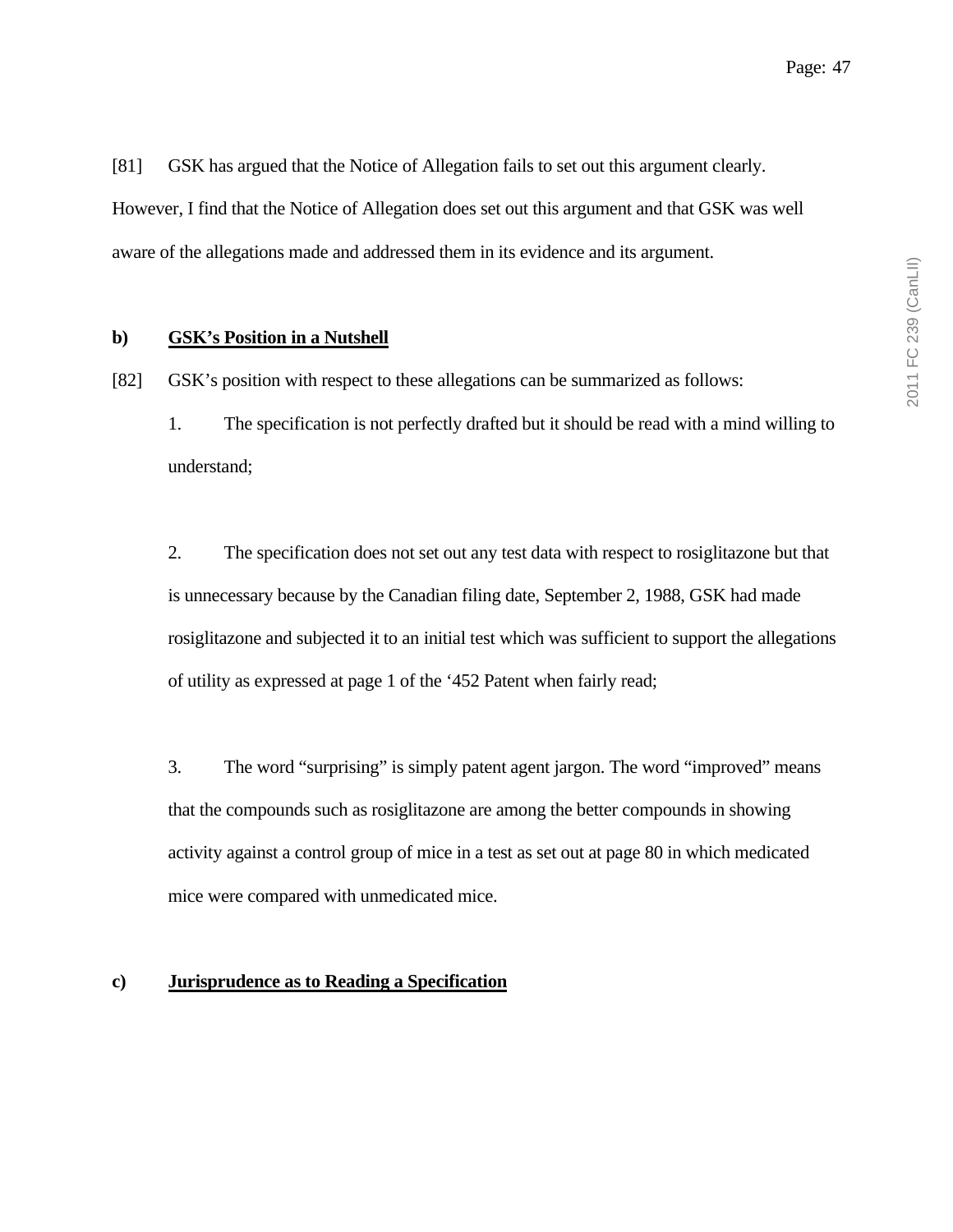[83] There has been considerable jurisprudence as to reading a claim, which is part of the overall

specification of a patent, but less jurisprudence as to how to read the description; particularly the

"promise" of a patent.

[84] The Supreme Court of Canada has set out the approach to construction of the specification

of a patent in *Consolboard Inc. v. MacMillan Bloedel (Saskatchewan) Limited*, [1981] 1 S.C.R. 504

at pages 520 – 521:

*We must look to the whole of the disclosure and the claims to ascertain the nature of the invention and methods of its performance, (Noranda Mines Limited v. Minerals Separation North American Corporation [[1950] S.C.R. 36]), being neither benevolent nor harsh, but rather seeking a construction which is reasonable and fair to both patentee and public. There is no occasion for being too astute or technical in the matter of objections to either title or specification for, as Duff C.J.C. said, giving the judgment of the Court in Western Electric Company, Incorporated, and Northern Electric Company v. Baldwin International Radio of Canada [[1934] S.C.R. 570], at p. 574, "where the language of the specification, upon a reasonable view of it, can be so read as to afford the inventor protection for that which he has actually in good faith invented, the court, as a rule, will endeavour to give effect to that construction". Sir George Jessel spoke to like effect at a much earlier date in Hinks & Son v. Safety Lighting Company [(1876), 4 Ch. D. 607]. He said the patent should be approached "with a judicial anxiety to support a really useful invention".* 

[85] Construction of a patent is for the Court, to be approached from the viewpoint of a skilled

person (POSITA) without resort to "technicalities". Pigeon J, for the Supreme Court, wrote at page

563 of *Burton Parsons Chemicals Inc. v. Hewlett-Packard (Canada) Ltd*., [1976] 1 S.C.R. 555:

*With respect, I cannot agree that Claim 17 is invalid because the words "compatible with normal skin" are found before "comprising" instead of after, so that it would be valid, it seems, if the words were rearranged as follows:*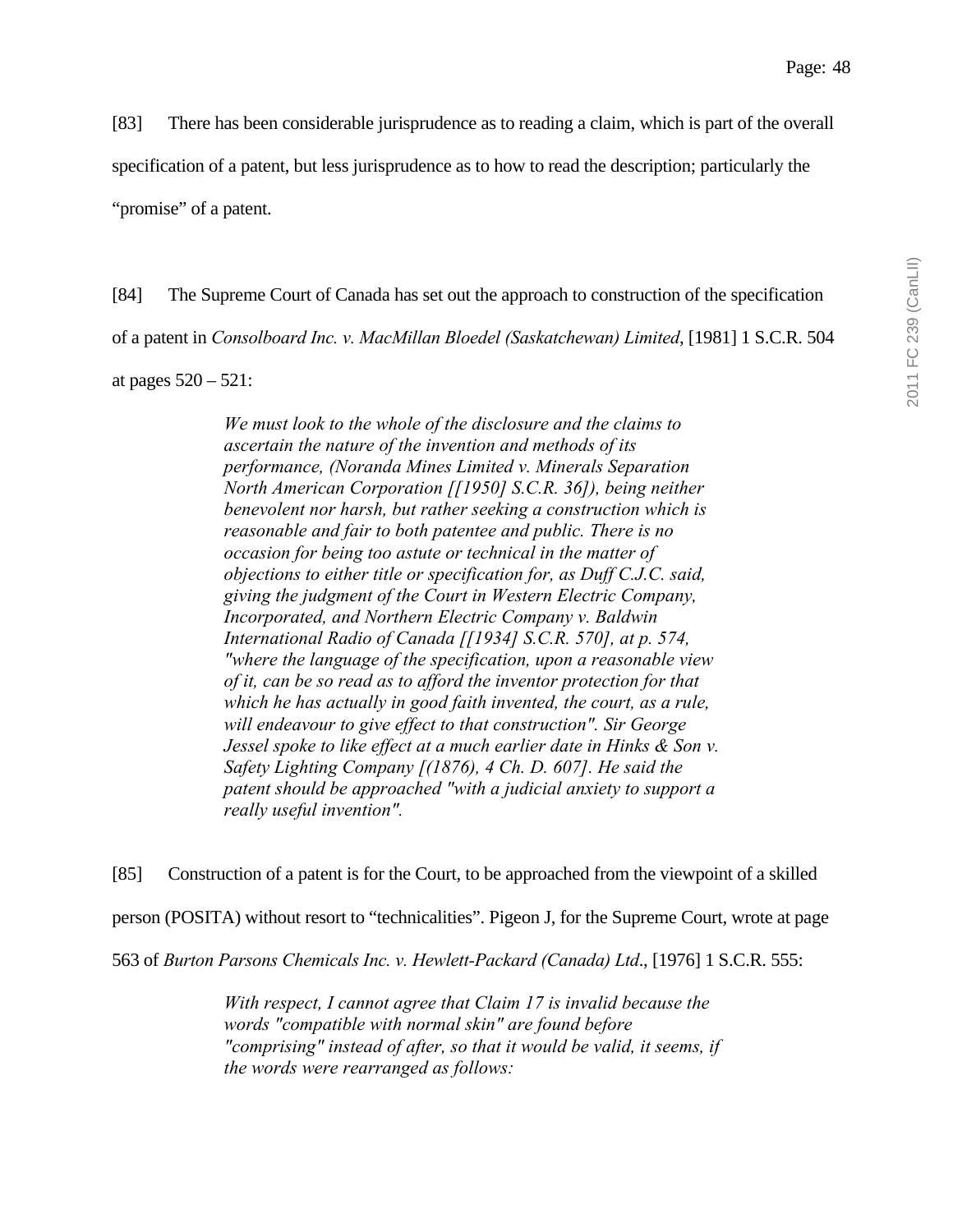*17. An electrocardiograph cream for use with skin contact electrodes comprising a stable aqueous emulsion that is anionic, cationic or non-ionic, containing sufficient highly ionizable salt to provide good electrical conductivity and compatible with normal skin.* 

*In my view, the rights of patentees should not be defeated by such technicalities. While the construction of a patent is for the Court, like that of any other legal document, it is however to be done on the basis that the addressee is a man skilled in the art and the knowledge such a man is expected to possess is to be taken into consideration. To such a man it must be obvious that a cream for use with skin contact electrodes is not to be made up with ingredients that are toxic or irritating, or are apt to stain or discolour the skin. The man skilled in the art will just as well appreciate this necessity if the cream to be made is described as "compatible with normal skin" as if it is described as containing only ingredients compatible with normal skin.* 

[86] Expert evidence may be used to assist the Court to explain technical terms, to show the

practical workings of an invention and to assist in distinguishing what is old from what is new.

However, the construction of the specification is exclusively within the province of the Court; it is a

question of law. Duff C.J. for the Supreme Court wrote in *Western Electric Co. v. Baldwin* 

*International Radio of Canada,* [1934] S.C.R. 570 at pages 572 – 573:

*I should add also that not only is the construction of the specification exclusively within the province of the court -- but also it is for the court a question of law. In British Thomson-Houston Co. v. Charlesworth, Peebles & Co. [ (1925) 42 R.P.C. 180, at 208.], Lord Buckmaster said,* 

> *My lords, what did the specification of 1906 disclose and what did the patent of 1909 protect? These are the questions that arise for determination on this appeal, and their resolution depends upon the construction of two documents; such construction is the exclusive duty of the court, and this duty can neither be delegated nor usurped. As however in ordinary cases the existing circumstances in which documents were prepared, the relationship of the parties and the interpretation of terms of art are the proper subjectmatter of evidence, so in specification of patents the state of*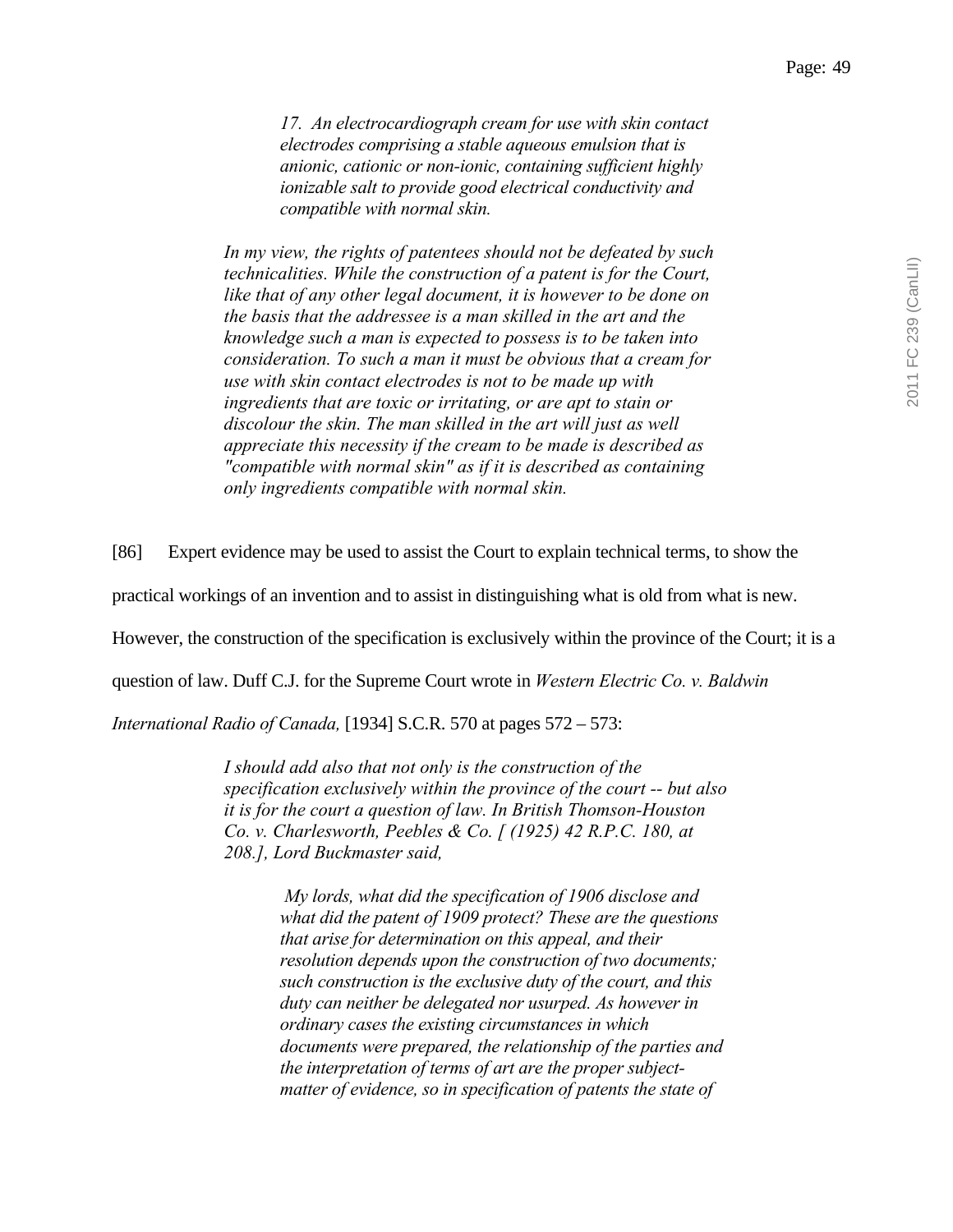*knowledge in the craft, art or science to which the specification is directed and the explanation of technical terms, words and phrases are the proper subject-matter of testimony to aid interpretation; but beyond this, evidence affecting construction should not be allowed to stray. Finally, the document must be regarded as addressed to craftsmen in the particular branch of industry to which the alleged invention relates.* 

*And Lindley, L.J., in Brooks v. Steele and Currie [ (1896) 14 R.P.C. 46, at 73.], expressed himself thus:* 

> *The judge may, and indeed generally must, be assisted by expert evidence to explain technical terms, to show the practical working of machinery described or drawn, and to point out what is old and what is new in the specification. Expert evidence is also admissible, and is often required, to show the particulars in which an alleged invention has been used by an alleged infringer, and the real importance of whatever differences there may be between the plaintiff's invention and whatever is done by the defendant. But after all, the nature of the invention for which a patent is granted must be ascertained from the specification, and has to be determined by the judge and not by a jury, nor by any expert or other witness. This is familiar law, although apparently often disregarded when witnesses are being examined.*

[87] Lord Hoffman, writing for the House of Lords, recently addressed the same question in

*Kirin-Amgen Inc. v. Hoechst Marion Roussel Inc*., [2005] R.P.C. 9 (H.L.), at paragraphs 32 and 33:

*32. Construction, whether of a patent or any other document, is of course not directly concerned with what the author meant to say. There is no window into the mind of the patentee or the author of any other document. Construction is objective in the sense that it is concerned with what a reasonable person to whom the utterance was addressed would have understood the author to be using the words to mean. Notice, however, that it is not, as is sometimes said, "the meaning of the words the author used", but rather what the notional addressee would have understood the author to mean by using those words. The meaning of words is a matter of convention, governed by rules, which can be found in dictionaries and grammars. What the author would have been understood to mean by using those words is not simply a matter of rules. It is highly sensitive to the context of and background to the particular utterance. It depends not only upon the*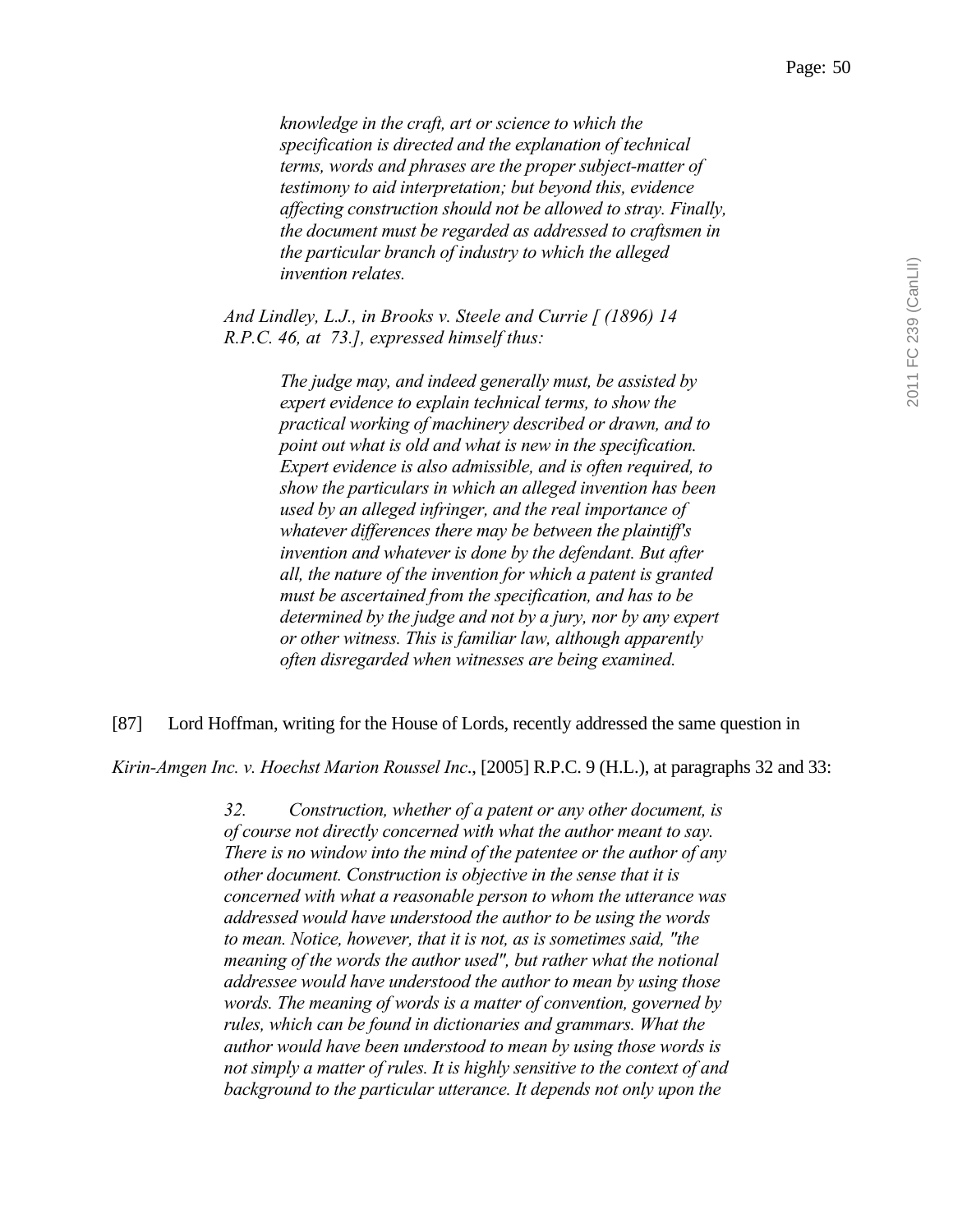*words the author has chosen but also upon the identity of the audience he is taken to have been addressing and the knowledge and assumptions which one attributes to that audience. I have discussed these questions at some length in Mannai Investment Co Ltd v Eagle Star Life Assurance Co Ltd [1997] AC 749 and Investors Compensation Scheme Ltd v West Bromwich Building Society [1998] 1 WLR 896.* 

*33. In the case of a patent specification, the notional addressee is the person skilled in the art. He (or, I say once and for all, she) comes to a reading of the specification with common general knowledge of the art. And he reads the specification on the assumption that its purpose is to both to describe and to demarcate an invention - a practical idea which the patentee has had for a new product or process - and not to be a textbook in mathematics or chemistry or a shopping list of chemicals or hardware. It is this insight which lies at the heart of "purposive construction".* 

[88] At paragraph 78, Lord Hoffman noted that a person skilled in the art must be assumed to

know the basic principles of patentability.

*78. The effect of the construction for which Amgen contends is that claim 1 should be read as including any DNA sequence, whether exogenous or endogenous, which expresses EPO in consequence of the application to the cell of any form of DNA recombinant technology. It would have been easy to draft such a claim. Whether the specification would have been sufficient to support it, in the sense of enabling expression by any form of DNA recombinant technology, is another matter to which I shall return when I deal with validity. But the person skilled in the art (who must, in my opinion, be assumed to know the basic principles of patentability) might well have thought that the claims were restricted to existing technology because of doubts about sufficiency rather than lack of foresight about possible developments. Amgen would have been well aware in 1983 that recombinant technology was developing rapidly and that artificial homologous recombination had been achieved in bacterial and yeast cells and that its use in mammalian cells was regarded as a desirable goal.*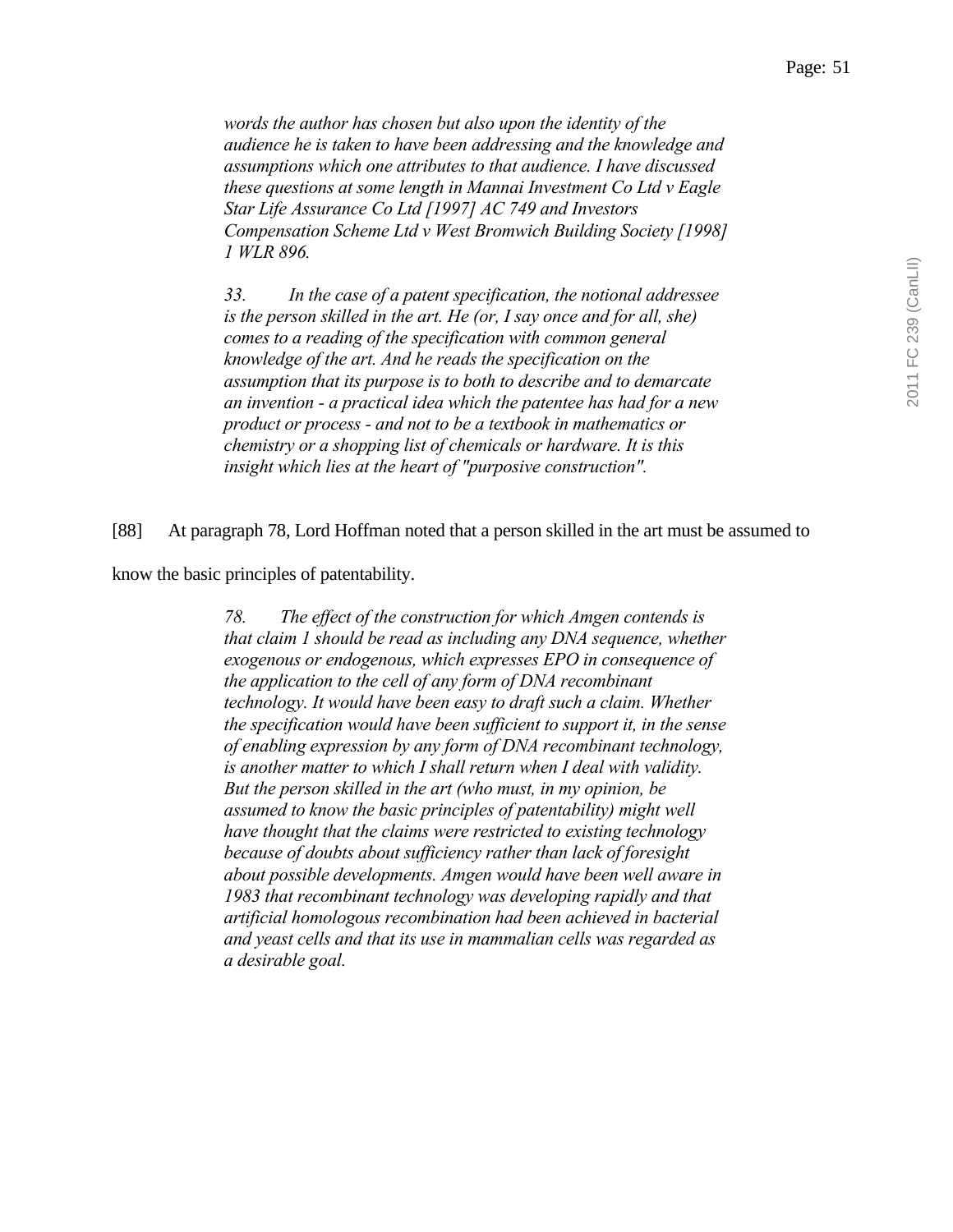[89] The late Dr. Harold Fox in his book "The Canadian Law and Practice Relating to Letters Patent for Invention", 4<sup>th</sup> ed., 1969, Carswell, Toronto (Fox on Patents) provided a useful insight into this issue at pages 208 – 209 (omitting footnotes):

#### *IMPARTIAL CONSTRUCTION*

*Originally patents were regarded with disfavour as being in the nature of monopolies and there existed a great tendency to be unnecessarily strict in construing patents against the patentee. The tendency then swung to the other extreme and courts were often found construing a patent most benevolently in favour of the patentee who had introduced a new manufacture. It should not be necessary to observe that a construction that is, even in the slightest degree, either too strict or too benevolent, ceases to be an impartial construction and is, therefore, improper. A patent specification is subject to the same impartial canons of construction as ordinarily apply to written documents generally. As Chitty J. observed in Lister v. Norton. "It certainly ought not to be construed malevolently; I will not say it ought to be construed benevolently; I do say it ought to be construed fairly. It must be read by a mind willing to understand, not by a mind desirous of misunderstanding.î*

*The court should, therefore, in construing a specification, be the fair and impartial arbitrator between the patentee and the public. The construction must be reasonable, fair and logical, in accordance with the manner of construction of all written documents according to the true intent. Nothing should be presumed in favour of the patentee or an alleged infringer, although it is proper for the court to endeavour to support a patent if it can be done honestly and fairly and without improper construction, for it is a reasonable presumption that a patentee would not claim anything that would render his patent void.*

*. . .* 

#### **d) Construing Page 1 of the '452 Patent**

[90] I repeat the three paragraphs of page 1 of the '452 Patent that are at issue:

*European Patent Applications, Publication Numbers 0008203, 0139421, 0155845, 0177353, 0193256, 0207581 and 0208420 relate to thiazolidinedione derivatives which are disclosed as having*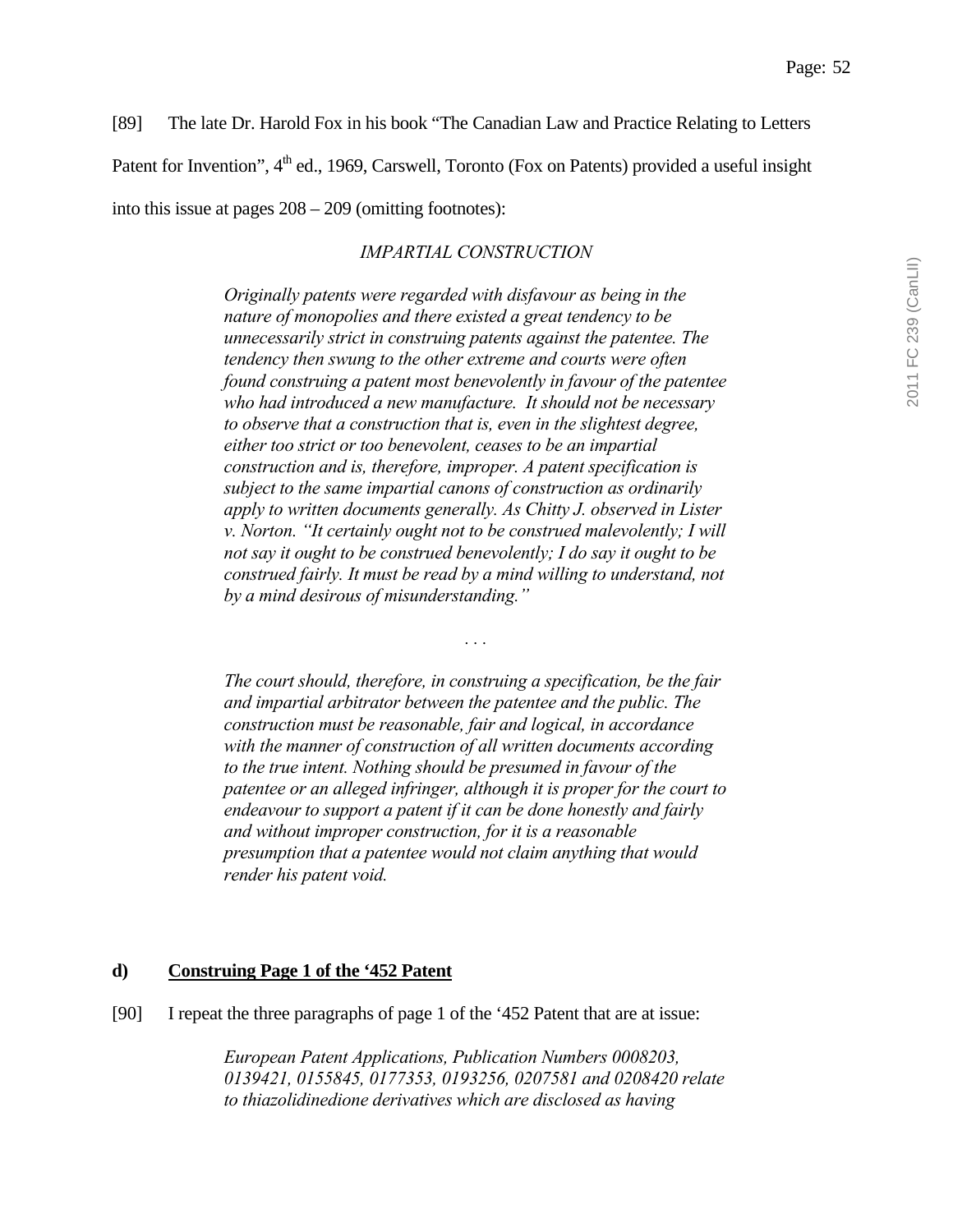*hypoglycaemic and hypolipidaemic activity. Chem. Pharm. Bull 30 (10) 3580-3600 also relates to certain thiazolidinedione derivatives having hypoglycaemic and hypolipidaemic activities.* 

*It has now surprisingly been discovered that certain novel substituted-thiazolidinedione derivatives show improved bloodglucose lowering activity and are therefore of potential use in the treatment and/or prophylaxis of hyperglycaemia and are of particular use in the treatment of Type II diabetes.* 

*These compounds are also indicated to be of potential use for the treatment and/or prophylaxis of other diseases including hyperlipidaemia, hypertension, cardiovascular disease and certain eating disorders.* 

[91] The construction of these paragraphs was the subject of considerable diversity among the experts put forward by each of the parties. An example of the position taken by the Pharmascience experts is that of Dr. Dordick at paragraph 27 of his affidavit:

> *27. A person skilled in the art would understand the promise of the patent to be that the compounds have improved activity over the known TZD compounds and that the compounds will be useful in humans. The patent is specific in that all of the billions of compounds within Formula I, not just the selected compounds in the table on p. 80, show such improved activity. This must be the case because rosiglitazone is not included in this table.*

[92] Professor Bailey, an expert put forward by GSK, saw the matter differently as put forward at

paragraphs 39 to 47 of his affidavit. I repeat paragraphs 40, 41, 44 and 47:

*40. I read these statements as comprising three components: 1) that certain novel TZD derivatives show improved blood glucose lowering activity; 2) that these compounds are of potential use in the treatment and/or prophylaxis of hyperglycaemia and are of particular use in the treatment of Type 2 diabetes; and 3) that these compounds are of potential use for the treatment and/or prophylaxis of other diseases including hyperlipidaemia, hypertension, cardiovascular disease and certain eating disorders.* 

*41. In terms of the first component, it is clear from the statements at paragraph 39, above, that the compounds to which this Patent is*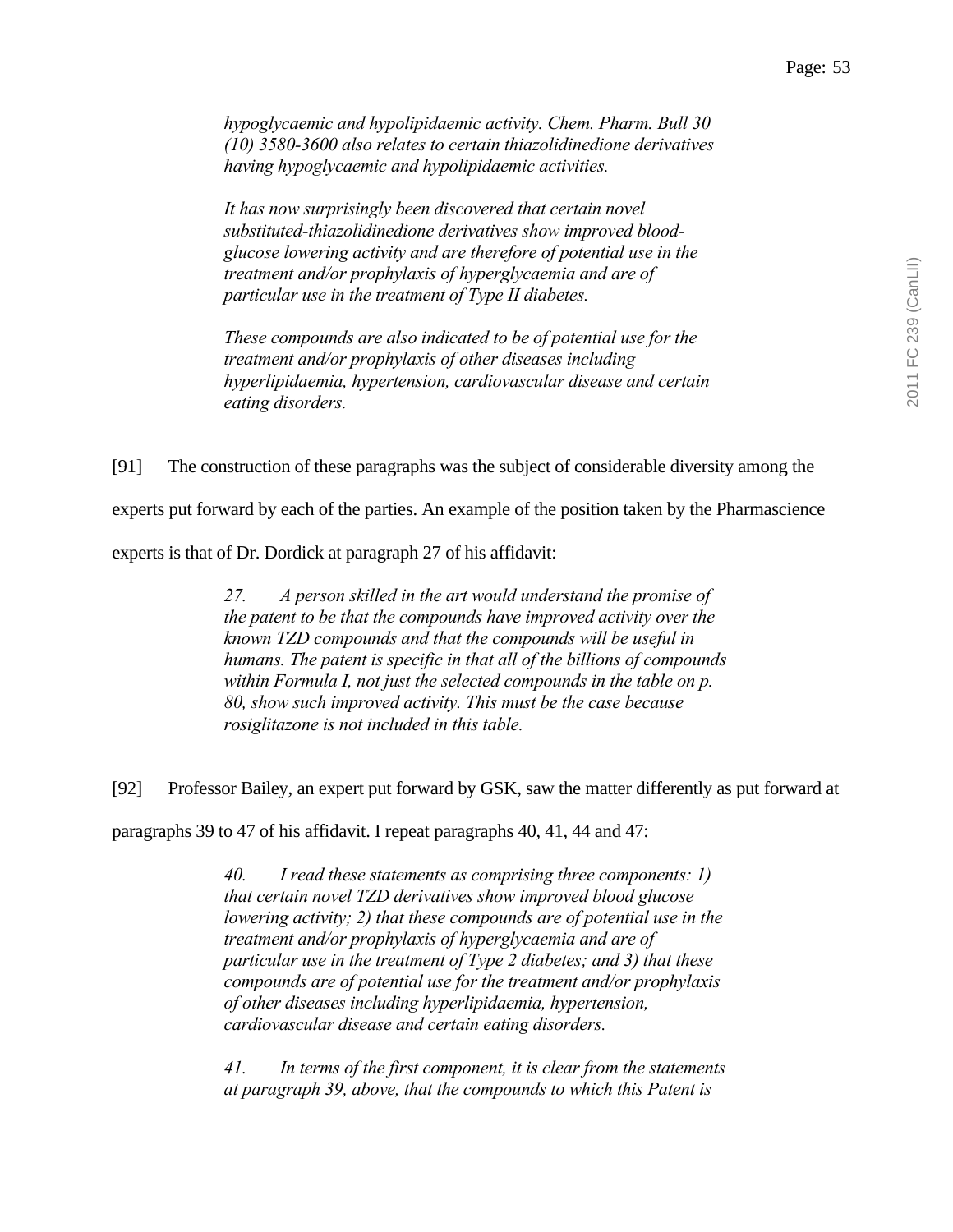directed are TZD derivatives that are said to show "improved blood*glucose lowering activity.î A person of ordinary skill in the art would understand the phrase "improved blood-glucose lowering* activity' to mean that when these novel TZD derivative compounds *were administered to animals there was an improvement seen in the blood glucose levels of these animals. A person of ordinary skill in the art would not read the word "improved" as suggesting that this new class of TZD derivatives had been compared to known TZD*  derivatives and demonstrated "improved" blood glucose lowering *activity over those compounds. It simply describes the effect these novel TZD derivatives had on the blood glucose levels of the animals tested.* 

*44. In order to understand the second component of the statements cited in paragraph 39 above, one needs to keep in mind the state of the art regarding TZD derivative compounds at the time the 452 Patent was filed (i.e., September 2, 1988). As discussed above, compounds of this class were known at that time to lower blood glucose levels (e.g., by increasing insulin sensitivity in peripheral tissues) and decrease plasma insulin levels in animal models of Type 2 diabetes. Accordingly, viewing the data reported at page 80 of the 452 Patent, one would appreciate that the reduction in blood glucose reported was an indication of the relative potency of the test compound in its ability to lower blood glucose and concomitantly reduce plasma insulin levels.* 

*. . .* 

*47. In terms of the third component of the statements cited in paragraph 39, above, a person or ordinary skill in the art would have known that glucose metabolism plays a role in hyperlipidaemia, hypertension, cardiovascular disease and certain eating disorders (e.g., obesity). Thus, compounds that improve glucose action would be of potential use for the treatment and/or prophylaxis of diseases including hyperlipidaemia, hypertension, cardiovascular disease and certain eating disorders.* 

[93] The construction of the patent at issue here is not very different from that considered by Justice Snider of this Court in *Laboratories Servier v. Apotex Inc.* (2008), 67 C.P.R. (4<sup>th</sup>) 241, 2008 FC 825, aff'd (2009), 75 C.P.R.  $(4^{th})$  443, 2009 FCA 222. I repeat what she wrote at paragraphs 281 and 284 through 287: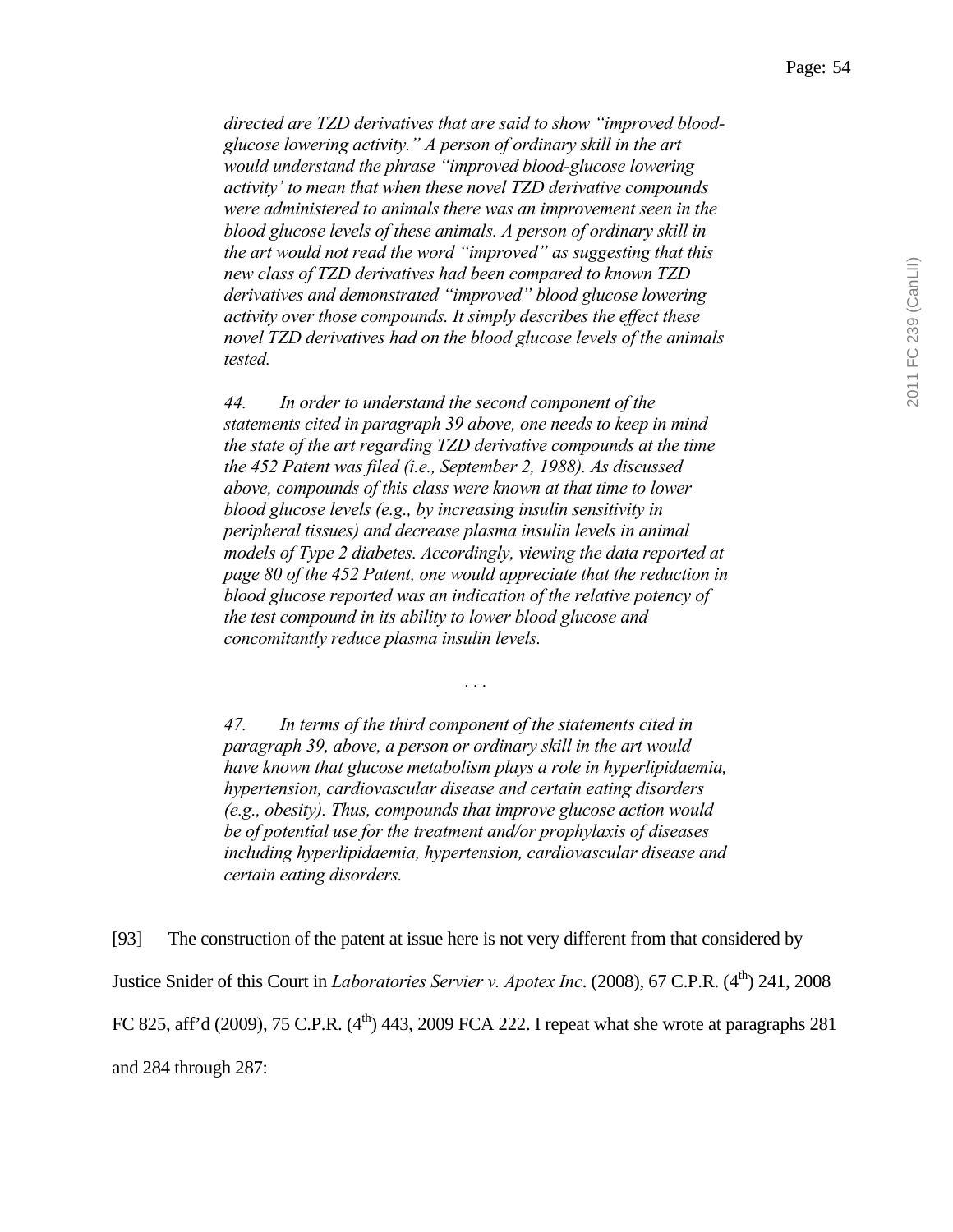*281 In determining this question of the promise of the patent, I must remind myself that: "(...) where the language of the specification, upon a reasonable view of it, can be so read as to afford the inventor protection for that which he has actually in good faith invented, the court, as a rule, will endeavour to give effect to that construction (...)" (Consolboard, above at 157).* 

*284 The first and most significant reference to the utility of the '196 Patent is contained in three paragraphs on page 3 of the specification:* 

*. . .* 

*Les composÈs selon l'invention ainsi que leurs sels pos-sËdent des propriÈtÈs pharmacologiques intÈressantes. Ils exercent notamment une activitÈ inhibitrice sur certaines enzymes, comme les carboxypolypeptidases, lest enkephalinases ou la kininase II. Ils inhibent notamment la transformation du dÈcapeptide angiotensine I en l'octapeptide angiotensine II, responsable dans certains cas de l'hypertension artÈrielle, en agissant sur l'enzyme de conversion.* 

*L'emploi en thÈrapeutique de ces composÈs permet donc de rÈduire ou mÍme supprimer 1'activitÈ de ces enzymes responsables de la maladie hypertensive ou de 1'insuffisance cardiaque. L'action sur la kininase II a pour rÈsultat 1'augmentation de la bradykinine circulante et Ègalement la baisse de la tension artÈrielle par cette voie.* 

*L'invention s'Ètend aussi aux compositions pharmaceuti-ques renfermant comme principe actif au moins un compose de formule gÈnÈrale I ou un de ses sels d'addi-tion, avec une base ou un acide minÈral ou organique, en association avec un excipient inerte, non toxique, pharmaceutiquement acceptable.* 

*285 I think that there can be no doubt that the promise of ACE inhibition is made, unambiguously and without reservation, in the first paragraph cited above. As translated, this passage states clearly that the compounds inhibit the transformation of the decapeptide angiotensin I to the octapeptide angiotensin II.*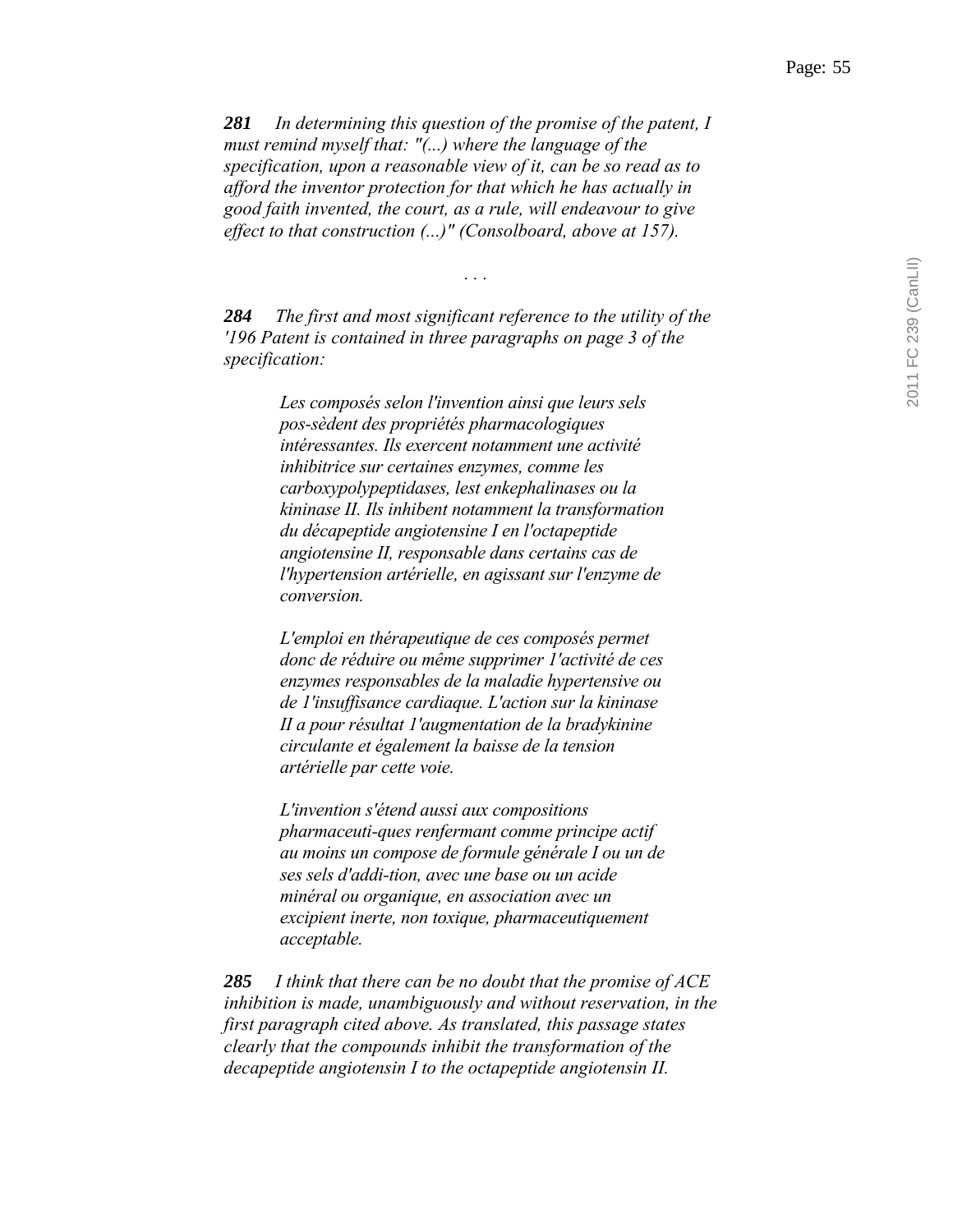*286 The second paragraph refers to the therapeutic use but is to some degree ambiguous. Do the words "permet donc de rÈduire ou même supprimer l'activité de ces enzymes ..." mean that all of the compounds will have utility as anti-hypertensive medicines in humans? Or, is the specification of the patent stating that therapeutic use of the compounds may have therapeutic value? This ambiguity is reflected in the disparate views of the experts. If there was one common meaning, I would have expected all of the experts to have come to the same view. They did not.* 

*287 In my view, the passages cited do not teach that every one of the compounds has the same or any therapeutic use in humans. The better and more reasonable view of the second paragraph, read in its entirety with the balance of the '196 Patent, is that it contains an explanation of how a particular compound could be put to therapeutic use. In other words, the patent teaches that the ACE inhibition exhibited by all of the compounds makes it possible that they could be used to treat hypertension and cardiac insufficiency. I do not read a guarantee into those words as was done by Drs. Gavras, Marshall, Thorsett, McLelland and Brunner.* 

[94] Having read the whole of the '452 patent, considered what the experts for each party have to say about the construction of what is found at page 1 of that patent, and taking an impartial approach being fair to both the patentee and the public, avoiding technicalities and undue harshness or benevolence, I find that:

- a. the word *"surprising*" as used in the third paragraph would be viewed by a skilled person (POSITA) who has some familiarity in reading patents as being language often found in patents as rather self-serving and of little value one way or another in determining what is the real nature of the invention;
- b. the word *"improved"* would be understood in light of the kind of test disclosed at page 80 of the patent which is to compare a group of obese mice fed with feed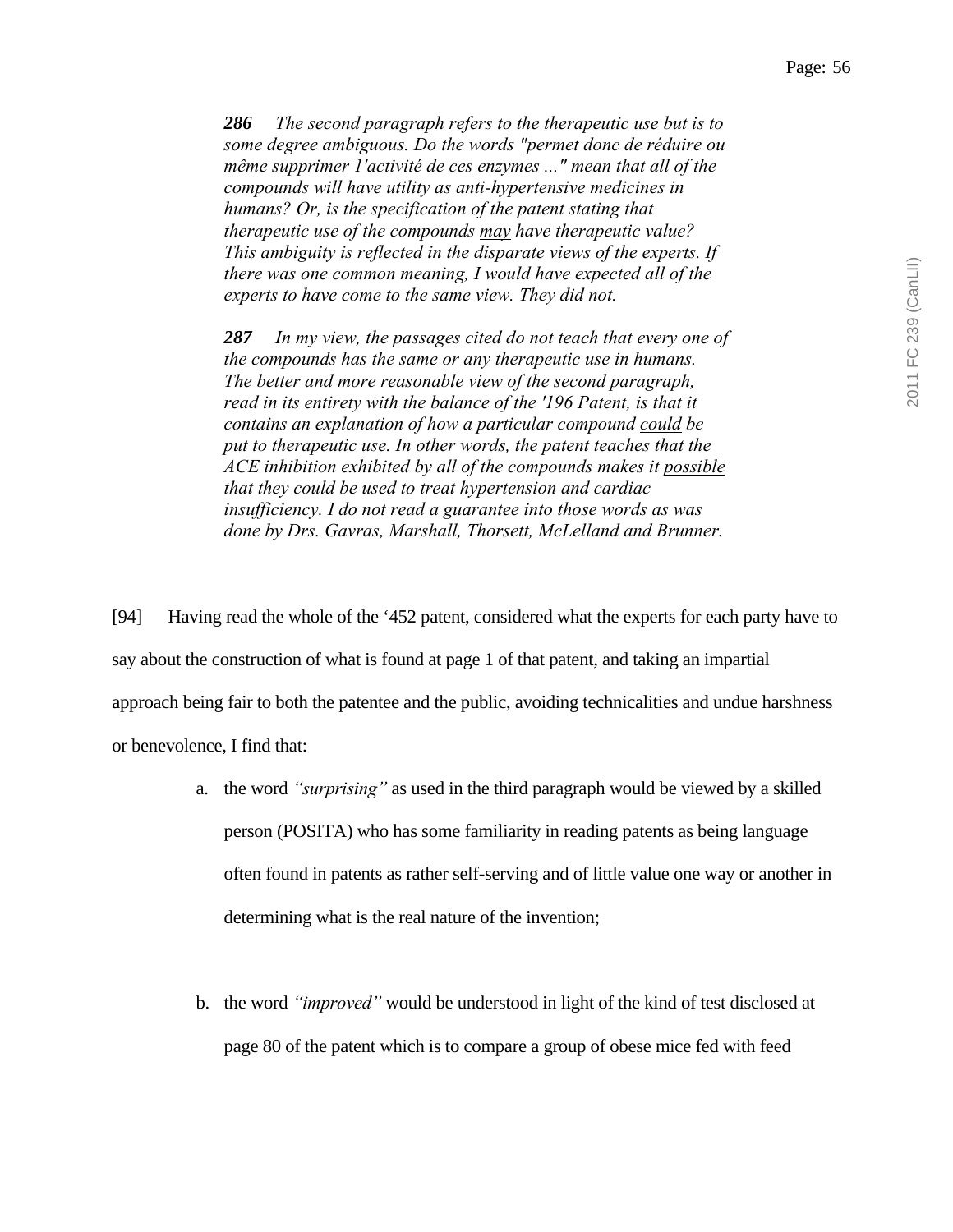containing the compound under investigation as against a group of mice fed with the same feed but with no compound contained in it;

c. the phrase *ìare therefore of potential use in the treatment and/or prophylaxis of hyperglycaemia and are of particular use in the treatment of Type II diabetes*" is clumsily drafted; however, looking at the phrase within the context of the patent as a whole, the phrase does not mean that the compounds will treat diabetes. It means that it is of potential use in treating diabetes. The same can be said of the next paragraph; the compounds are of potential use in dealing with hyperlipidaemia, etc.

# **IS THE SPECIFICATION "SUFFICIENT" ENOUGH TO SUPPORT THE "PROMISED" UTILITY**

[95] This case is not one of "sound prediction" where a patentee would have been required to show, in the patent description, a factual basis for the prediction, a sound line of reasoning from which the desired result may be inferred and a proper disclosure (*Apotex Inc. v Wellcome Foundation Ltd.*, [2002] SCR 153 at para 70). This is a case where the patentee asserts that as of the filing date, September 2, 1988, it did all that was necessary to support the invention disclosed and the utility as promised in the patent.

[96] The requirements respecting disclosure in this context have been recently reviewed by the Federal Court of Appeal in *Novopharm Limited v Pfizer Canada Inc.*, 2010 FCA 242. There is no requirement for a patent to demonstrate utility in the disclosure so long as the Court finds it to be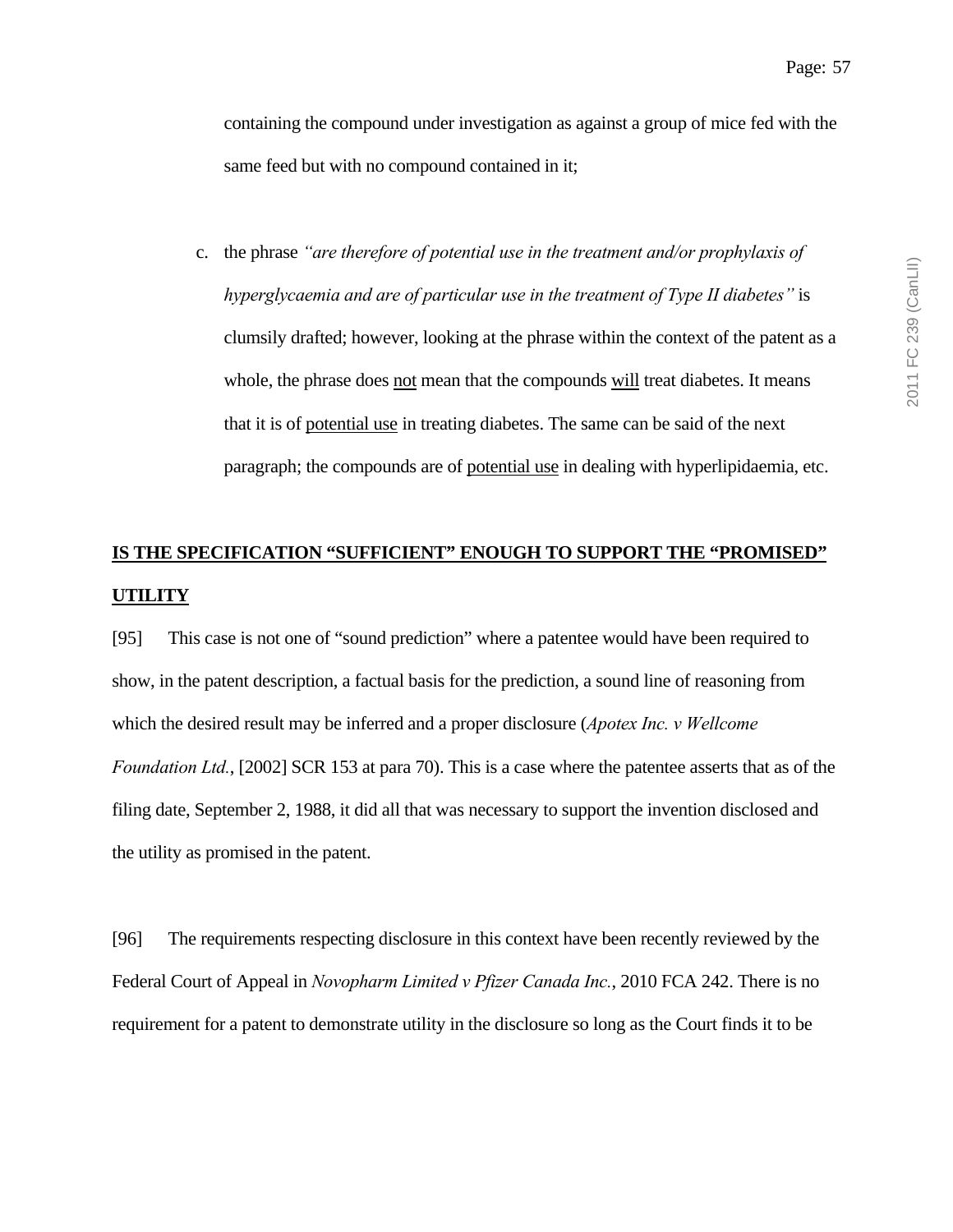proven when challenged in Court. Nadon JA for the Court wrote at paragraphs 82 and 85 through

90:

*82 I agree with Pfizer's submission and with the Judge's finding that there is no requirement for a patent to demonstrate utility in the patent disclosure, so long as the trier of fact finds it to be proven upon a legal challenge.* 

*…*

*85 Similarly, in Ranbaxy, this Court addressed the subsection 27(3) disclosure requirements. There, I wrote as follows at paragraphs 57 and 58:* 

> *[57] Whether or not a patentee has obtained enough data to substantiate its invention is, in my view, an irrelevant consideration with respect to the application of subsection 27(3). An analysis thereunder is concerned with the sufficiency of the disclosure, not the sufficiency of the data underlying the invention. Allowing Ranbaxy to attack the utility, novelty and/or obviousness of the 546 patent through the disclosure requirement unduly broadens the scope of an inventor's obligation under subsection 27(3) and disregards the purpose of this provision.*

> *[58] While it is true that subsection 27(3) requires that an inventor "correctly and fully describe" his invention, this provision is concerned with ensuring the patentee provide the information needed by the person skilled in the art to use the invention as successfully as the patentee.*

*86 The point of Ranbaxy, therefore, was not to dictate the section 2 utility requirements, but rather to elaborate on the section 27(3) disclosure requirements. Ranbaxy says that as far as disclosure requirements are concerned, the patentee need only provide enough information to allow someone else to practice the invention; it does not state that the patentee must demonstrate utility in the patent.* 

*87 Although there is no jurisprudence dictating whether or not utility need be demonstrated in the patent disclosure, I am of the view that the answer is that it need not be demonstrated in the patent disclosure. First, there is nothing in the Act which leads one to conclude that such a demonstration is necessary. Second, there*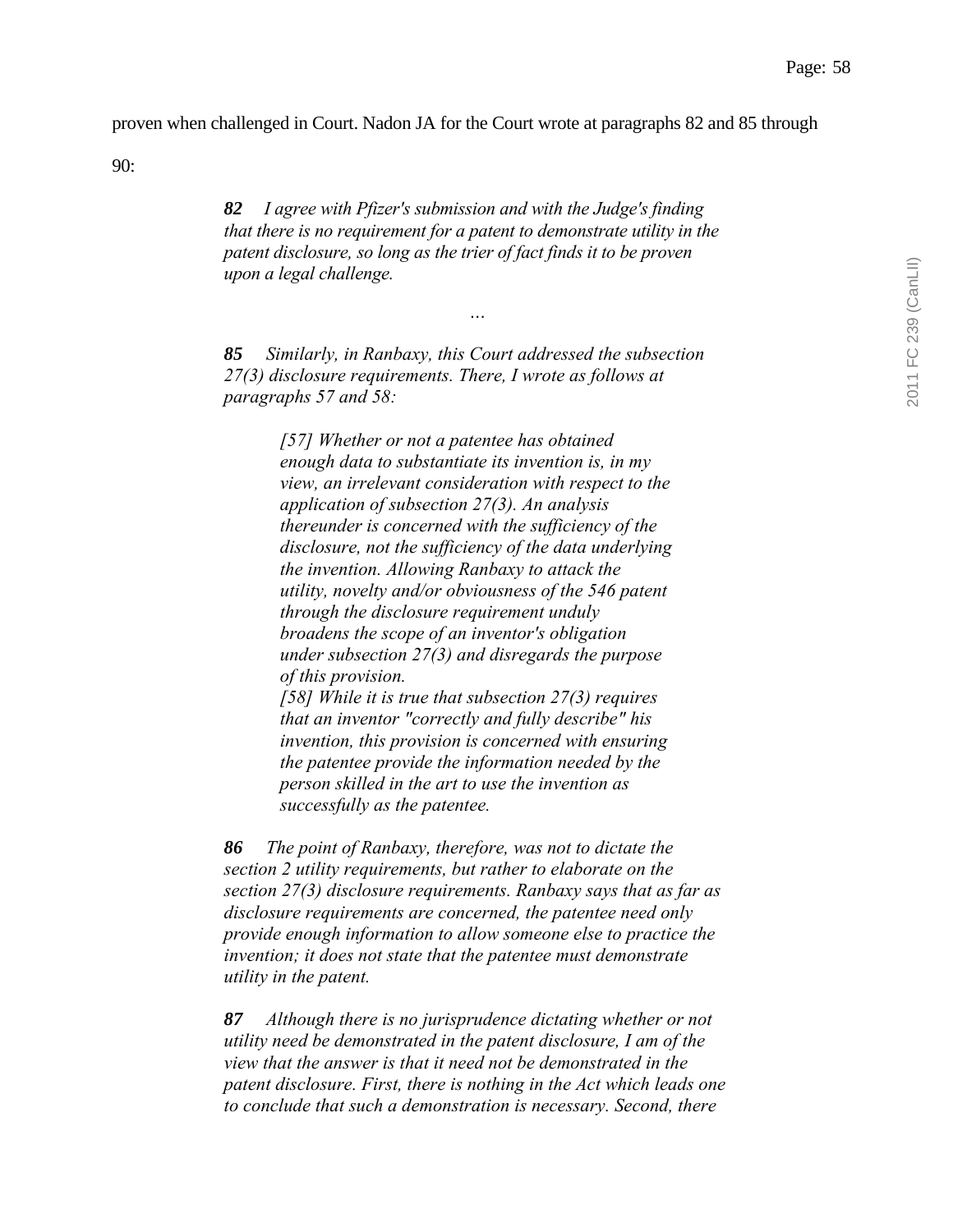*is no a priori reason to think that the patent disclosure should contain proof of all the elements required to obtain the patent. Hughes &Woodley, supra, describe the goal of the disclosure as follows at s.25:* 

> *The description of the invention... is to give the public adequate details as will enable a workman skilled in the art to which the invention relates to construct or use that invention when the period of the monopoly has expired. In essence what is called for in the specification (including both disclosure and claims) is a description of the invention and the method of producing and constructing it, coupled with a claim or claims which state those novel features in which the applicant wants the exclusive right; the specification must define the precise and exact extent of the exclusive property and privilege claimed.*

*88 In other words, the disclosure provides direction, not proof: it tells practitioners how to practice the invention. It does not prove to them its utility, though they can require proof through invalidity proceedings.* 

*89 Indeed, the Supreme Court's most recent decision on utility, Wellcome (SCC), supra, makes no mention of any requirement to prove utility in the disclosure. At paragraph 56 of his Reasons, Rothstein J. wrote as follows:* 

> *[56] Where the new use is the gravamen of the invention, the utility required for patentability (s. 2) must, as of the priority date, either be demonstrated or be a sound prediction based on the information and expertise available. If a patent sought to be supported on the basis of sound prediction is subsequently challenged, the challenge will succeed if, per Pigeon J. in Monsanto Co. v. Commissioner of Patents, [1979] 2 S.C.R. 1108, at p. 1117, the prediction at the date of the application was not sound, or, irrespective of the soundness of the prediction, "[t]here is evidence of lack of utility in respect of some of the area covered."*

*90 The appellant's argument that Pfizer was required to include evidence of demonstrated utility in the patent disclosure is without merit. The requirements for demonstrated utility can be provided in evidence during invalidity proceedings as opposed to in the patent itself. So long as the disclosure makes reference to a study*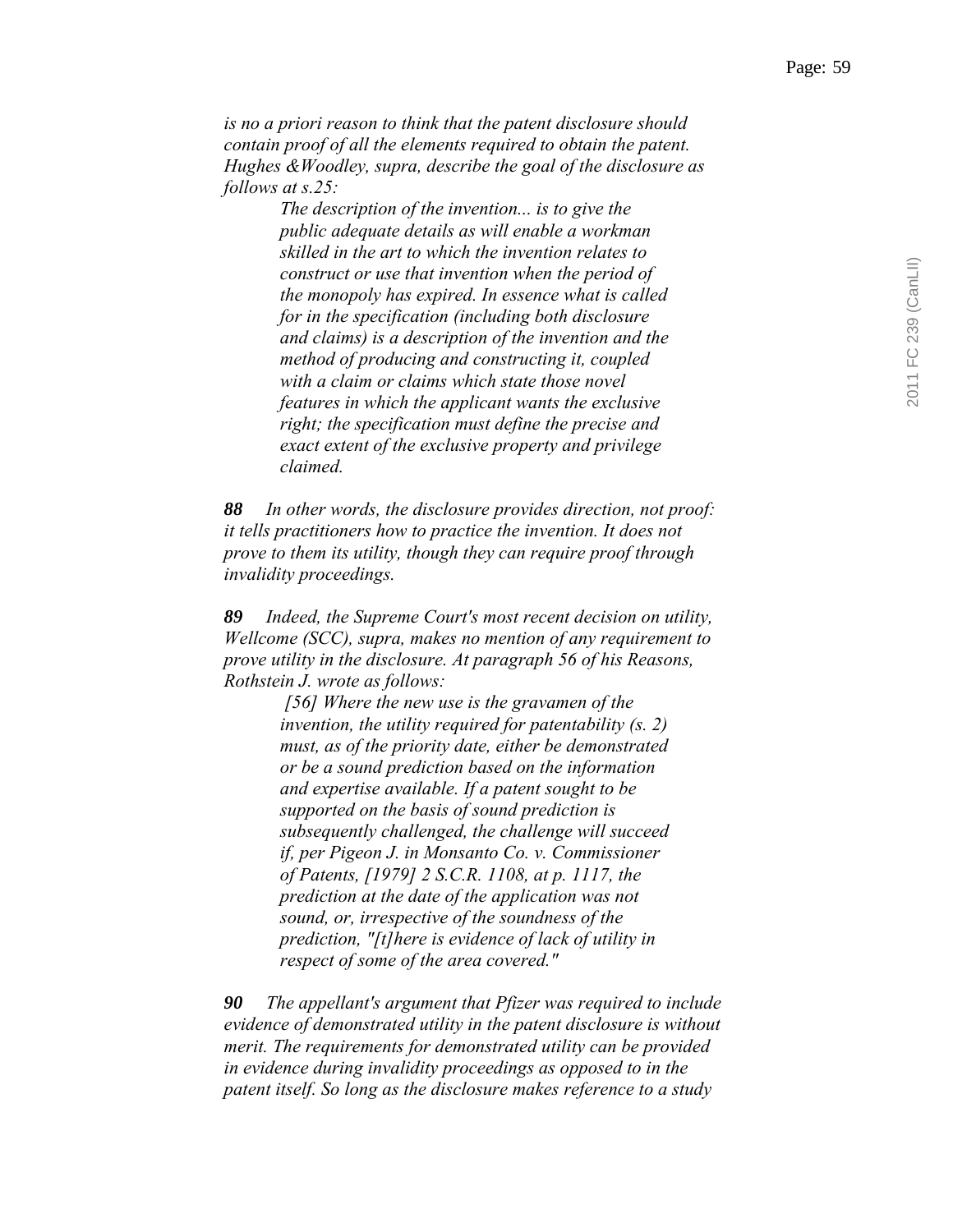*demonstrating utility, there do not appear to be any other requirements to fulfill section 2.* 

[97] The utility in question is to be determined, on the evidence before the Court, on the basis of what was done at Beecham prior to September 2, 1988. That is to be compared with the utility as promised in the patent. Layden-Stevenson JA for the Federal Court of Appeal in *Eli Lilly Canada Inc. v Novopharm Ltd.* (2010),  $85 \text{ CPR } (4^{\text{th}})$  413, 2010 FCA 197 wrote at paragraphs 74 to 76:

> *74 Section 2 of the Act requires that the subject matter of a patent be new and useful. The general principle is that, as of the relevant date (the date of filing), there must have been either demonstration of utility of the invention or a sound prediction of the utility. Evidence beyond that set out in the specification can, and normally will, be necessary.*

*75 To establish lack of utility, the alleged infringer must demonstrate "that the invention will not work, either in the sense that it will not operate at all or, more broadly, that it will not do what the specification promises that it will do" : Consolboard Inc. v. MacMillan Bloedel (Sask.) Ltd*., *[1981] 1 S.C.R. 504 (Consolboard).* 

*76 Where the specification does not promise a specific result, no particular level of utility is required; a "mere scintilla" of utility will suffice. However, where the specification sets out an explicit "promise", utility will be measured against that promise: Consolboard; Pfizer Canada Inc. v. Canada* (*Minister of Health*), *[2009] 1 F.C.R. 253, 2008 FCA 108 (Ranbaxy). The question is whether the invention does what the patent promises it will do.* 

[98] The interpretation that I have put on the "promise" of the patent as set out at page 1 is that

certain compounds and in particular rosiglitazone:

a. Are "improved" in that, in a test where feed containing the compound is fed to obese mice compared to mice just fed ordinarily, a blood glucose lowering is demonstrated in the compound fed mice; and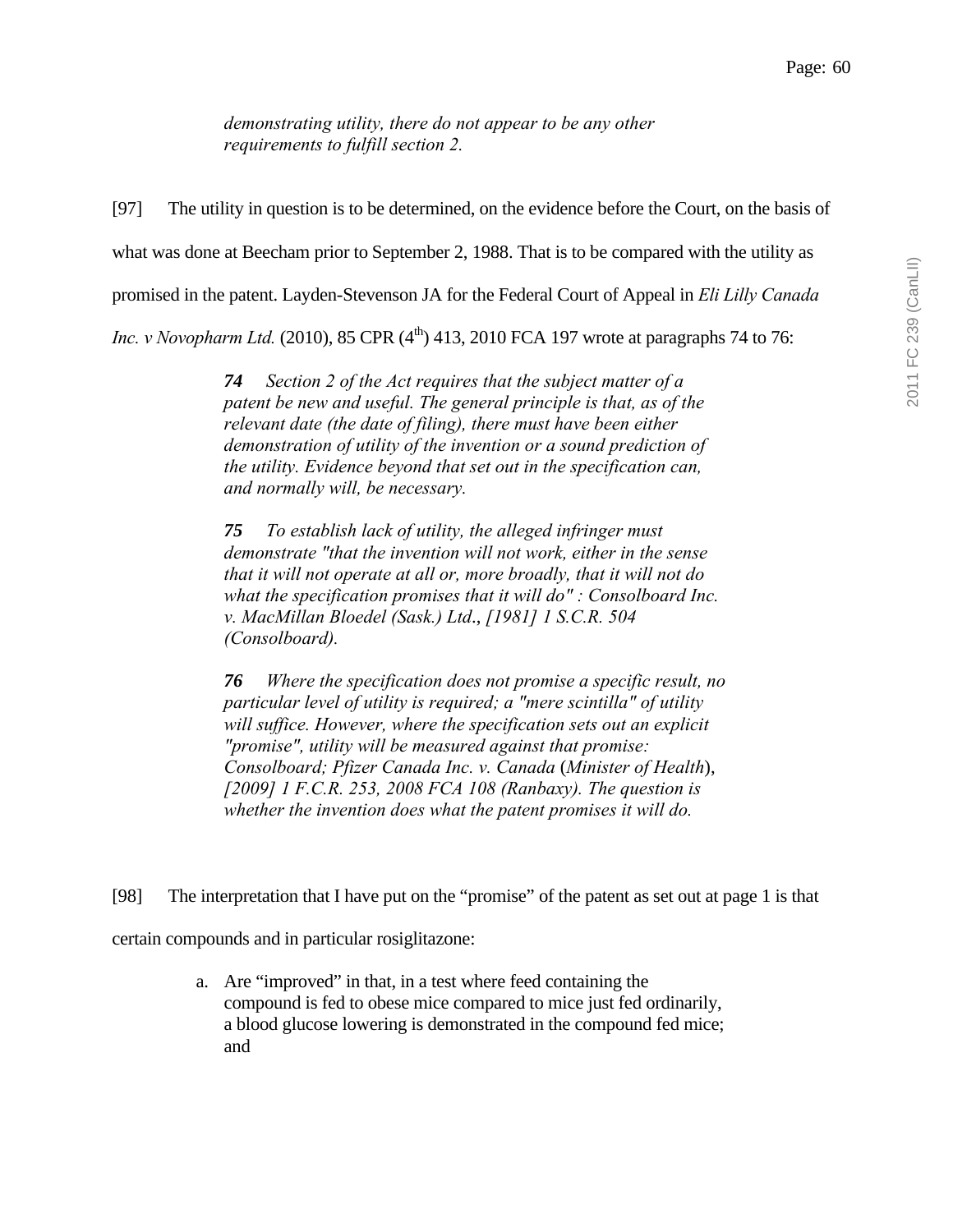b. That the compound, here rosiglitazone, is of potential use in the treatment and/or prophylaxis of hypoglycaemia, particularly Type II diabetes and other diseases such as hyperlipidaemia, hypertension, cardiovascular disease and certain eating disorders.

## **WHAT WAS THE MOUSE TEST THAT BEECHAM DID**

[99] There is no dispute that Beecham (Hindley) made rosiglitazone in early August 1988 and handed it over to Lister who used it in a mouse test of the type described at page 80 of the '452 Patent. She ran one test at a one dosage level before September 2, 1988 and it showed a 42% lower blood glucose level in the group of mice fed with feed including rosiglitazone compared with another group fed with feed with no rosiglitazone.

[100] While the test protocol was the usual one, it was also usual to test with three groups of mice, a "control" group fed no medicine, and two groups of mice each group fed at a different dosage of the compound. This is done so that "activity" (which is a measure of lowering the blood glucose) and "potency" (which is a determination as to how small a dose may be administered in order to achieve the desired result) can be seen. Ms. Lister at paragraphs 23, 24 and 25 of her affidavit described the results of the test that was done as follows:

> *23. As demonstrated by the data for HG 49653, it exhibited a significant reduction in blood glucose levels as compared to the control group at all time intervals. This demonstrated that the compound was having an effect on the animal's ability to utilise blood glucose.*

*24. In addition to reporting the average HG 49653 glucose levels of the mice at each time interval, I also report the percent reduction in the area under the blood glucose curve. The area under the blood glucose curve was calculated by a computer program using the trapezoid rule. As can be seen by the results presented above, HG 49653 reduced the area under the blood glucose curve by 42 percent. This was statistically significant when compared with the control*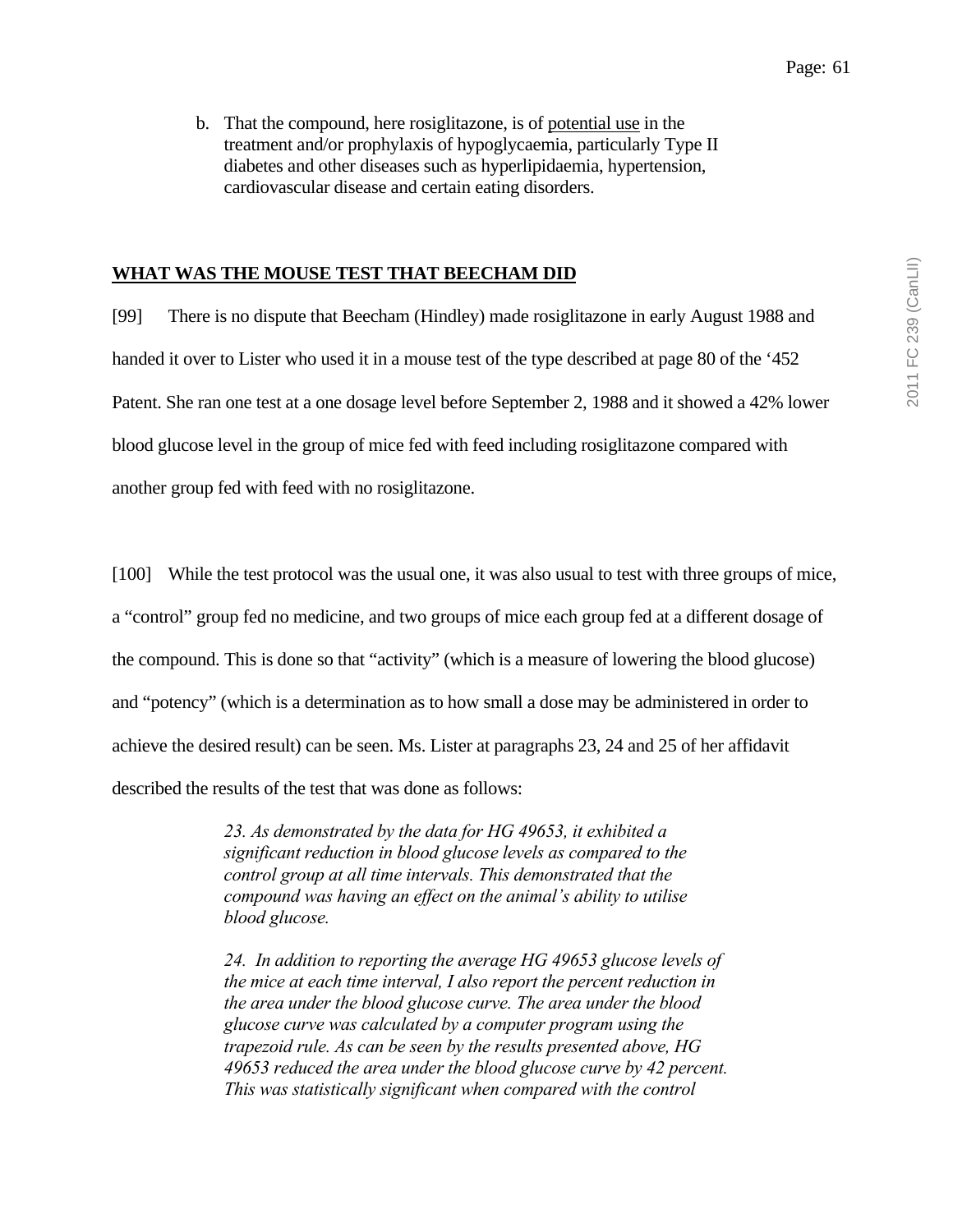*group. Again, this demonstrated that HG 49653 was improving the animal's clearance of blood glucose.* 

*25. If any of the members of the team that I was supervising, or I, noticed an adverse effect during the screen (i.e., if the mice had a seizure or died) we would make a note of the event on the results sheet. There are no references to such adverse effects on the results sheet for rosiglitazone.* 

[101] At the time that Ms. Lister's groups ran this test another compound 48972 was also tested.

That other compound was tested at two dosage levels whereas rosiglitazone was tested at only one

dosage. No reason was given for this. Rosiglitazone was probably tested later at two doses. Ms.

Lister in answers to questions 153 to 170 said (omitting certain irrelevant questions and answers):

*153. Q. And so typically, would these tests have been run by technicians or more junior scientists? A. Yes, that's likely.* 

*154. Q. And they were part of the routine screening that was done for compounds of Beecham? A. Yes.* 

155. Q. And the one that—the test that you're reporting here on *rosiglitazone took a week to run. And is that sort of the typical time frame it took you to run these tests?* 

 *A. That was our standard primary screening for that animal model, yes. It was a week of diet-free administration, followed by the glucose tolerance test.* 

*Ö* 

*158. Q. Can you tell me, why did you run a control at the same time you were running the test on rosiglitazone? Why wouldnít you just use the same control that you had used on the first test you ran on the first compound?* 

 *A. The reason for using the control group is that, within the population of obese mice, there is a certain amount of variability. In setting up the study, as I have described in my affidavit, we weighed all of the animals and allocated them to their perspective treatment groups based on their body weight. So we had a similar spread of body weight in each group. So the purpose of using the control is so that, in that particular study, you are measuring against animals of a similar grouping, I guess.*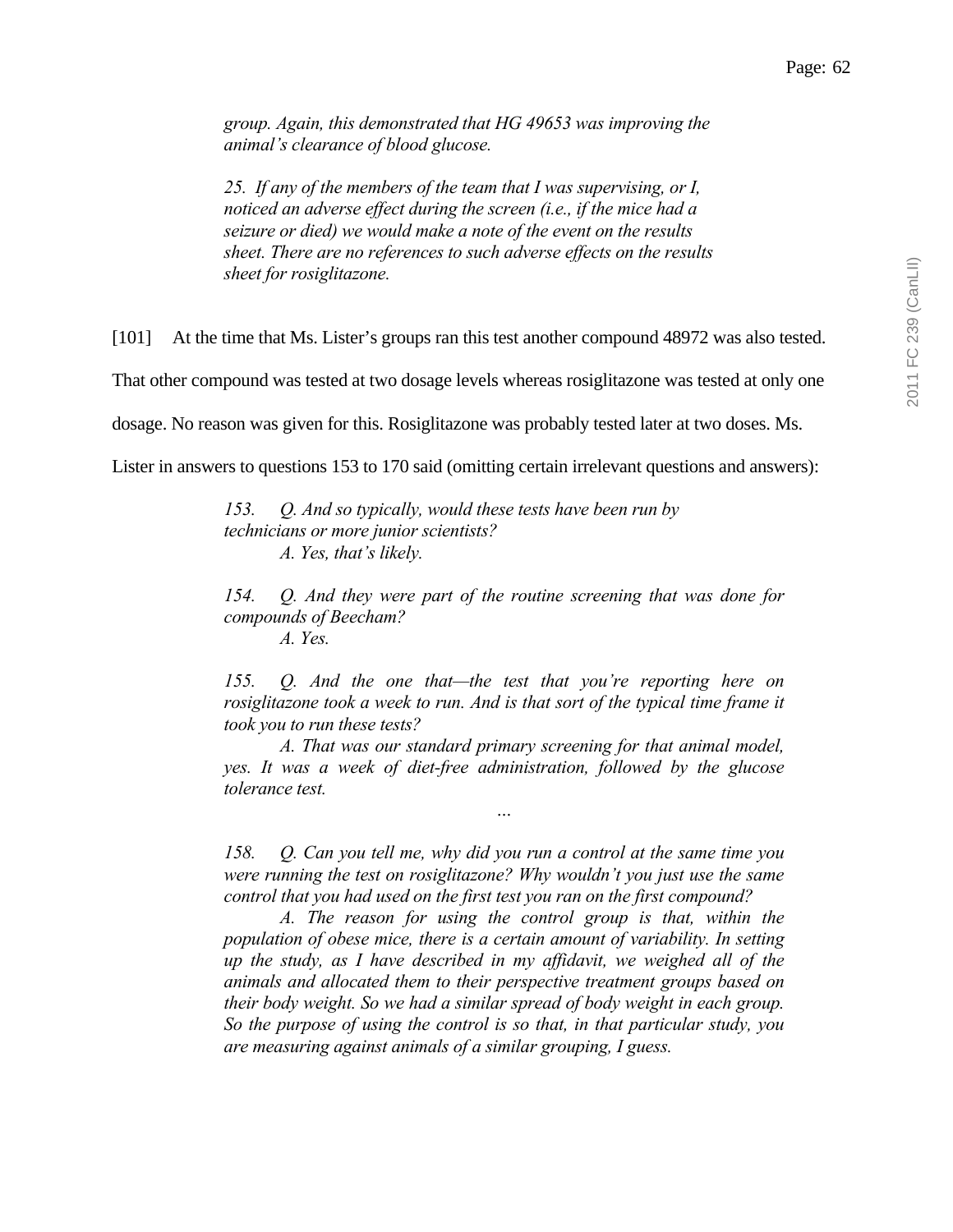*159. Q. And so would that be true of comparisons against other compounds? You would want to do it in the same test with the same type of controls that you've got here?* 

*A. No. That's—I mean, that's not actually necessary, because – because you're testing within one batch of animals. You're always measuring your reduction in area under the curve against a control group of similar animals. So in a subsequent test, again you would be measuring those – the compounds within that test against a control group of similar animals, so there would be no requirement to put two known compounds into the same test.* 

*160. Q. What was the other compound that you were testing against when you tested rosiglitazone? What is 48972?* 

A. Without the structure sheet, I couldn't say. All I can tell you is that *it would have been another glitazone.* 

*161. Q. And do you know why this other compound was chosen to be tested at the same time you tested rosiglitazone?* 

 *A. It would have been the next compound made by the chemists. I mean, the chemists produced compounds and delivered them to us for testing, and we – we would test them as they arrived.* 

*162. Q. Why did you test the HG48972 at two doses and rosiglitazone at one?* 

 *A. Routinely, we would test compounds at two doses to determine efficacy. Within a study, there was only space for three treatment groups. So in this particular case, we've only tested rosiglitazone at one dose.* 

*163. Q. Okay. So do you know why, in this case, you werenít testing rosiglitazone at two doses and the other one at one dose?* 

 *A. No, I donít know.* 

*164. Q. And so you would have had to go back and run another test at two doses for rosiglitazone; is that right?* 

 *A. Looking at that data, yes.* 

*165. Q. And you say you routinely tested them at two doses for efficacy. And why was that?* 

 *A. The reason for that is that, as I had described earlier with respect to the data sheet on pioglitazone, we would have tested at 3,000 and 1,000 micromolars per kilogram of diet and we've got a maximum response in each case. By testing it two doses, you may then be able to show from that the actual potency of*  $-$  *of the compound.* 

*166. Q. And I think you've told me earlier that the type – the dose level you were looking for was somewhere around 55 to 65 percent; is that right?*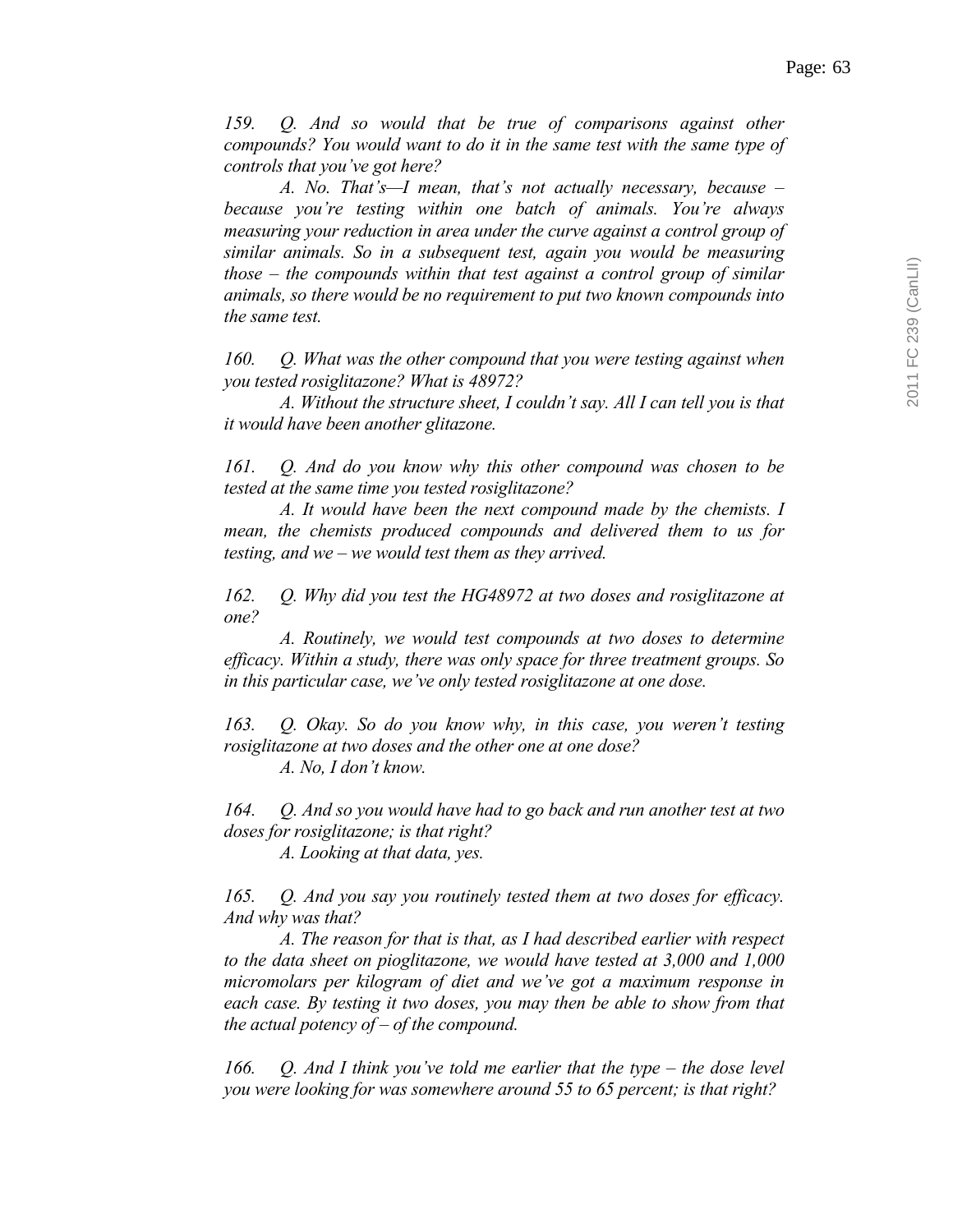*A. That's – that's the reduction in the area under the ---*

*167. Q. Or sorry, reduction --- A. Yes.* 

170. Q. So you weren't quite there with 42 per cent; is that right? *A. The reduction area under the curve, the maximum response – the 42 per cent is pretty close to a maximum response. So, I mean, from the data in this study and on page – in my affidavit on page 9, the 42 per cent we would consider to be pretty close to a maximum response.* 

*Ö* 

[102] Given that this testing as done at Beecham prior to September 2, 1988 does show an improved blood glucose lowering ability, the question is whether the results of the test also would demonstrate to a skilled person (POSITA) that rosiglitazone was of "potential use" in respect of hypoglycaemia, Type II diabetes and the other conditions as set out at page 1 of the '452 Patent.

[103] Professor Bailey, a GSK expert expressed his opinion as to this question at paragraphs 45 and 52 of his affidavit:

> *45. Given the level of knowledge concerning TZD derivatives as of September 2, 1988, one would have expected from the data disclosed in the 452 Patent that the tested TZD compounds, which were effective in lowering blood glucose should be increasing insulin sensitivity, decreasing insulin resistance, and lowering plasma insulin levels. Accordingly these compounds would be useful to ameliorate the manifested defects in Type 2 diabetes (e.g., insulin resistance, glucose intolerance, hyperglycaemia) and would be expected to be useful for treating Type 2 diabetes. Thus based on the known effects of the compounds and the animal model used to assay them (i.e., the ob/ob mouse) it would have been clear to anyone routinely familiar with this area that the compounds described by the 452 Patent should be useful for treating Type 2 diabetes.*

> *52. Based on the data available to Beecham as of September 2, 1988, the researchers had sufficient information to know that rosiglitazone exhibited improved blood glucose lowering activity as compared to*

*Ö*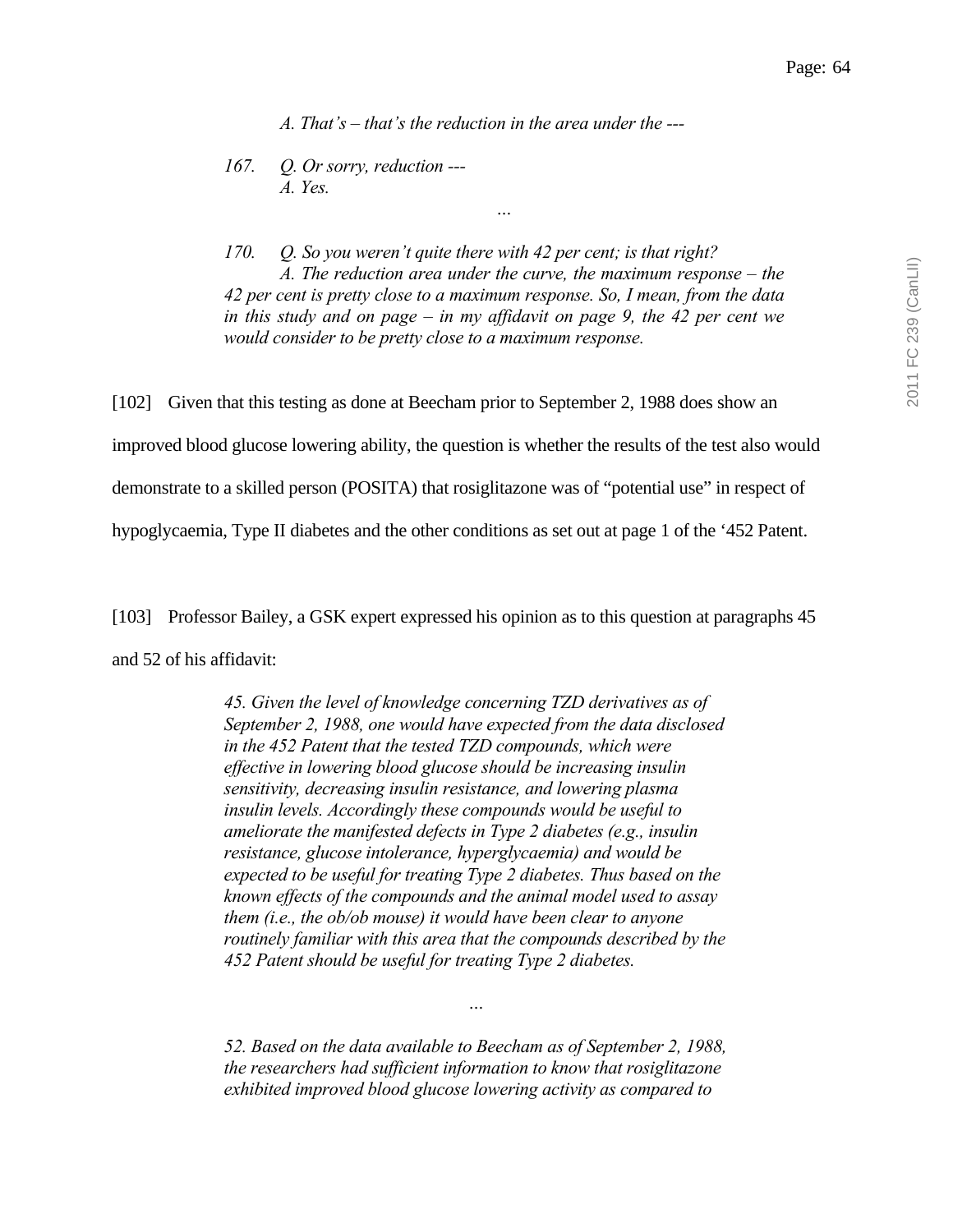*the control. Beecham also knew that TZD derivatives were being used in various animal models of insulin resistance and diabetes and had been shown to reduce blood glucose levels and blood insulin levels indicating an improvement in insulin sensitivity. Since TZD derivatives had been shown to ameliorate manifested defects in Type 2 diabetes and were known to reduce insulin resistance, glucose intolerance and hyperglycaemia, a TZD derivative that exhibited blood glucose lowering activity in the ob/ob mice would be expected to be useful for treating Type 2 diabetes.* 

[104] In cross-examination Professor Bailey agreed that, while there were indications of potential use of compounds such as rosiglitazone, one would have to perform many more tests before one could know for certain whether the compound was effective. In answer to questions 115 to 118 he said (the OGTT test was the test set out at page 80 of the '452 Patent):

> *115. Q. And is it possible to predict the reduction in blood glucose in human based on an OGTT test in a mouse?*

> *A. That is quite difficult to do. So the appropriate answer to the question probably is that you can gain a good indication, but you can never be certain.*

*116. Q. Can you predict the dosing in humans based on a mouse test?* 

 *A. Rarely. Again, you can gain a useful indication.* 

*117. Q. But what would you have to do then to determine the dosing for a human being? Would you have to progress the drug into larger animals before you could come to that conclusion?* 

 *A. The way you would determine the dose for humans would be to follow the standard procedure.* 

*118. Q. And the standard procedure would be to go into larger animals; is that right?* 

 *A. The standard procedure would be to take the preclinical evidence as it stands, look at approximately the lowest dose that is effective and the highest dose that is not effective, and somewhere in that level of dose to reduce the dose by either tenfold or onehundredfold depending upon other parameters that are available to you and start at that very low dose and then work up.*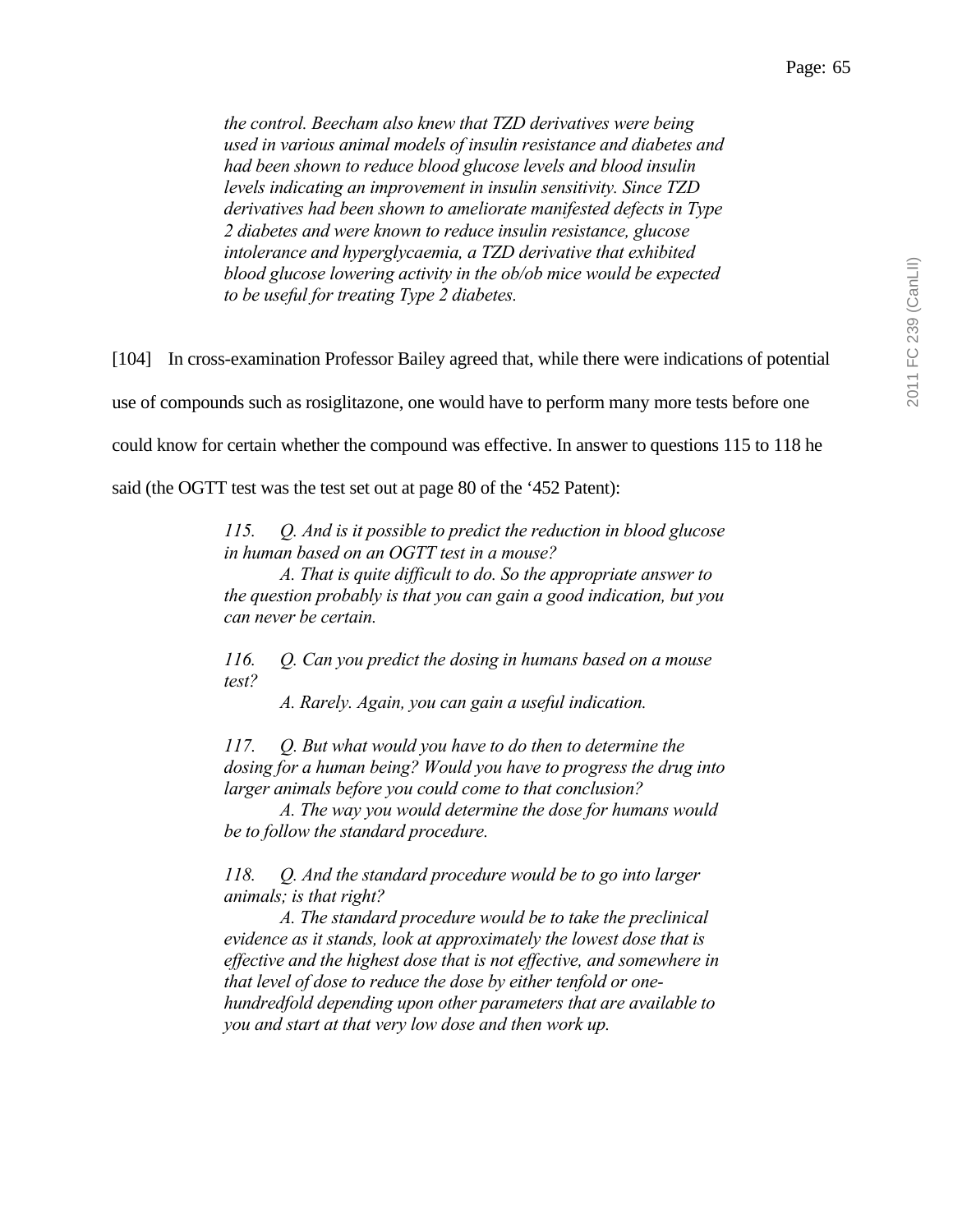[105] Professor Bailey said the same thing in answer to question 323:

*323. Q. So even though they may have had a general understanding of TZD derivatives without testing the compounds they would not be able to conclude what the mechanism of action was, could they?* 

 *A. They would not know for certain. You are correct in that assumption.* 

[106] Pharmascience's experts approach the question from a different point of view. They ask whether given the testing done prior to September 2, 1988, one could predict that rosiglitazone would be useful in the treatment of human beings, including answering the question as to whether or not it would be toxic. Dr. Dordick says at subparagraphs 40(2) and (3) of his affidavit:

> *(2) The testing done in the ë452 Patent was done at only one dosage strength per compound, and those strengths were not the same for all compounds. In order to make a claim that a compound can be useful in the treatment of humans, the compound has to be tested at more than one dosage. A person skilled in the art will expect to see enough data points to make a dose response curve (at least three for a qualitative and up to 6-10 for a quantitative analysis) that indicates increasing the dose will increase the effect. Varying the dose, i.e., at least three dosages, is critical to assess the "steepness" of a response, as depicted in Figure 1.*

*Thus, simply knowing one dose (as in the table on p. 80) will not allow a skilled person to gauge the effectiveness of the compound, and certainly not the effectiveness relative to other compounds, including those closely related structurally.* 

*Such an argument is affirmed by Wipf (paragraph 117) as follows (with respect to EP ë926):* 

> *ìA single activity measurement from dosage at a single concentration for each compound is reported relative to ciglitazone. Accordingly, the potency (the dosage of a compound required to effect a defined biological response) is not reported in EP 926. Thus, one skilled in the art cannot compare the activity reported in this patent with activity reported in other prior art patents.*"

*Without dose response information, one cannot conclude that a drug is efficacious, even in mice. Furthermore, the doses that are found in the ë452 Patent will not necessarily directly translate to dosing in humans. Moreover, even if one wanted to make a highly qualitative*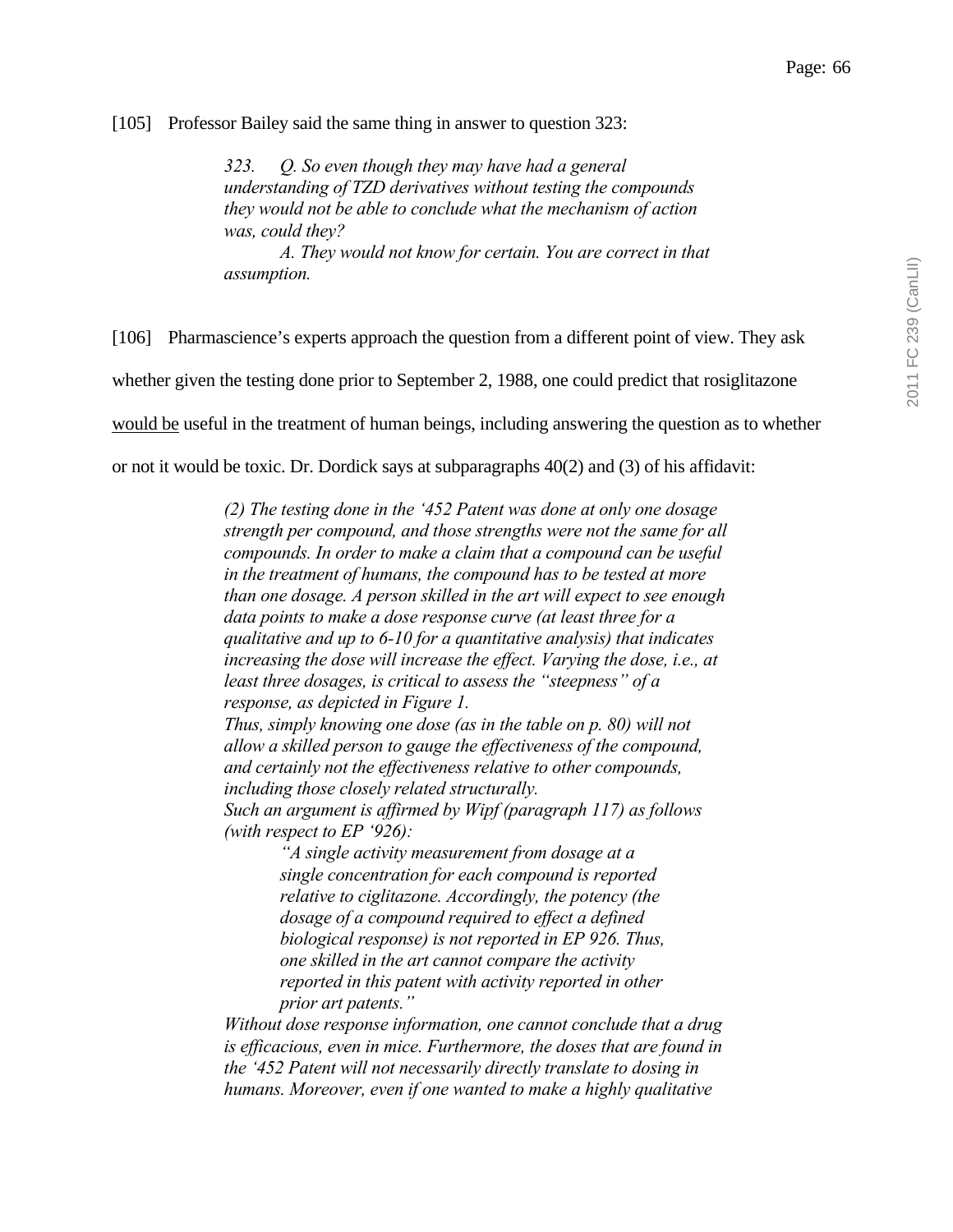*ìrank orderingî of blood glucose lowering activity, one would still need to provide the same dosage for all compounds tested. This was not done according to the results provided in the table on p. 80 of the ë452 Patent.* 

*(3) There is no toxicity testing at all. Before any claim can be made about the use of a drug in humans, there must be some amount of toxicity testing to determine at what dose the drug will become toxic. It is impossible on the basis of a handful of single dose efficacy results to conclude that there will be no toxicity problem for the billions of compounds that are covered by this patent.* 

[107] In cross-examination Dr. Dordick acknowledged that, while he thought it was splitting hairs, his evidence differed from that of Professor Bailey in that Dr. Dordick was saying that the '452 Patent said it will be useful while Professor Bailey said it was expected to be useful. At pages 113 and 114 of the transcript of his cross-examination we find the following exchange:

> *Q. And youíve characterized Dr. Bailey as saying in paragraph 52 that simply knowing that a compound is a TZD derivative that exhibits blood glucose lowering activity in the ob/ob mice is sufficient to conclude that it will be a useful compound in treating humans. Correct?*

*A. That's correct.* 

*Q. In fact, he doesnít quite say that, does he?* 

*A. Well, at the end of his paragraph 52 it talks -- it says a TZD derivative that exhibited blood glucose lowering activity in the ob/ob mice would be expected to be useful for treating type 2 diabetes. So I would say that's pretty close to exact, what I said.* 

*Q. Well, he said that the compound would be expected to be useful, and you've characterized him as saying that it will be useful. Do you consider those to be comparable to each other?* 

*A. I'm basing this – my view is it's Bailey providing a conclusion that it would be expected to be useful versus it will be useful. It's pretty close. He could have said may be useful. He's going on and saying would be expected to be. So I think his expectation is that it would be useful. He wrote his own affidavit, I wrote mine. I believe that they're the same thing.*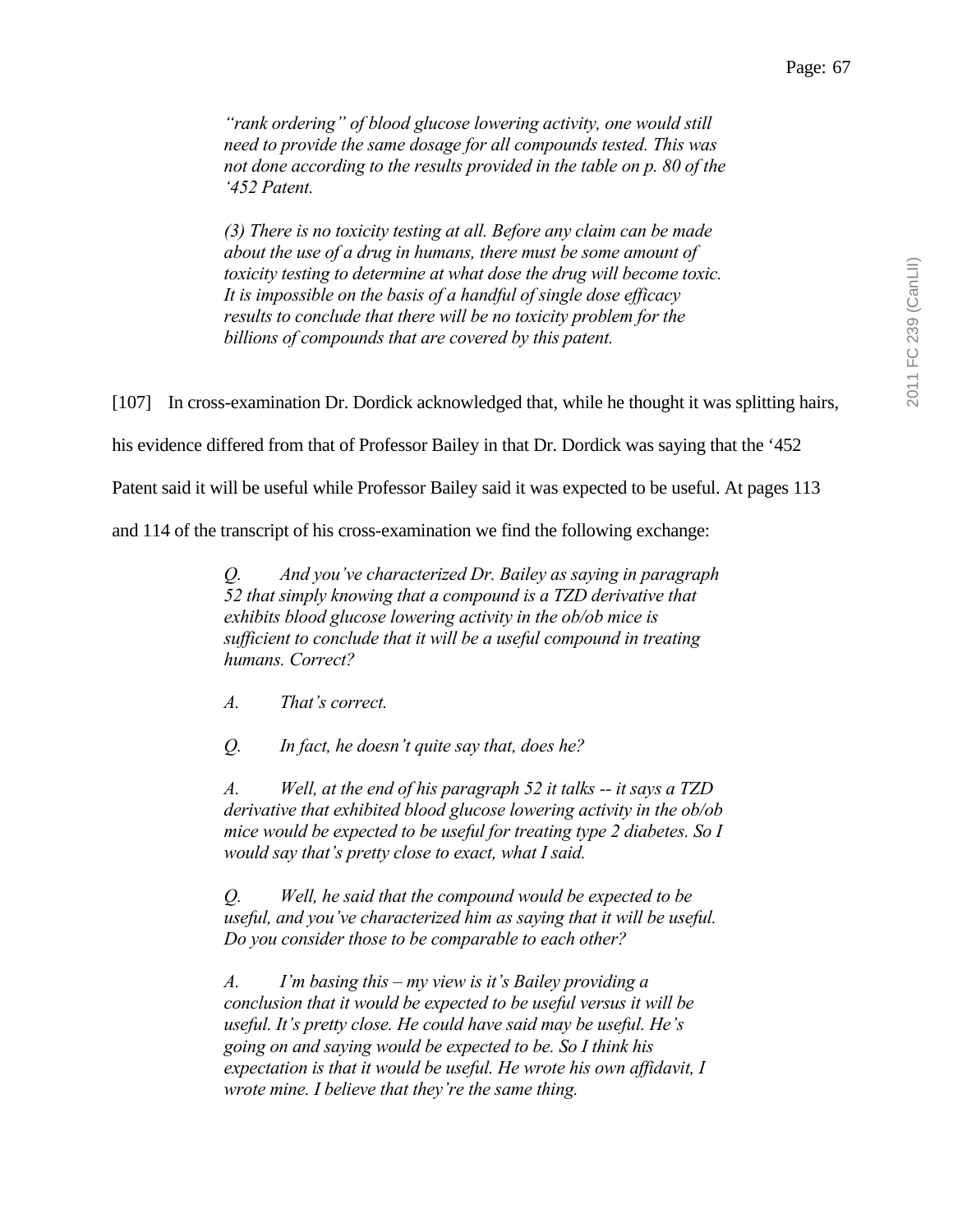*Q. You donít believe that saying that something will be useful to do something is a stronger statement than saying something would be expected to be useful for doing something?* 

*A. I think theyíre pretty similar. Iím not saying absolutely definitely will be. Iím saying it will be useful. Even beyond useful, you could even go as far as to say it will be used in treating humans. I mean, that's pretty definite. But, of course, I didn't say that, nor would anybody. I believe this is splitting hairs. I believe when he said would be expected to be useful, pretty strong statement. Again, he could have said may be useful, potentially useful, possibly useful. But to be expected to be is an indication of in the past they fully expected it to be useful.* 

[108] Pharmascience's expert Dr. Posner makes the same distinction in his evidence. His position is that the patent promises that it will be effective in treating diabetes as opposed to whether it has potential to do so. At paragraph 49 of his affidavit he says:

> 49. The test data found in Ms. Lister's affidavit is only a preliminary *step or "screen" as she acknowledges at paragraph 25. It is only the first of a number of tests required to come to the conclusion that this is a drug that can be progressed into humans. It is thus impossible for a person skilled in the art to conclude that rosiglitazone can be used in the treatment of humans on the basis of a study at a single dose in ob/ob mice.*

[109] In cross-examination he gave the following answer as shown at page 45 of the transcript:

*Q. Am I to interpret that as you saying that this patent promises that the compounds of the 452 Patent will be useful in humans? A. That's right.* 

[110] Pharmascience's expert Dr. Rodrigues makes the same distinction. He says that the '452 Patent says that the compound will be useful as opposed to potentially useful. He writes at paragraph 70 of his affidavit:

> *70. I disagree with Dr. Baileyís comments at paragraph 47. It is not possible to make the leap from a single glucose test to the many*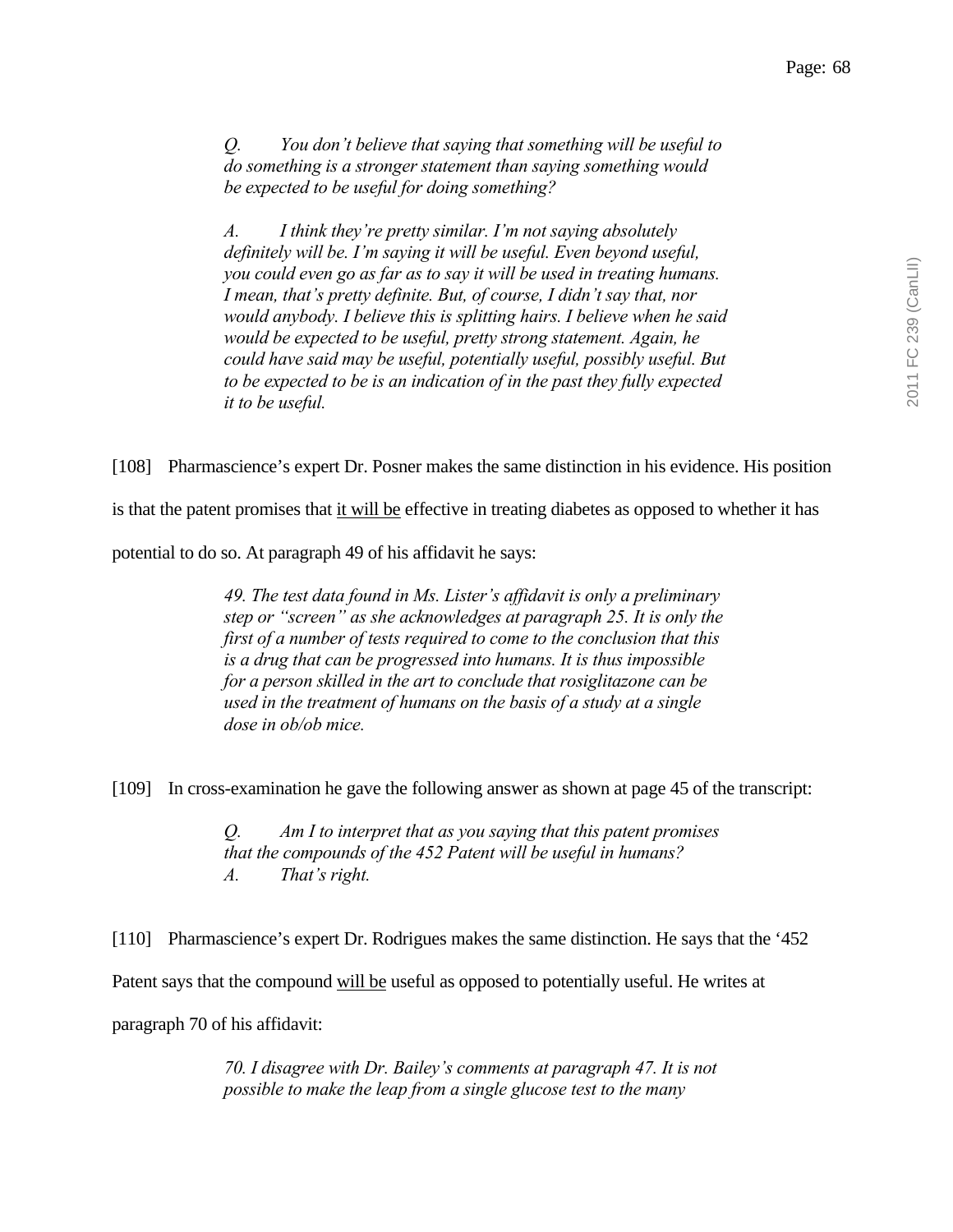*diseases listed in that paragraph. Assuming Dr. Bailey is correct*  when he states at paragraph 19 that "there was little understanding *of how the existing blood glucose lowering agents used in the treatment of diabetes worked at the molecular or cellular level", there was insufficient understanding to make a quantum leap from reduction in glucose to the treatment of heart problems, hyperlipidaemia and eating disorders.* 

[111] At pages 79 to 81 of the transcript of his cross-examination he answers in respect of

potential use:

| Q.          | I keep asking you about the use of the word "potential"<br>which -- do you understand what the word means?                                                 |
|-------------|------------------------------------------------------------------------------------------------------------------------------------------------------------|
| A.          | $I$ do.                                                                                                                                                    |
| Q.          | Okay. What does it mean?                                                                                                                                   |
| A.          | That it could be potentially used as a treatment.                                                                                                          |
| Q.          | Right. Not saying it will be; right?                                                                                                                       |
| A.          | Yes.                                                                                                                                                       |
| Q.          | It's not saying it actually will be of use in the treatment of<br>hyperglycaemia, is it?                                                                   |
| $A$ .       | If the word "potential" means it could be used.                                                                                                            |
| Q.          | Right. So there's no promise in this patent that the compound<br>will be useful to treat hyperglycaemia, is there?                                         |
| $A_{\cdot}$ | No, but I come back to this whole thing about improved, that<br>if it's improved, then it could be potentially used over and above the<br>other compounds. |

*Q. Okay, but even if itís not improved, if it lowers blood glucose lowering activity in ob/ob mice, it's a compound that's of potential use in the treatment of hyperglycaemia; correct?* 

*A.* No, because that's what I was saying, that you need to take *all of the other tests that would have to be done.* 

*Q. Before you can conclude –*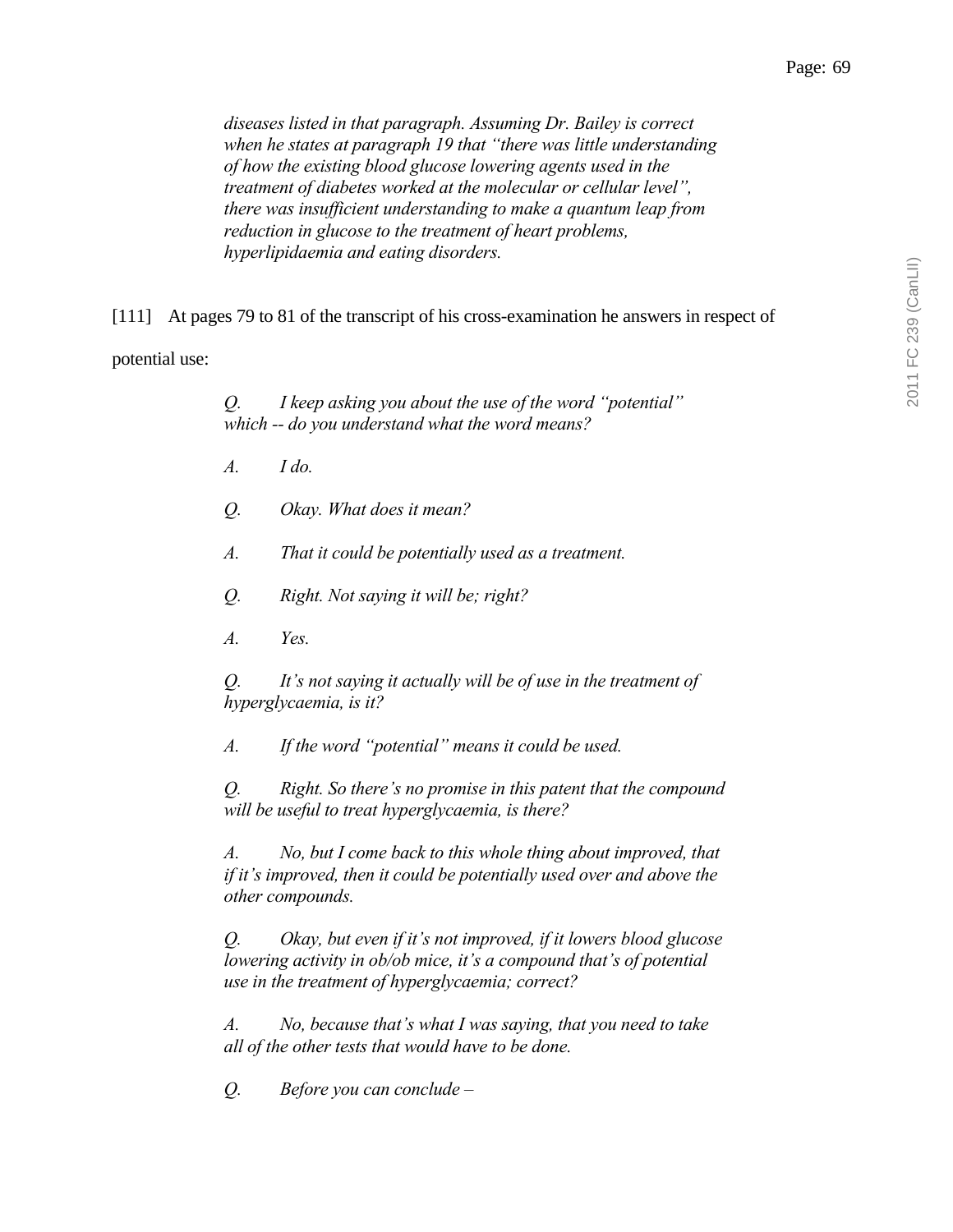*A. Before you can conclude that.* 

*Q. That it will be useful?* 

*A. That it will be useful.* 

*Q. Right. Iím talking about potentially useful. If a compound lowers blood glucose activity in the ob/ob mouse in the OGTT test, you can say that that compound is of potential use in the treatment of hyperglycaemia; correct?* 

*A.* But again I said, right – because of the wording in the patent, *it says -- it shows improved blood glucose lowering ability and are, therefore, of potential use. So my understanding was that what these guys are trying to show is that because it is improved over the prior art compounds only then could it have been of potential use. So that's my understanding of what this sentence was in this patent and then subsequently in some of the documents that were provided to me.* 

[112] Pharmascience's expert Professor Klibanov took a similar point of view that no sound

prediction could be made from the patent or from the work by Lister that rosiglitazone could be

progressed further. He summarized at paragraphs 29(a) and (b) of his affidavit:

# *III. Brief Summary of My Opinion*

*29. In my opinion,* 

*(a) The ë452 Patent does not provide sufficient information for a person skilled in the art to conclude that rosiglitazone provides improved blood glucose lowering activity over that of known thiazolidinedione compounds and does not provide sufficient information to show that rosiglitazone can be used in treating Type II diabetes. The patent provides neither efficacy nor toxicity data for rosiglitazone. A person skilled in the art would be required to carry out the same research project that the patent inventor carried out to determine whether rosiglitazone reduces blood glucose levels better than the previously known compounds and/or that it could be taken further into human testing.* 

*(b) The additional information provided by GSK in the Lister affidavit does not establish the utility of rosiglitazone. There was no*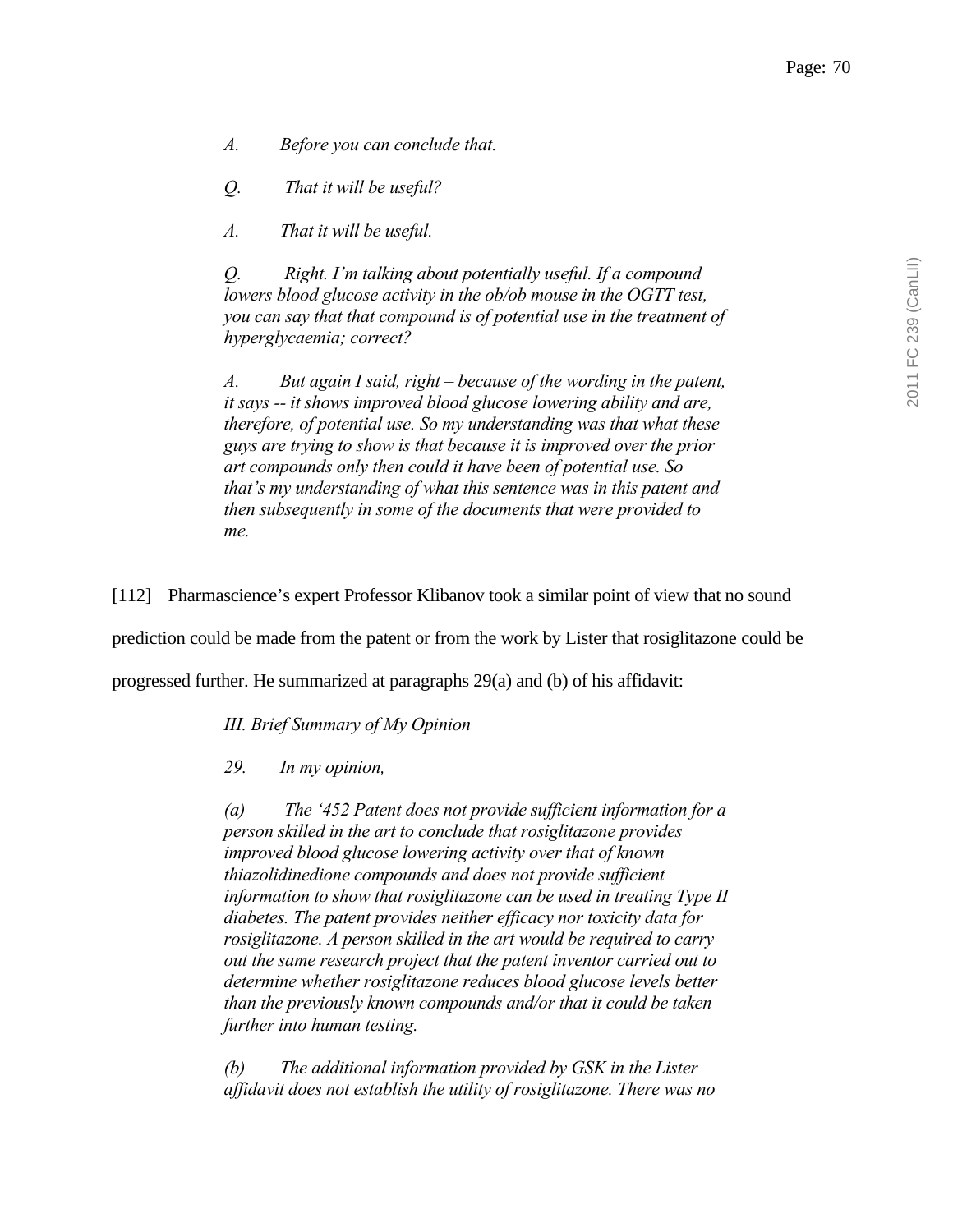*testing done in it or in the ë452 Patent against know TZD compounds*  to show that rosiglitazone has "improved" blood glucose lowering *activity compared to them. There was no toxicity testing done to base a prediction that the compound could be progressed further into humans for use in the treatment of Type II diabetes. There is no factual basis for a sound scientific prediction set out in the '452 Patent to support the utility of rosiglitazone.* 

[113] In cross-examination Professor Klibanov explained that any compound would have to be thoroughly tested before it could be put to practical use as a drug. At pages 88 and 89 of the transcript he said, with respect to another TZD compound, ciglitazone:

> *Q. They go on to say, ìThose compounds, however, have not been put to practical use," correct?*

*A. That's correct.* 

*Q. And that when they say "those compounds," that includes ciglitazone, correct?* 

*A. Yes.* 

*Q. And they say, "As the reasons, one, insufficient activities, or/and two, serious toxicities may be mentioned," correct?* 

*A. Yes.* 

*Q. That teaches you the ciglitazone is not a good compound, right?* 

*A. I donít know what you mean by a good compound. If the criterion is whether or not a particular compound has been put to practical use, meaning whether or not it has become a drug, compounds donít become drugs for all kinds of reasons, many of which have absolutely noting to do with the intrinsic value of these compounds. So that's the first thing.* 

 *The second thing is that they say that insufficient activities and/or serious toxicities may be mentioned, and whether that refers to ciglitazone, I donít know, and specifically, which one refers to ciglitazone.* 

 *The point is, ciglitazone was a prior art compound that was clearly described repeatedly as a compound with an antidiabetic activity. Is it the perfect compound? No.*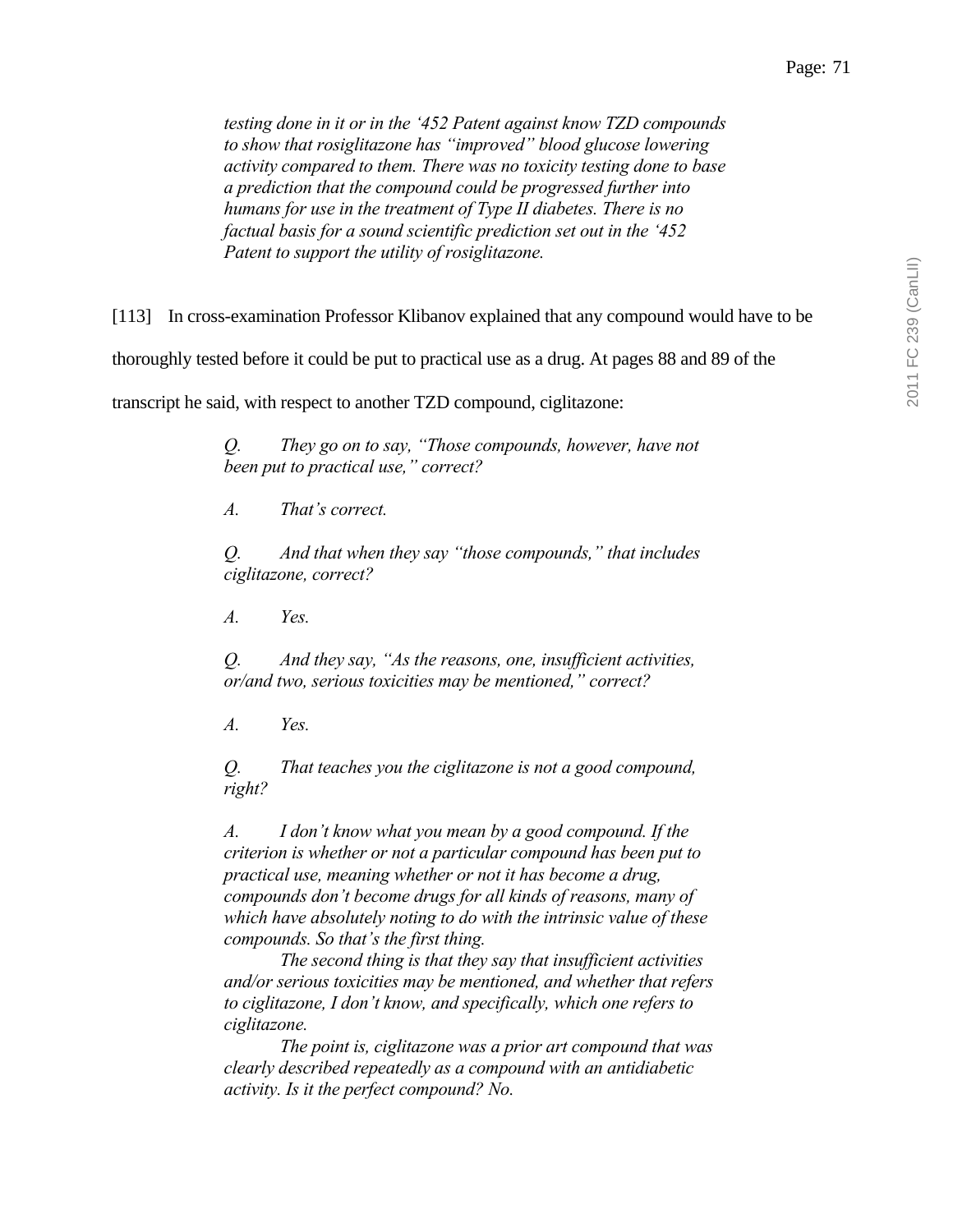*As we are learning, rosiglitazone is not a perfect compound either, although it is an approved drug, but it may have some drawbacks, ciglitazone, and that's what the authors say here.* 

[114] At page 146 of the transcript Professor Klibanov explained that looking for a new and better compound was a never-ending endeavour:

> *Q. And yet these Takeda people continue to do work and file patents, right?*

*A.* That's what people do. GSK also continued to do work and *file patents, even after the '452 patent. That's what pharmaceutical researchers do.* 

*Q. Because until you make a new compound and test it, you don't know that it's going to work?* 

*A. No, because you continue looking for a new and better compound. It's a never-ending endeavour. That's why people continue making new compounds and testing them. There's no limit on perfection.* 

[115] What is clear from the evidence is that as of September 2, 1988 Ms. Lister's group had

performed one test of rosiglitazone on mice. That test followed the protocol as set out on page 80 of

the '452 Patent. The test demonstrated that rosiglitazone had improved blood glucose reducing

capability, pretty close to a maximum response, compared to mice that were not fed any compound.

It was a primary screen as explained by Ms. Lister in answer to question 81 put to her cross-

examination:

*81. Q. Do you know though if your company -- what the normal course would be to progress a compound? Now, just let me back up. You referred to a primary screen. What do you mean by a primary screen?* 

 *A. Primary screen is the first test that you would, do to look for efficacy. And it's the basis on which our department would progress or wish to progress a compound further.*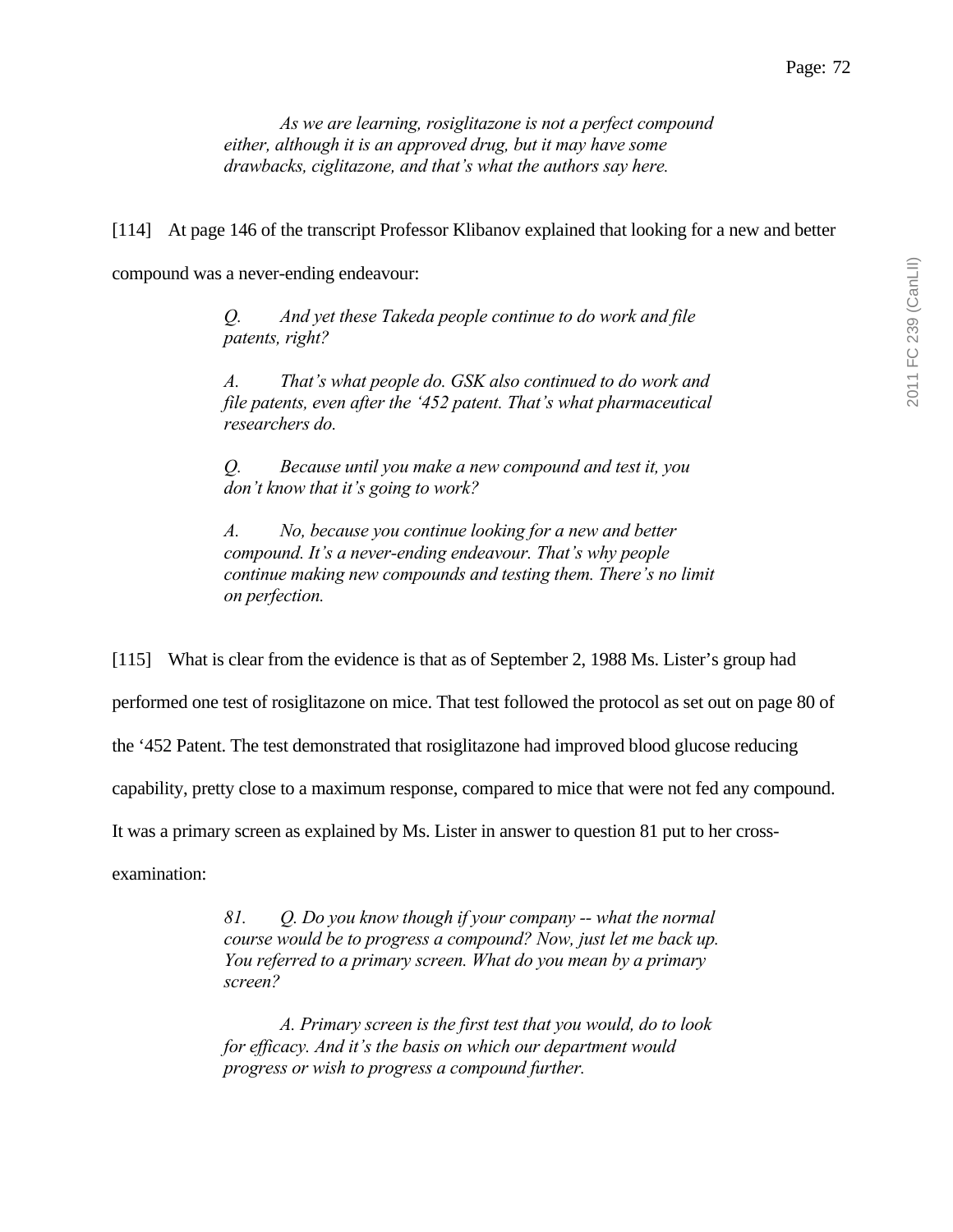[116] A patentee is not required to demonstrate the utility of a drug, including lack of toxicity and other features; those are requirements for safety and effectiveness, not patentability. Binnie J for the Supreme Court of Canada in *Apotex Inc. v Wellcome Foundation Ltd.*, *supra* wrote at paragraph 77:

> *77* The appellants take issue with the trial judge's conclusion. *In their factum (though not in oral argument), they argue that utility must be demonstrated by prior human clinical trials establishing toxicity, metabolic features, bioavailability and other*  factors. These factors track the requirements of the Minister of *Health when dealing with a new drug submission to assess its <sup><i>'safety*" and "effectiveness". See now: Food and Drug</sup> *Regulations, C.R.C. 1978, c. 870, s. C.08.002(2), as amended by SOR/95-411, s. 4(2), which provides in part:*

> > *A new drug submission shall contain sufficient information and material to enable the Minister to assess the safety and effectiveness of the new drug . . . .*

*The prerequisites of proof for a manufacturer who wishes to market a new drug are directed to a different purpose than patent law. The former deals with safety and effectiveness. The latter looks at utility, but in the context of inventiveness. The doctrine of sound prediction, in its nature, presupposes that further work remains to be done.* 

[117] Rosiglitazone had, before September 2, 1988 passed the primary screen which formed the basis upon which a skilled person could conclude that the compound could progress to further testing. One would not know for certain, at that time, that rosiglitazone would be useful for instance, in treating Type II diabetes. However at that time a "potential" had been established. That is all that the '452 Patent promises. Pharmascience has unreasonably elevated that promise to a promise that rosiglitazone will work.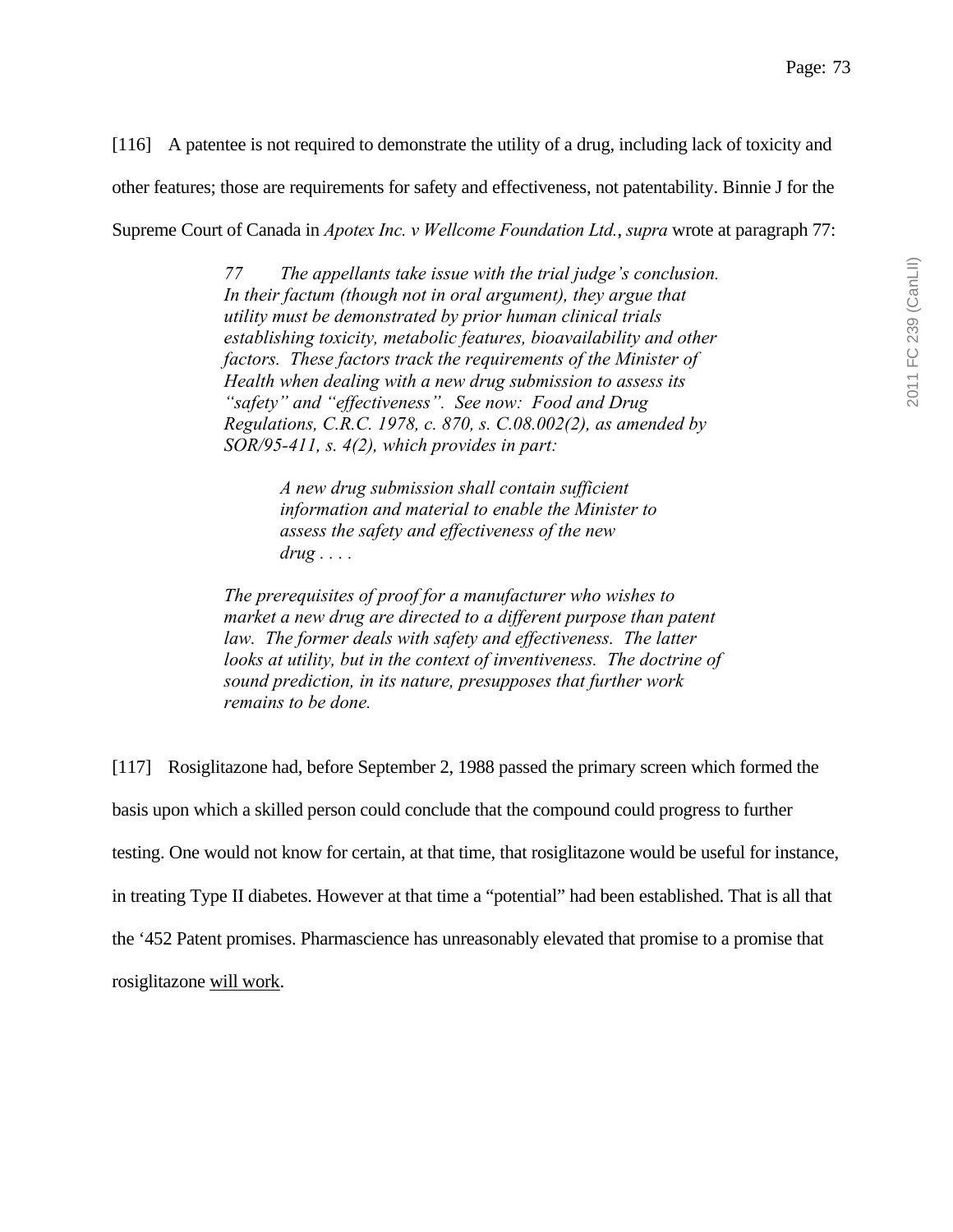[118] Having considered the '452 Patent, the jurisprudence and the evidence, I conclude that GSK has satisfied me that the allegations made by Pharmascience in respect of insufficiency and inability are not justified.

## **CONCLUSIONS AND COSTS**

[119] I have concluded that GSK has satisfied me that the allegations made by Pharmascience as to the invalidity of the '452 Patent including claim 41, are not justified.

[120] The Applicants are entitled to costs to be assessed at a Column IV level. In assessing costs, including expert fees and disbursements guidance is to be taken from what I said at paragraphs 190 to 192 in *Bristol-Myers Squibb Canada Co. v Apotex Inc.* (2009), 74 CPR (4<sup>th</sup>) 85, 2009 FC 137:

> *190 Costs for two counsel at the hearing, one senior and one junior for the first two days, and one senior for the third, may be taxed. Two counsel, if present, one senior and one junior, in conducting cross-examination, may be taxed. Only one counsel, a senior, is allowed in defending a cross-examination. No costs are allowed for other lawyers, in house or out house, students, paralegal or clerical persons.*

*191 I remain concerned that the fees allowed for experts may be excessive. I have tried to limit those fees with regard to having rates and capping these at the rate charged by senior counsel. Fees, of course, may be calculated by multiplying the rate times number of hours, thus one can avoid the hourly fee cap by increasing the hours. This is not what I intend. What I propose here is that the fees be allowed to one particular expert shall not be disproportionately large when compared to the fees charged by any other expert for any other party. In this case, I have not found any particular expert to be significantly more helpful, or put another way, more valuable than another. Apotex is free to pay its experts whatever has been agreed upon but that does not entitle those fees to be taxed at such a rate. I have therefore left the matter to be considered by counsel on the basis that no fee shall be allowed that is disproportionately large.*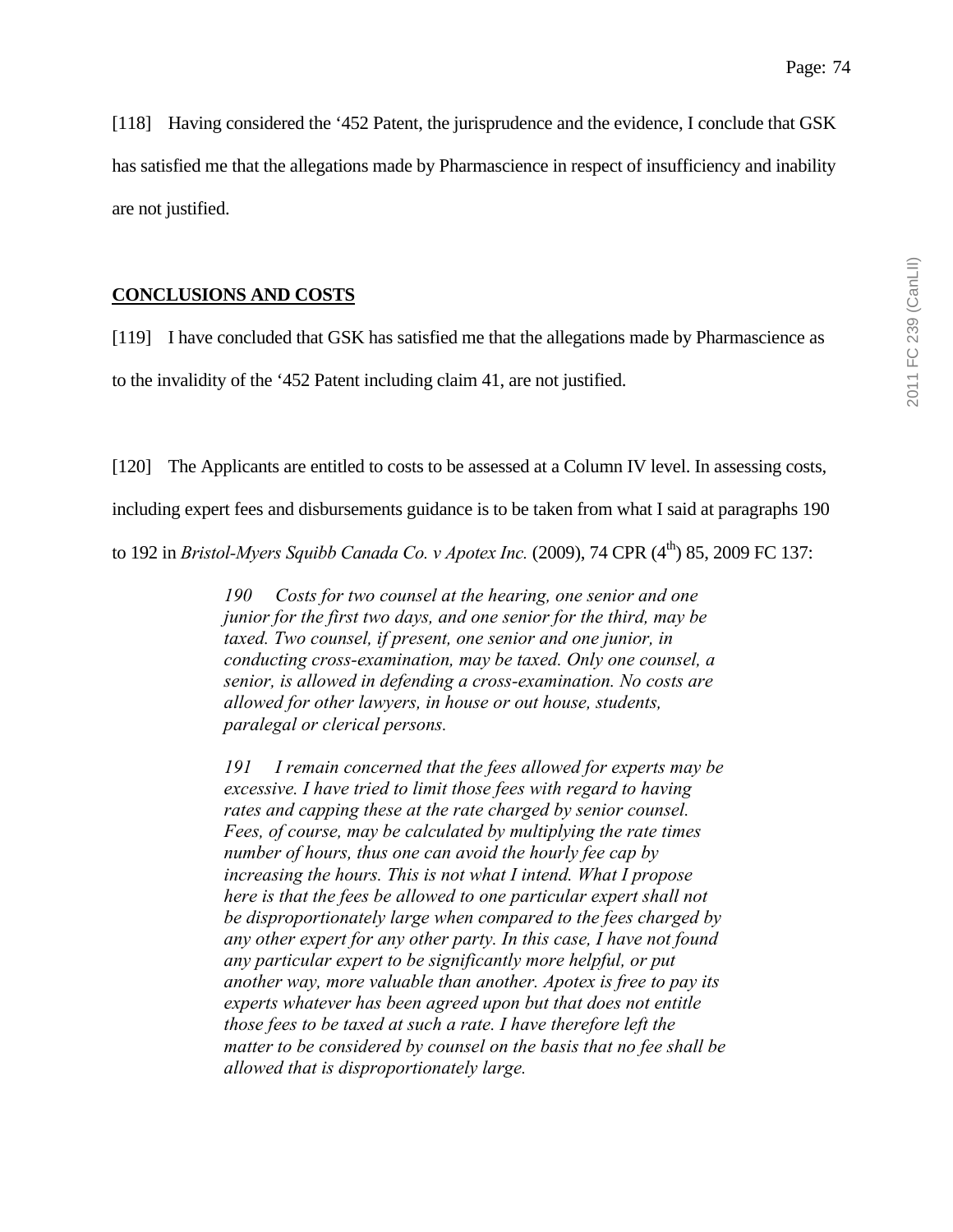*192 Further, fees for experts shall be limited to fees for the services only of the experts who attested to affidavits filed by Apotex in this proceeding namely Drs. McClelland, Langer and Cima. No fees are allowed for experts or others who may have been retained by Apotex or by these named experts to assist them.* 

[121] I invite the parties to provide submissions, no more than three pages in length, within ten (10) days from the release of these Reasons should there be any matter of which the Court is not aware, such as offers to settle or otherwise, that would effect the disposition of or quantum of costs.

# **JUDGMENT**

## **FOR THE REASONS PROVIDED,**

## **THIS COURT'S JUDGMENT is that**:

- 1. The application is allowed;
- 2. The Minister of Health is prohibited from issuing a Notice of Compliance to Pharmascience Inc. in respect of its rosiglitazone application until after the expiry of Canadian Patent No. 1,328,452 on April 12, 2011;
- 3. The Applicants are entitled to costs on the basis as set out in the Reasons.

"Roger T. Hughes"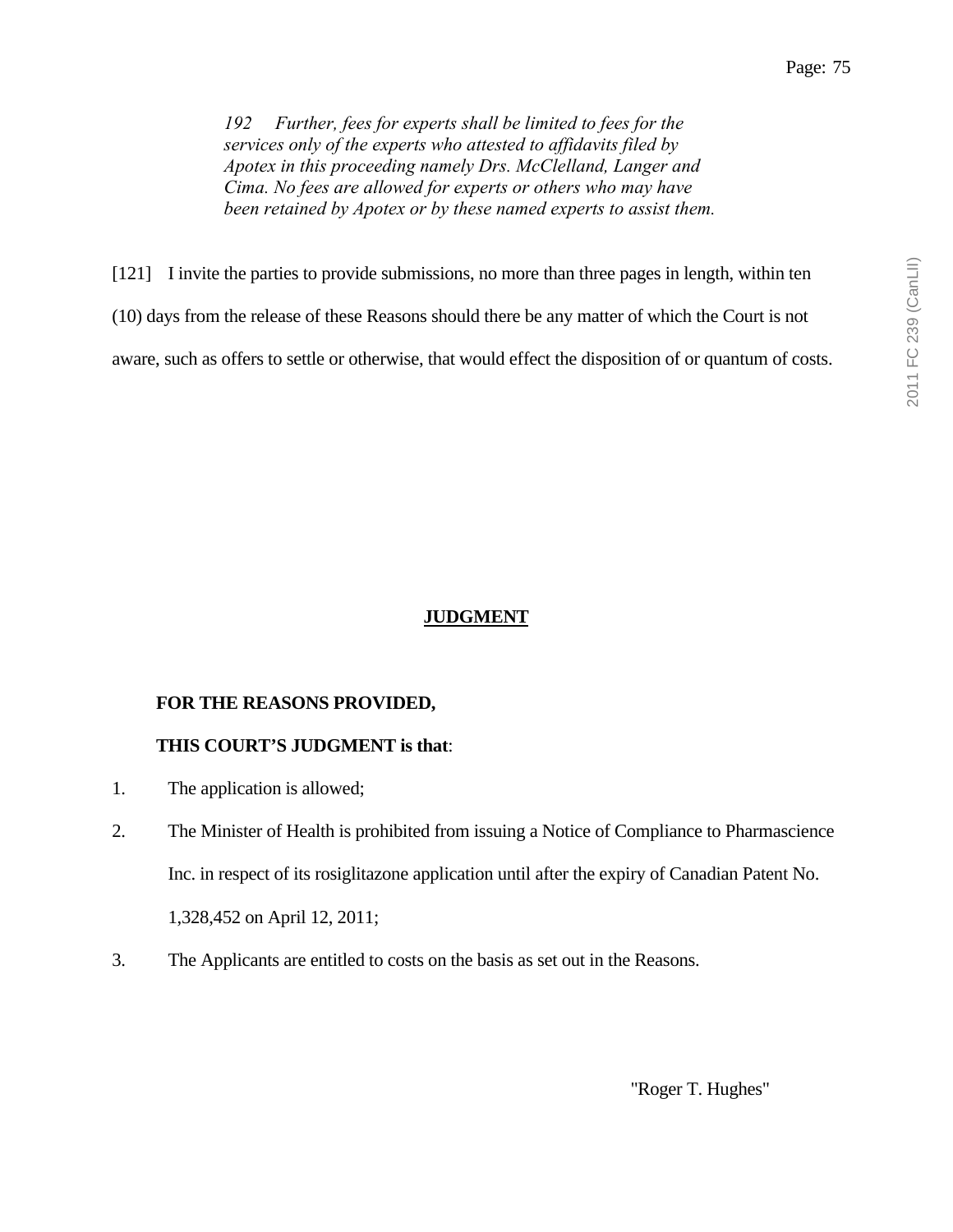Judge